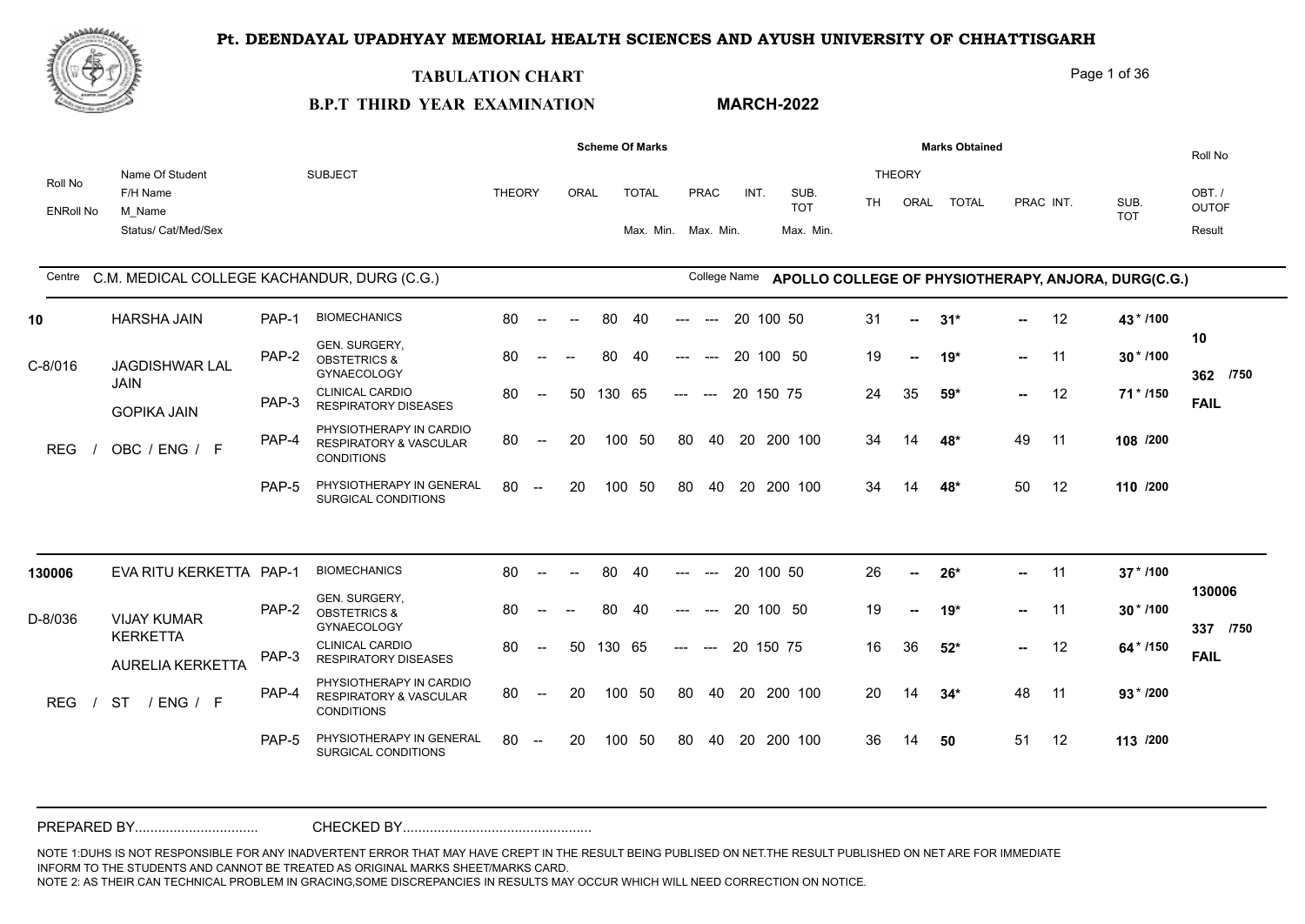**MARCH-2022**



#### **TABULATION CHART**

# Page 2 of 36

# **B.P.T THIRD YEAR EXAMINATION**

|                             |                                                              |       |                                                                                   |               |                                                |      |        | <b>Scheme Of Marks</b>              |       |              |           |                                 |    |                       | <b>Marks Obtained</b> |        |           |                                                     | Roll No                         |
|-----------------------------|--------------------------------------------------------------|-------|-----------------------------------------------------------------------------------|---------------|------------------------------------------------|------|--------|-------------------------------------|-------|--------------|-----------|---------------------------------|----|-----------------------|-----------------------|--------|-----------|-----------------------------------------------------|---------------------------------|
| Roll No<br><b>ENRoll No</b> | Name Of Student<br>F/H Name<br>M Name<br>Status/ Cat/Med/Sex |       | <b>SUBJECT</b>                                                                    | <b>THEORY</b> |                                                | ORAL |        | <b>TOTAL</b><br>Max. Min. Max. Min. |       | PRAC         | INT.      | SUB.<br><b>TOT</b><br>Max. Min. | TH | <b>THEORY</b><br>ORAL | <b>TOTAL</b>          |        | PRAC INT. | SUB.<br><b>TOT</b>                                  | OBT./<br><b>OUTOF</b><br>Result |
| Centre                      | C.M. MEDICAL COLLEGE KACHANDUR, DURG (C.G.)                  |       |                                                                                   |               |                                                |      |        |                                     |       | College Name |           |                                 |    |                       |                       |        |           | APOLLO COLLEGE OF PHYSIOTHERAPY, ANJORA, DURG(C.G.) |                                 |
| 130023                      | SANJEEV                                                      | PAP-1 | <b>BIOMECHANICS</b>                                                               | 80            | $\hspace{0.1mm}-\hspace{0.1mm}-\hspace{0.1mm}$ |      | 80     | 40                                  |       | $---$        | 20 100 50 |                                 | 35 | н.                    | $35*$                 | $\sim$ | 14C       | 49 * /100                                           |                                 |
| D-8/051                     | <b>KERKETTA</b><br>ALEXIUS KERKETTA                          | PAP-2 | GEN. SURGERY,<br><b>OBSTETRICS &amp;</b><br><b>GYNAECOLOGY</b>                    | 80            |                                                |      | 80     | 40                                  | $---$ | $---$        |           | 20 100 50                       | 31 | -−                    | $31*$                 | $\sim$ | 14C       | 45*/100                                             | 130023<br>402 /750              |
|                             | <b>MANGRITA</b>                                              | PAP-3 | <b>CLINICAL CARDIO</b><br><b>RESPIRATORY DISEASES</b>                             | 80            | $\overline{\phantom{m}}$                       | 50   | 130 65 |                                     | $---$ | $\sim$       | 20 150 75 |                                 | 13 | 35                    | 48*                   | $\sim$ | 14C       | 62 * /150                                           | <b>FAIL</b>                     |
| <b>SUPP</b>                 | <b>KERKETTA</b><br>ST / ENG / M                              | PAP-4 | PHYSIOTHERAPY IN CARDIO<br><b>RESPIRATORY &amp; VASCULAR</b><br><b>CONDITIONS</b> | 80            | $\mathbf{u}$                                   | 20   | 100    | - 50                                | 80    |              |           | 40 20 200 100                   | 41 | 14                    | 55                    | 48     | 15C       | 118 /200                                            |                                 |
|                             |                                                              | PAP-5 | PHYSIOTHERAPY IN GENERAL<br>SURGICAL CONDITIONS                                   | 80            | $\hspace{0.1mm}-\hspace{0.1mm}-\hspace{0.1mm}$ | 20   | 100    | -50                                 | 80    | 40           |           | 20 200 100                      | 47 | 14                    | 61                    | 52     | 15C       | 128 /200                                            |                                 |
|                             |                                                              |       |                                                                                   |               |                                                |      |        |                                     |       |              |           |                                 |    |                       |                       |        |           |                                                     |                                 |
| 17410057                    | SHIVANI SALUJA                                               | PAP-1 | <b>BIOMECHANICS</b>                                                               | 80            |                                                |      | 80     | 40                                  |       |              | 20 100 50 |                                 | 33 | --                    | $33*$                 | н.,    | 14C       | 47 * /100                                           |                                 |
| H-8/05710                   | DEVENDRA SALUJA                                              | PAP-2 | GEN. SURGERY,<br><b>OBSTETRICS &amp;</b><br>GYNAECOLOGY                           | 80            |                                                |      | 80     | 40                                  |       |              |           | 20 100 50                       | 36 | н.                    | $36*$                 | $\sim$ | 15C       | 51 /100                                             | 17410057<br>414 /750            |
|                             | <b>MAMTA SALUJA</b>                                          | PAP-3 | <b>CLINICAL CARDIO</b><br><b>RESPIRATORY DISEASES</b>                             | 80            | $\overline{\phantom{a}}$                       | 50   | 130 65 |                                     | $---$ | $---$        | 20 150 75 |                                 |    |                       |                       |        | ---       | 81C /150                                            | <b>FAIL</b>                     |
| <b>SUPP</b>                 | GEN / ENG / F                                                | PAP-4 | PHYSIOTHERAPY IN CARDIO<br><b>RESPIRATORY &amp; VASCULAR</b><br><b>CONDITIONS</b> | 80            | $\hspace{0.1mm}-\hspace{0.1mm}-\hspace{0.1mm}$ | 20   |        | 100 50                              | 80    |              |           | 40 20 200 100                   | 26 | 15                    | 41*                   | 50     | 16C       | 107 /200                                            |                                 |
|                             |                                                              | PAP-5 | PHYSIOTHERAPY IN GENERAL<br>SURGICAL CONDITIONS                                   | 80            | $\hspace{0.1mm}-\hspace{0.1mm}-\hspace{0.1mm}$ | 20   | 100    | 50                                  | 80    | 40           | -20       | 200 100                         | 38 | 15                    | 53                    | 57     | 15C       | 128 /200                                            |                                 |
|                             |                                                              |       |                                                                                   |               |                                                |      |        |                                     |       |              |           |                                 |    |                       |                       |        |           |                                                     |                                 |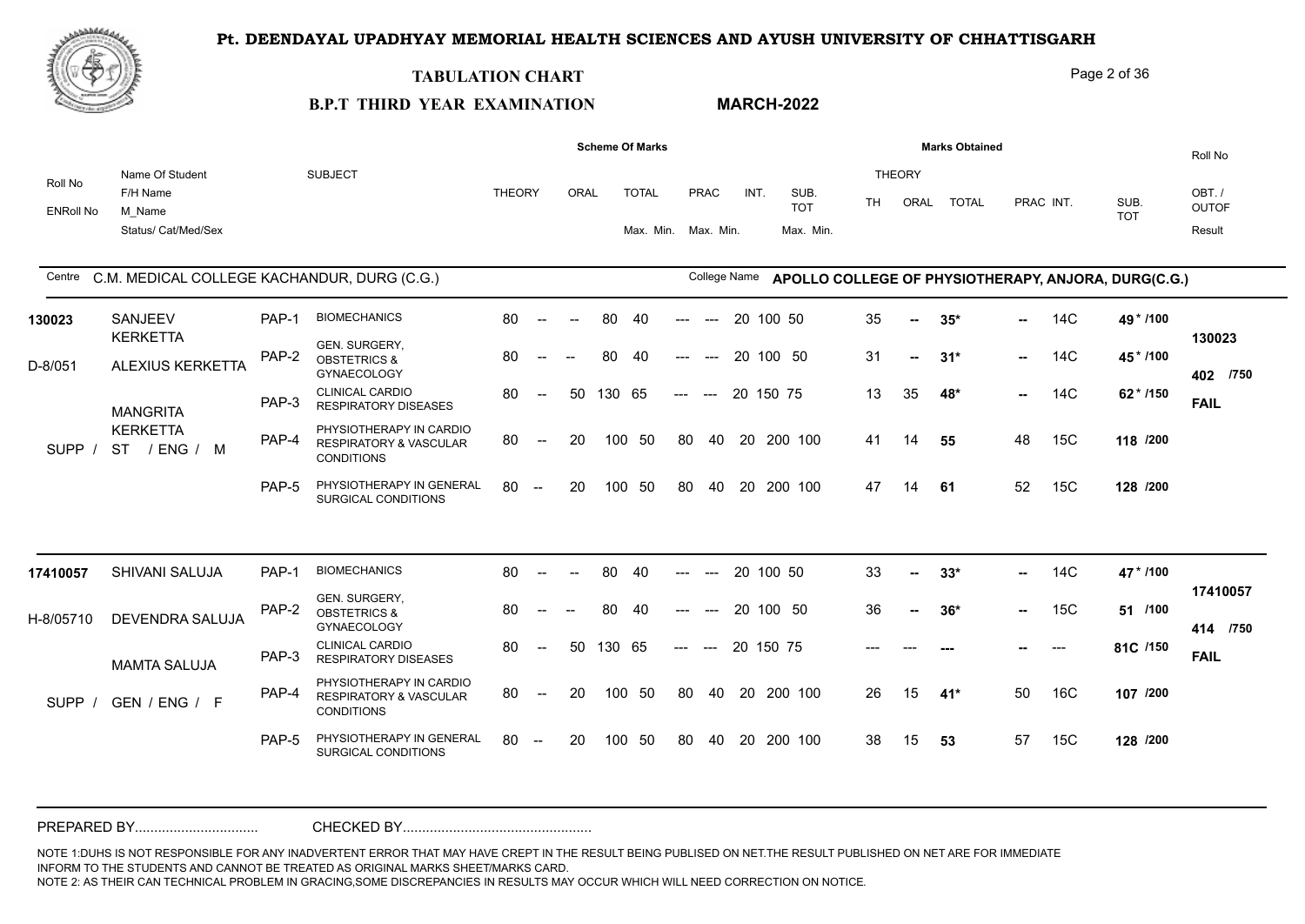

#### **TABULATION CHART**

Page 3 of 36

#### **B.P.T THIRD YEAR EXAMINATION MARCH-2022**

|                             |                                                              |       |                                                                                   |               |                                                |                          |        | <b>Scheme Of Marks</b>              |       |                                        |           |           |                                 |     |                       | <b>Marks Obtained</b> |               |           |                                                     | Roll No                         |
|-----------------------------|--------------------------------------------------------------|-------|-----------------------------------------------------------------------------------|---------------|------------------------------------------------|--------------------------|--------|-------------------------------------|-------|----------------------------------------|-----------|-----------|---------------------------------|-----|-----------------------|-----------------------|---------------|-----------|-----------------------------------------------------|---------------------------------|
| Roll No<br><b>ENRoll No</b> | Name Of Student<br>F/H Name<br>M Name<br>Status/ Cat/Med/Sex |       | <b>SUBJECT</b>                                                                    | <b>THEORY</b> |                                                | ORAL                     |        | <b>TOTAL</b><br>Max. Min. Max. Min. |       | PRAC                                   | INT.      |           | SUB.<br><b>TOT</b><br>Max. Min. | TH. | <b>THEORY</b><br>ORAL | <b>TOTAL</b>          |               | PRAC INT. | SUB.<br><b>TOT</b>                                  | OBT./<br><b>OUTOF</b><br>Result |
| Centre                      | C.M. MEDICAL COLLEGE KACHANDUR, DURG (C.G.)                  |       |                                                                                   |               |                                                |                          |        |                                     |       | College Name                           |           |           |                                 |     |                       |                       |               |           | APOLLO COLLEGE OF PHYSIOTHERAPY, ANJORA, DURG(C.G.) |                                 |
| 17410072                    | <b>ISHITA PATEL</b>                                          | PAP-1 | <b>BIOMECHANICS</b>                                                               | 80            | $\sim$                                         | $\overline{\phantom{a}}$ | 80     | 40                                  | ---   | $\hspace{0.05cm}---$                   |           | 20 100 50 |                                 | 40  | $\sim$                | 40                    | --            | 15C       | 55 /100                                             |                                 |
| H-8/05725                   | <b>UMESH KUMAR</b>                                           | PAP-2 | GEN. SURGERY,<br><b>OBSTETRICS &amp;</b><br><b>GYNAECOLOGY</b>                    | 80            | $\sim$ $\sim$                                  | $\overline{a}$           | 80     | -40                                 | ---   | $---$                                  |           |           | 20 100 50                       | 48  | $\overline{a}$        | 48                    | н.,           | 15C       | 63 /100                                             | 17410072<br>471 /750            |
|                             | <b>PATEL</b><br>PRATIBHA PATEL                               | PAP-3 | <b>CLINICAL CARDIO</b><br><b>RESPIRATORY DISEASES</b>                             | 80            | $\mathcal{L}_{\mathcal{F}}$                    | 50                       | 130 65 |                                     | $---$ | $\hspace{0.1em} \ldots \hspace{0.1em}$ | 20 150 75 |           |                                 |     |                       |                       |               | $---$     | 90C /150                                            | <b>PASS</b>                     |
| <b>SUPP</b>                 | GEN / ENG / F                                                | PAP-4 | PHYSIOTHERAPY IN CARDIO<br><b>RESPIRATORY &amp; VASCULAR</b><br><b>CONDITIONS</b> | 80            | $\overline{\phantom{a}}$                       | 20                       | 100    | -50                                 | 80    | 40                                     | 20        |           | 200 100                         |     |                       |                       |               | $---$     | 136C/200                                            |                                 |
|                             |                                                              | PAP-5 | PHYSIOTHERAPY IN GENERAL<br>SURGICAL CONDITIONS                                   | 80            | $\hspace{0.1mm}-\hspace{0.1mm}-\hspace{0.1mm}$ | 20                       | 100    | 50                                  | 80    | 40                                     | 20        |           | 200 100                         |     |                       |                       |               | $---$     | 127C/200                                            |                                 |
|                             |                                                              |       |                                                                                   |               |                                                |                          |        |                                     |       |                                        |           |           |                                 |     |                       |                       |               |           |                                                     |                                 |
| 17410075                    | <b>KIRAN SINGH</b>                                           | PAP-1 | <b>BIOMECHANICS</b>                                                               | 80            | $\sim$                                         | $\overline{\phantom{a}}$ | 80     | 40                                  | ---   | $\hspace{0.05cm}---$                   | 20 100 50 |           |                                 | 40  | н.                    | 40                    | н.,           | 16        | 56 /100                                             | 17410075                        |
| H-8/05728                   | S.S. KUMAR                                                   | PAP-2 | GEN. SURGERY,<br><b>OBSTETRICS &amp;</b><br><b>GYNAECOLOGY</b>                    | 80            | $--$                                           | $\overline{\phantom{m}}$ | 80     | 40                                  | ---   | $---$                                  | 20        |           | 100 50                          | 33  | --                    | $33*$                 |               | 16        | 49 * /100                                           | 456 /750                        |
|                             | <b>DHANAWATI DEVI</b>                                        | PAP-3 | <b>CLINICAL CARDIO</b><br><b>RESPIRATORY DISEASES</b>                             | 80            | $--$                                           | -50                      | 130 65 |                                     | $---$ | $\sim$ $\sim$                          | 20 150 75 |           |                                 | 40  | 37                    | 77                    | $\sim$ $\sim$ | - 17      | 94 /150                                             | <b>SUPPL</b>                    |
| <b>REG</b>                  | GEN / ENG / F                                                | PAP-4 | PHYSIOTHERAPY IN CARDIO<br><b>RESPIRATORY &amp; VASCULAR</b><br><b>CONDITIONS</b> | 80            | $--$                                           | 20                       | 100    | 50                                  | 80    | 40                                     |           |           | 20 200 100                      | 33  | 15                    | 48*                   | 59            | 16        | 123 /200                                            |                                 |
|                             |                                                              | PAP-5 | PHYSIOTHERAPY IN GENERAL<br>SURGICAL CONDITIONS                                   | 80            | $\sim$                                         | 20                       | 100    | 50                                  | 80    | 40                                     |           |           | 20 200 100                      | 40  | 15                    | 55                    | 63            | 16        | 134 /200                                            |                                 |
|                             |                                                              |       |                                                                                   |               |                                                |                          |        |                                     |       |                                        |           |           |                                 |     |                       |                       |               |           |                                                     |                                 |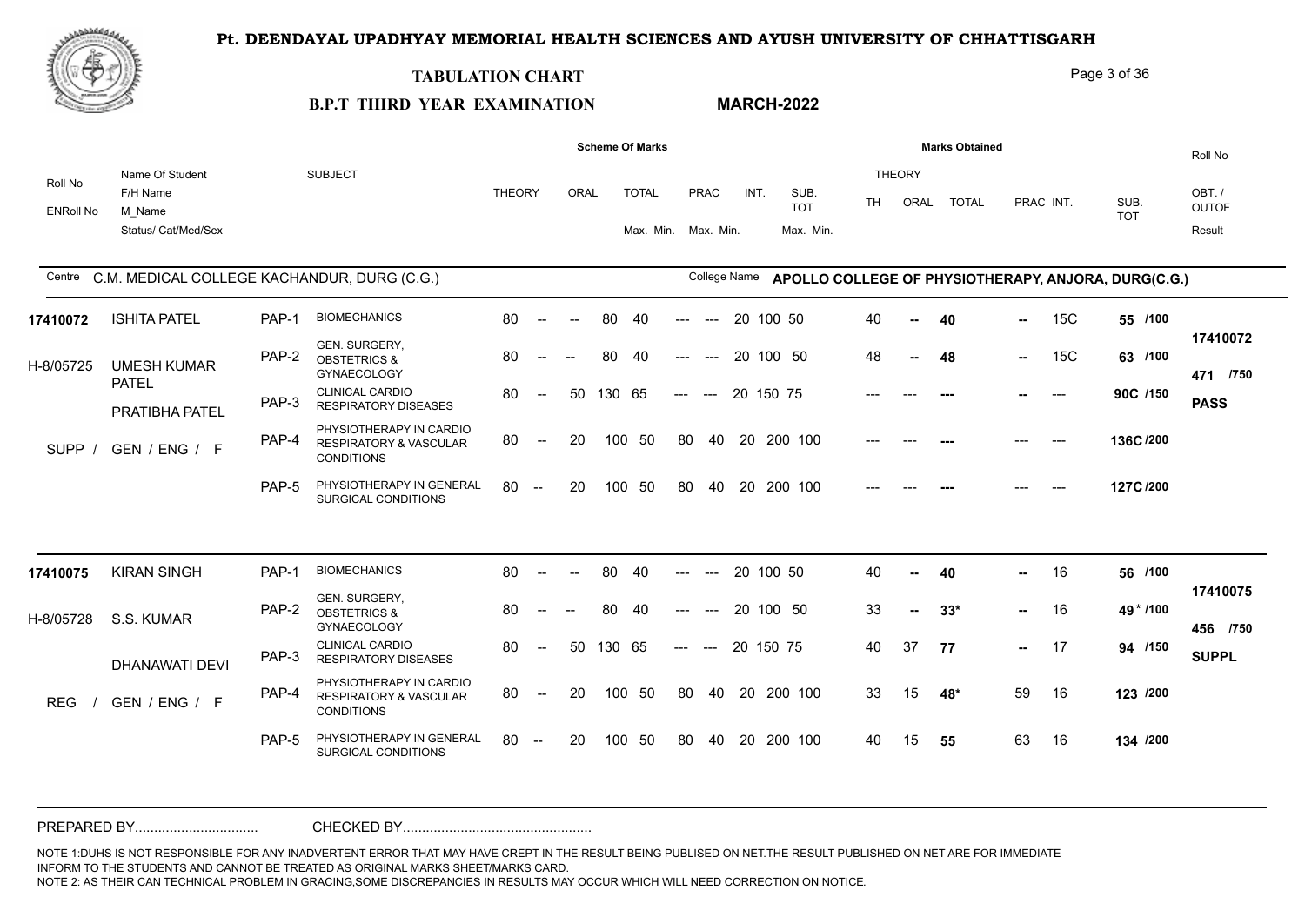**MARCH-2022**



#### **TABULATION CHART**

#### Page 4 of 36

# **B.P.T THIRD YEAR EXAMINATION**

|                             |                                                              |       |                                                                                   |               |                          |        |        | <b>Scheme Of Marks</b>              |       |                       |           |                                 |           |                       | <b>Marks Obtained</b> |     |           |                                                     | Roll No                         |
|-----------------------------|--------------------------------------------------------------|-------|-----------------------------------------------------------------------------------|---------------|--------------------------|--------|--------|-------------------------------------|-------|-----------------------|-----------|---------------------------------|-----------|-----------------------|-----------------------|-----|-----------|-----------------------------------------------------|---------------------------------|
| Roll No<br><b>ENRoll No</b> | Name Of Student<br>F/H Name<br>M Name<br>Status/ Cat/Med/Sex |       | <b>SUBJECT</b>                                                                    | <b>THEORY</b> |                          | ORAL   |        | <b>TOTAL</b><br>Max. Min. Max. Min. |       | PRAC                  | INT.      | SUB.<br><b>TOT</b><br>Max. Min. | <b>TH</b> | <b>THEORY</b><br>ORAL | <b>TOTAL</b>          |     | PRAC INT. | SUB.<br><b>TOT</b>                                  | OBT./<br><b>OUTOF</b><br>Result |
| Centre                      | C.M. MEDICAL COLLEGE KACHANDUR, DURG (C.G.)                  |       |                                                                                   |               |                          |        |        |                                     |       | College Name          |           |                                 |           |                       |                       |     |           | APOLLO COLLEGE OF PHYSIOTHERAPY, ANJORA, DURG(C.G.) |                                 |
| 17410087                    | PALLAVI SINGH                                                | PAP-1 | <b>BIOMECHANICS</b>                                                               | 80            | $--$                     | $\sim$ | 80     | 40                                  | ---   | $---$                 | 20        | 100 50                          |           |                       |                       |     | $---$     | 56C /100                                            |                                 |
| H-8/05740                   | <b>KAMLESHWAR</b>                                            | PAP-2 | GEN. SURGERY,<br><b>OBSTETRICS &amp;</b><br><b>GYNAECOLOGY</b>                    | 80            | $--$                     |        | 80     | 40                                  | $---$ | $---$                 | 20 100 50 |                                 | 41        |                       | -41                   | н., | 16C       | 57 /100                                             | 17410087<br>468 /750            |
|                             | <b>SINGH</b><br><b>SARITA SINGH</b>                          | PAP-3 | <b>CLINICAL CARDIO</b><br><b>RESPIRATORY DISEASES</b>                             | 80            | $\overline{\phantom{a}}$ | 50     | 130 65 |                                     | $---$ | $---$                 | 20 150 75 |                                 |           |                       |                       |     | $---$     | 85C /150                                            | <b>PASS</b>                     |
| <b>SUPP</b>                 | GEN / ENG / F                                                | PAP-4 | PHYSIOTHERAPY IN CARDIO<br><b>RESPIRATORY &amp; VASCULAR</b><br><b>CONDITIONS</b> | 80            | $--$                     | 20     | 100    | -50                                 | 80    | 40                    |           | 20 200 100                      | $---$     | ---                   |                       | --- | $---$     | 136C/200                                            |                                 |
|                             |                                                              | PAP-5 | PHYSIOTHERAPY IN GENERAL<br>SURGICAL CONDITIONS                                   | 80            | $\sim$                   | 20     | 100    | 50                                  | 80    | 40                    | 20        | 200 100                         | 43        | 16                    | 59                    | 60  | 15C       | 134 /200                                            |                                 |
| 17410109                    | <b>DURGESH KUMAR</b>                                         | PAP-1 | <b>BIOMECHANICS</b>                                                               | 80            | $\sim$                   | $\sim$ | 80     | 40                                  | ---   | $---$                 | 20 100 50 |                                 | 40        | $\sim$                | 40                    | --  | 15        | 55 /100                                             |                                 |
| H-8/05762                   | <b>BARETH</b><br><b>LAXMAN PRASAD</b>                        | PAP-2 | GEN. SURGERY,<br><b>OBSTETRICS &amp;</b><br><b>GYNAECOLOGY</b>                    | 80            | $\overline{\phantom{a}}$ |        | 80     | -40                                 |       | $---$                 | 20 100 50 |                                 | 38        |                       | $38*$                 | m., | 15        | 53 /100                                             | 17410109<br>449 /750            |
|                             | <b>SUNITA DEVI</b>                                           | PAP-3 | <b>CLINICAL CARDIO</b><br><b>RESPIRATORY DISEASES</b>                             | 80            | $--$                     | 50     | 130 65 |                                     | $---$ | $\hspace{0.05cm}$ --- | 20 150 75 |                                 | 38        | 35                    | 73                    |     | 15        | 88 /150                                             | <b>SUPPL</b>                    |
| <b>REG</b>                  | OBC / ENG / M                                                | PAP-4 | PHYSIOTHERAPY IN CARDIO<br><b>RESPIRATORY &amp; VASCULAR</b><br><b>CONDITIONS</b> | 80            | $--$                     | 20     |        | 100 50                              | 80    | 40                    |           | 20 200 100                      | 27        | 14                    | $41*$                 | 57  | 16        | 114 /200                                            |                                 |
|                             |                                                              | PAP-5 | PHYSIOTHERAPY IN GENERAL<br>SURGICAL CONDITIONS                                   | 80            | $\overline{\phantom{a}}$ | 20     | 100    | 50                                  | 80    | 40                    |           | 20 200 100                      | 43        | 15                    | 58                    | 65  | 16        | 139 /200                                            |                                 |
|                             |                                                              |       |                                                                                   |               |                          |        |        |                                     |       |                       |           |                                 |           |                       |                       |     |           |                                                     |                                 |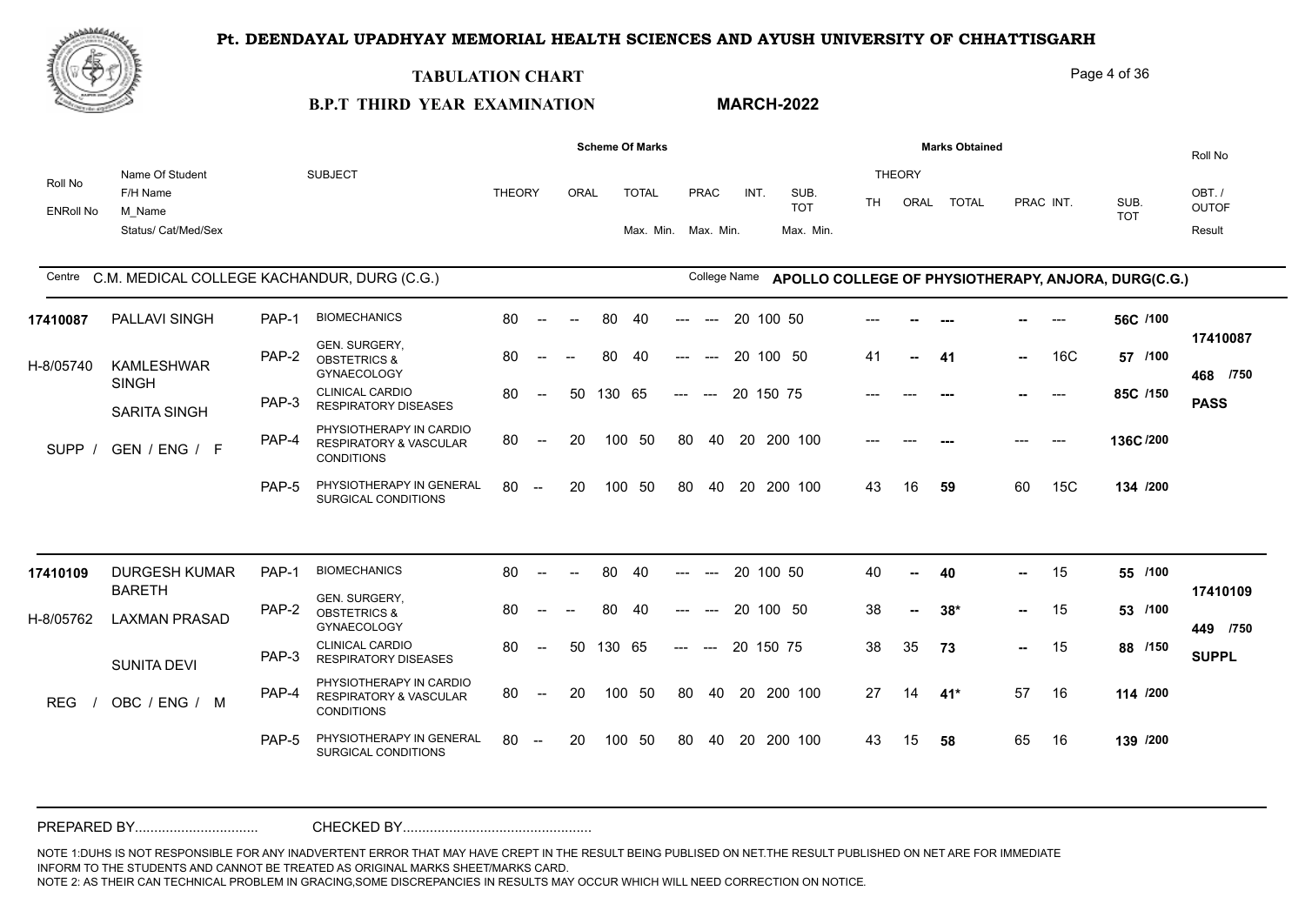**MARCH-2022**



#### **TABULATION CHART**

### Page 5 of 36

# **B.P.T THIRD YEAR EXAMINATION**

|                             |                                                              |       |                                                                                   |               |                                                |      |        | <b>Scheme Of Marks</b>              |       |                                        |           |        |                                 |           |                       | <b>Marks Obtained</b> |        |           |                                                     | Roll No                         |
|-----------------------------|--------------------------------------------------------------|-------|-----------------------------------------------------------------------------------|---------------|------------------------------------------------|------|--------|-------------------------------------|-------|----------------------------------------|-----------|--------|---------------------------------|-----------|-----------------------|-----------------------|--------|-----------|-----------------------------------------------------|---------------------------------|
| Roll No<br><b>ENRoll No</b> | Name Of Student<br>F/H Name<br>M Name<br>Status/ Cat/Med/Sex |       | <b>SUBJECT</b>                                                                    | <b>THEORY</b> |                                                | ORAL |        | <b>TOTAL</b><br>Max. Min. Max. Min. |       | <b>PRAC</b>                            | INT.      |        | SUB.<br><b>TOT</b><br>Max. Min. | <b>TH</b> | <b>THEORY</b><br>ORAL | <b>TOTAL</b>          |        | PRAC INT. | SUB.<br><b>TOT</b>                                  | OBT./<br><b>OUTOF</b><br>Result |
| Centre                      | C.M. MEDICAL COLLEGE KACHANDUR, DURG (C.G.)                  |       |                                                                                   |               |                                                |      |        |                                     |       | College Name                           |           |        |                                 |           |                       |                       |        |           | APOLLO COLLEGE OF PHYSIOTHERAPY, ANJORA, DURG(C.G.) |                                 |
| 18410056                    | <b>NAMRATA</b>                                               | PAP-1 | <b>BIOMECHANICS</b>                                                               | 80            | $\overline{\phantom{a}}$                       |      | 80     | 40                                  |       | $-$                                    | 20        | 100 50 |                                 | 34        |                       | $34*$                 | -- 1   | 14C       | 48 * /100                                           |                                 |
| I-8/03579                   | <b>CHAUDHARY</b><br><b>B.D.CHAUDHARY</b>                     | PAP-2 | GEN. SURGERY,<br><b>OBSTETRICS &amp;</b><br><b>GYNAECOLOGY</b>                    | 80            | $--$                                           |      | 80     | -40                                 | ---   | $---$                                  | 20 100 50 |        |                                 | $---$     |                       | $--$                  | н.     | ----      | 56C /100                                            | 18410056<br>439 /750            |
|                             | <b>GAYATRI</b>                                               | PAP-3 | <b>CLINICAL CARDIO</b><br><b>RESPIRATORY DISEASES</b>                             | 80            | $--$                                           | 50   | 130 65 |                                     | $---$ | $---$                                  | 20 150 75 |        |                                 |           |                       | ---                   |        | ----      | 101C/150                                            | <b>SUPPL</b>                    |
| <b>SUPP</b>                 | <b>CHAUDHARY</b><br>GEN / ENG / F                            | PAP-4 | PHYSIOTHERAPY IN CARDIO<br><b>RESPIRATORY &amp; VASCULAR</b><br><b>CONDITIONS</b> | 80            | $\overline{\phantom{a}}$                       | 20   | 100    | -50                                 | 80    | 40                                     |           |        | 20 200 100                      | 36        | 14                    | 50                    | 51     | 15C       | 116 /200                                            |                                 |
|                             |                                                              | PAP-5 | PHYSIOTHERAPY IN GENERAL<br>SURGICAL CONDITIONS                                   | 80            | $\sim$                                         | 20   | 100    | 50                                  | 80    | 40                                     | 20        |        | 200 100                         | 30        | 15                    | 45*                   | 58     | 15C       | 118 /200                                            |                                 |
|                             |                                                              |       |                                                                                   |               |                                                |      |        |                                     |       |                                        |           |        |                                 |           |                       |                       |        |           |                                                     |                                 |
| 18410059                    | PRIYA PANDEY                                                 | PAP-1 | <b>BIOMECHANICS</b>                                                               | 80            | $\overline{\phantom{a}}$                       |      | 80     | 40                                  |       |                                        | 20 100 50 |        |                                 | 40        |                       | 40                    | --     | 16        | 56 /100                                             |                                 |
| I-8/03582                   | RAJU PANDEY                                                  | PAP-2 | GEN. SURGERY,<br><b>OBSTETRICS &amp;</b><br><b>GYNAECOLOGY</b>                    | 80            |                                                |      | 80     | -40                                 |       |                                        | 20 100 50 |        |                                 | 41        | $\overline{a}$        | 41                    | $\sim$ | 17        | 58 /100                                             | 18410059<br>480 /750            |
|                             | <b>GEETA PANDEY</b>                                          | PAP-3 | <b>CLINICAL CARDIO</b><br><b>RESPIRATORY DISEASES</b>                             | 80            | $\overline{\phantom{a}}$                       | 50   | 130 65 |                                     | $---$ | $\hspace{0.1em} \ldots \hspace{0.1em}$ | 20 150 75 |        |                                 | 42        | 38                    | 80                    | $\sim$ | 16        | 96 /150                                             | <b>PASS</b>                     |
| <b>REG</b>                  | GEN / ENG / F                                                | PAP-4 | PHYSIOTHERAPY IN CARDIO<br>RESPIRATORY & VASCULAR<br><b>CONDITIONS</b>            | 80            | $\overline{\phantom{a}}$                       | 20   | 100    | -50                                 | 80    | 40                                     |           |        | 20 200 100                      | 42        | 15                    | 57                    | 57     | 16        | 130 /200                                            |                                 |
|                             |                                                              | PAP-5 | PHYSIOTHERAPY IN GENERAL<br>SURGICAL CONDITIONS                                   | 80            | $\hspace{0.1mm}-\hspace{0.1mm}-\hspace{0.1mm}$ | 20   | 100    | -50                                 | 80    | 40                                     |           |        | 20 200 100                      | 44        | 15                    | 59                    | 65     | 16        | 140 /200                                            |                                 |
|                             |                                                              |       |                                                                                   |               |                                                |      |        |                                     |       |                                        |           |        |                                 |           |                       |                       |        |           |                                                     |                                 |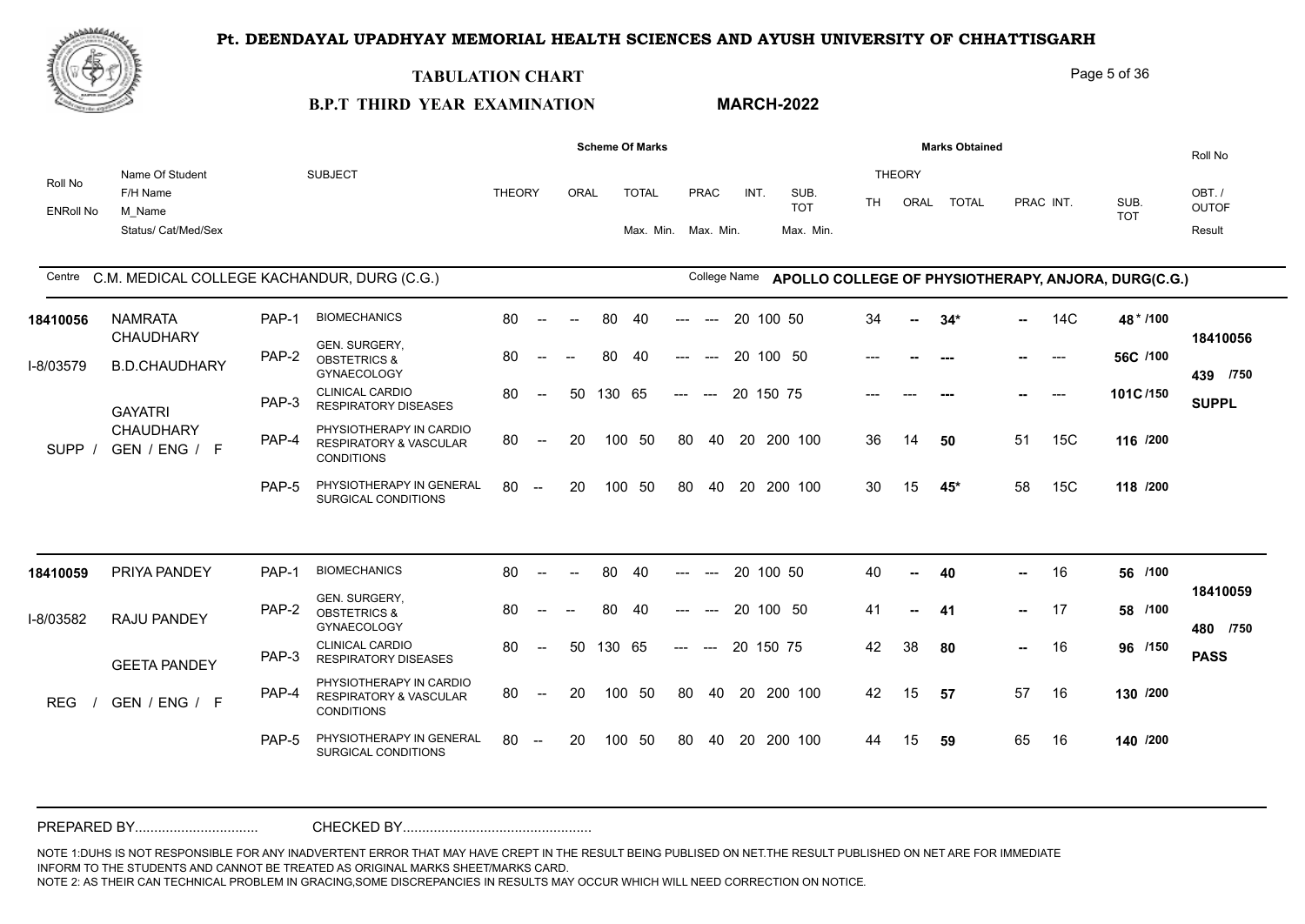**MARCH-2022**



#### **TABULATION CHART**

### Page 6 of 36

# **B.P.T THIRD YEAR EXAMINATION**

|                             |                                                              |       |                                                                                   |               |                                                |        |        | <b>Scheme Of Marks</b>              |       |              |    |           |                                 |     |                       | <b>Marks Obtained</b> |        |           |                                                     | Roll No                          |
|-----------------------------|--------------------------------------------------------------|-------|-----------------------------------------------------------------------------------|---------------|------------------------------------------------|--------|--------|-------------------------------------|-------|--------------|----|-----------|---------------------------------|-----|-----------------------|-----------------------|--------|-----------|-----------------------------------------------------|----------------------------------|
| Roll No<br><b>ENRoll No</b> | Name Of Student<br>F/H Name<br>M Name<br>Status/ Cat/Med/Sex |       | <b>SUBJECT</b>                                                                    | <b>THEORY</b> |                                                | ORAL   |        | <b>TOTAL</b><br>Max. Min. Max. Min. |       | PRAC         |    | INT.      | SUB.<br><b>TOT</b><br>Max. Min. | TH. | <b>THEORY</b><br>ORAL | <b>TOTAL</b>          |        | PRAC INT. | SUB.<br><b>TOT</b>                                  | OBT. /<br><b>OUTOF</b><br>Result |
|                             | Centre C.M. MEDICAL COLLEGE KACHANDUR, DURG (C.G.)           |       |                                                                                   |               |                                                |        |        |                                     |       | College Name |    |           |                                 |     |                       |                       |        |           | APOLLO COLLEGE OF PHYSIOTHERAPY, ANJORA, DURG(C.G.) |                                  |
| 19410049                    | KUMARI AKANKSHA                                              | PAP-1 | <b>BIOMECHANICS</b>                                                               | 80            | $\sim$                                         | $\sim$ | 80     | 40                                  | ---   | $---$        | 20 | 100 50    |                                 | 42  | --                    | 42                    | --     | 16        | 58 /100                                             |                                  |
| J-8/01660                   | <b>BHARAT KUMAR</b><br><b>SINGH</b>                          | PAP-2 | GEN. SURGERY,<br><b>OBSTETRICS &amp;</b><br><b>GYNAECOLOGY</b>                    | 80            |                                                |        | 80     | 40                                  |       | $---$        |    | 20 100 50 |                                 | 45  | ⊷.                    | 45                    | н.,    | 16        | 61 /100                                             | 19410049<br>529 /750             |
|                             | <b>URMILA SINGH</b>                                          | PAP-3 | <b>CLINICAL CARDIO</b><br><b>RESPIRATORY DISEASES</b>                             | 80            | $---$                                          | 50     | 130 65 |                                     | $---$ | $---$        |    | 20 150 75 |                                 | 53  | 45                    | 98                    | $\sim$ | 17        | 115 /150                                            | <b>PASS</b>                      |
| <b>REG</b>                  | GEN / ENG / F                                                | PAP-4 | PHYSIOTHERAPY IN CARDIO<br><b>RESPIRATORY &amp; VASCULAR</b><br><b>CONDITIONS</b> | 80            | $--$                                           | 20     |        | 100 50                              | 80    |              |    |           | 40 20 200 100                   | 44  | 17                    | 61                    | 71     | 16        | 148 /200                                            |                                  |
|                             |                                                              | PAP-5 | PHYSIOTHERAPY IN GENERAL<br>SURGICAL CONDITIONS                                   | 80            | $\hspace{0.1mm}-\hspace{0.1mm}-\hspace{0.1mm}$ | 20     |        | 100 50                              | 80    | 40           |    |           | 20 200 100                      | 44  | 17                    | 61                    | 70     | 16        | 147 /200                                            |                                  |
|                             |                                                              |       |                                                                                   |               |                                                |        |        |                                     |       |              |    |           |                                 |     |                       |                       |        |           |                                                     |                                  |
| 19410055                    | <b>ANUSHRI GITE</b>                                          | PAP-1 | <b>BIOMECHANICS</b>                                                               | 80            | $\sim$                                         |        | 80     | 40                                  | ---   | $---$        |    | 20 100 50 |                                 | 40  | $\mathbf{u}$          | 40                    | -- 1   | 16        | 56 /100                                             |                                  |
| J-8/01666                   | <b>NARENDRA GITE</b>                                         | PAP-2 | GEN. SURGERY,<br><b>OBSTETRICS &amp;</b><br><b>GYNAECOLOGY</b>                    | 80            |                                                |        | 80     | 40                                  |       |              |    |           | 20 100 50                       | 48  |                       | 48                    | н.,    | 16        | 64 /100                                             | 19410055<br>525 /750             |
|                             | SANDHYA GITE                                                 | PAP-3 | <b>CLINICAL CARDIO</b><br><b>RESPIRATORY DISEASES</b>                             | 80            | $\overline{\phantom{a}}$                       | 50     | 130 65 |                                     | $---$ | $\sim$       |    | 20 150 75 |                                 | 49  | 40                    | 89                    | -- 1   | 17        | 106 /150                                            | <b>PASS</b>                      |
| <b>REG</b>                  | GEN / ENG / F                                                | PAP-4 | PHYSIOTHERAPY IN CARDIO<br><b>RESPIRATORY &amp; VASCULAR</b><br><b>CONDITIONS</b> | 80            | $--$                                           | 20     |        | 100 50                              | 80    | 40           |    |           | 20 200 100                      | 52  | 16                    | 68                    | 67     | 17        | 152 /200                                            |                                  |
|                             |                                                              | PAP-5 | PHYSIOTHERAPY IN GENERAL<br>SURGICAL CONDITIONS                                   | 80            | $\overline{\phantom{a}}$                       | 20     | 100    | 50                                  | 80    | 40           |    |           | 20 200 100                      | 50  | 16                    | 66                    | 65     | 16        | 147 /200                                            |                                  |
|                             |                                                              |       |                                                                                   |               |                                                |        |        |                                     |       |              |    |           |                                 |     |                       |                       |        |           |                                                     |                                  |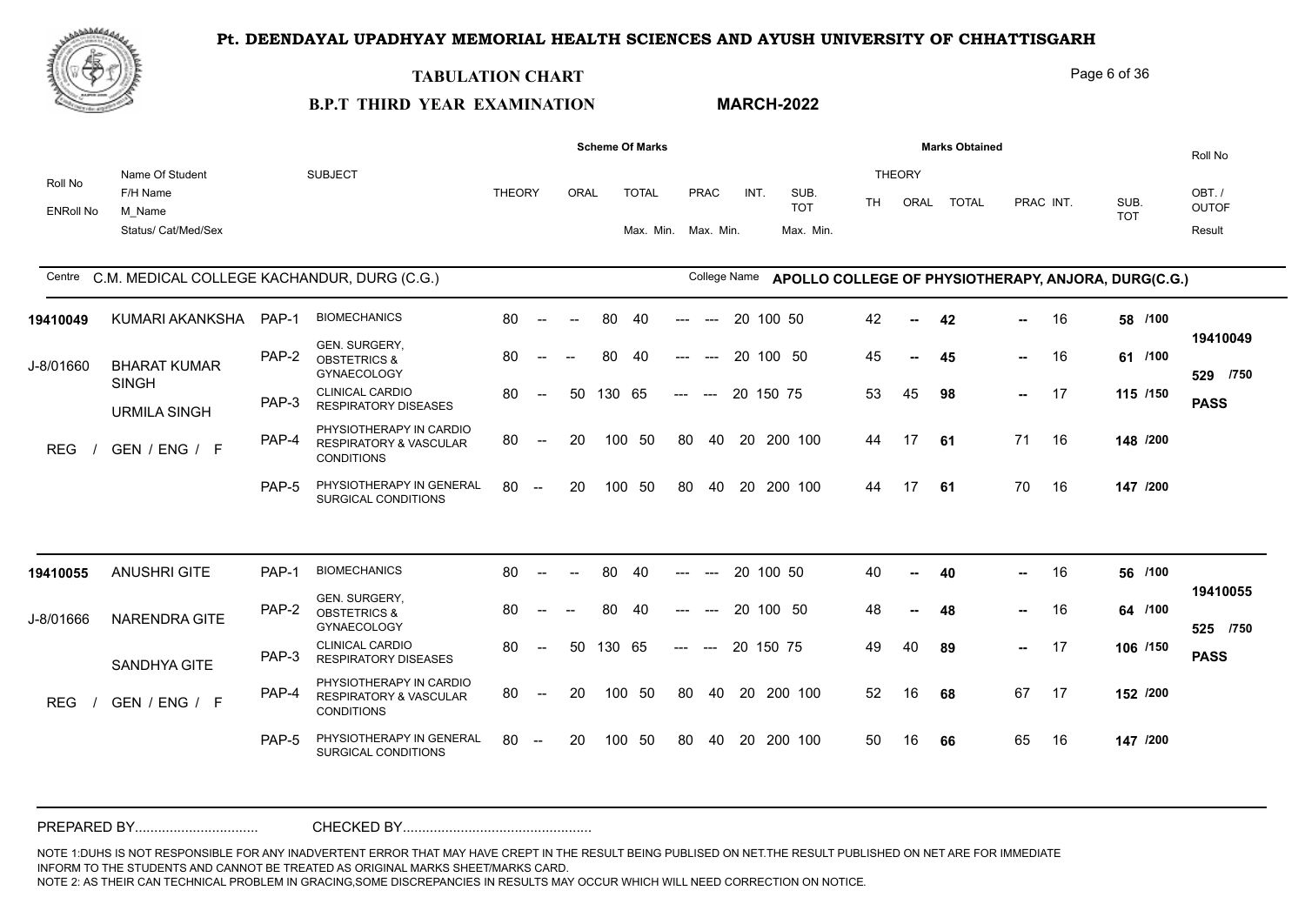**MARCH-2022**



#### **TABULATION CHART**

#### Page 7 of 36

# **B.P.T THIRD YEAR EXAMINATION**

|                             |                                                              |       |                                                                                   |               |                          |      |        | <b>Scheme Of Marks</b>              |       |              |      |           |                                 |           |                       | <b>Marks Obtained</b> |               |           |                                                     | Roll No                         |
|-----------------------------|--------------------------------------------------------------|-------|-----------------------------------------------------------------------------------|---------------|--------------------------|------|--------|-------------------------------------|-------|--------------|------|-----------|---------------------------------|-----------|-----------------------|-----------------------|---------------|-----------|-----------------------------------------------------|---------------------------------|
| Roll No<br><b>ENRoll No</b> | Name Of Student<br>F/H Name<br>M Name<br>Status/ Cat/Med/Sex |       | <b>SUBJECT</b>                                                                    | <b>THEORY</b> |                          | ORAL |        | <b>TOTAL</b><br>Max. Min. Max. Min. |       | PRAC         | INT. |           | SUB.<br><b>TOT</b><br>Max. Min. | <b>TH</b> | <b>THEORY</b><br>ORAL | <b>TOTAL</b>          |               | PRAC INT. | SUB.<br><b>TOT</b>                                  | OBT./<br><b>OUTOF</b><br>Result |
|                             | Centre C.M. MEDICAL COLLEGE KACHANDUR, DURG (C.G.)           |       |                                                                                   |               |                          |      |        |                                     |       | College Name |      |           |                                 |           |                       |                       |               |           | APOLLO COLLEGE OF PHYSIOTHERAPY, ANJORA, DURG(C.G.) |                                 |
| 19410062                    | <b>DIMPLE DEEKSHA</b>                                        | PAP-1 | <b>BIOMECHANICS</b>                                                               | 80            | $--$                     |      | 80     | 40                                  |       |              | 20   | 100 50    |                                 | 42        | --                    | 42                    | н.            | 16        | 58 /100                                             |                                 |
| J-8/01673                   | <b>AGRAWAL</b><br><b>DINESH KUMAR</b>                        | PAP-2 | GEN. SURGERY,<br><b>OBSTETRICS &amp;</b><br><b>GYNAECOLOGY</b>                    | 80            | $--$                     |      | 80     | 40                                  | ---   | $---$        |      | 20 100 50 |                                 | 55        | $\overline{a}$        | 55                    | $\sim 10$     | 17        | 72 /100                                             | 19410062<br>551 /750            |
|                             | <b>AGRAWAL</b><br><b>ANITA AGRAWAL</b>                       | PAP-3 | <b>CLINICAL CARDIO</b><br><b>RESPIRATORY DISEASES</b>                             | 80            | $--$                     | 50   | 130 65 |                                     | $---$ | $---$        |      | 20 150 75 |                                 | 53        | 42                    | 95                    | н.,           | 16        | 111 /150                                            | <b>PASS</b>                     |
| <b>REG</b>                  | GEN / ENG / F                                                | PAP-4 | PHYSIOTHERAPY IN CARDIO<br><b>RESPIRATORY &amp; VASCULAR</b><br><b>CONDITIONS</b> | 80            | $\overline{\phantom{a}}$ | 20   | 100    | -50                                 | 80    | 40           |      |           | 20 200 100                      | 53        | 17                    | 70                    | 73            | 16        | 159 /200                                            |                                 |
|                             |                                                              | PAP-5 | PHYSIOTHERAPY IN GENERAL<br>SURGICAL CONDITIONS                                   | 80            | $\sim$                   | 20   | 100    | 50                                  | 80    | 40           |      |           | 20 200 100                      | 48        | 16                    | 64                    | 71            | 16        | 151 /200                                            |                                 |
|                             |                                                              |       |                                                                                   |               |                          |      |        |                                     |       |              |      |           |                                 |           |                       |                       |               |           |                                                     |                                 |
| 19410068                    | <b>GULAM JILANI</b>                                          | PAP-1 | <b>BIOMECHANICS</b>                                                               | 80            | $\overline{\phantom{a}}$ |      | 80     | 40                                  | ---   | $---$        |      | 20 100 50 |                                 | 40        | $\overline{a}$        | 40                    | ш.            | 15        | 55 /100                                             |                                 |
| J-8/01679                   | <b>VAKILUR RAHAMAN</b>                                       | PAP-2 | GEN. SURGERY,<br><b>OBSTETRICS &amp;</b><br><b>GYNAECOLOGY</b>                    | 80            | $\mathbf{u}$             |      | 80     | -40                                 | ---   |              |      | 20 100 50 |                                 | 48        |                       | 48                    | -- 1          | 16        | 64 /100                                             | 19410068<br>498 /750            |
|                             | MAHAJABEEN BANO                                              | PAP-3 | <b>CLINICAL CARDIO</b><br><b>RESPIRATORY DISEASES</b>                             | 80            | $--$                     | 50   | 130 65 |                                     | $---$ | $---$        |      | 20 150 75 |                                 | 48        | 39                    | 87                    | $\sim$ $\sim$ | 17        | 104 /150                                            | <b>PASS</b>                     |
| <b>REG</b>                  | GEN / ENG / M                                                | PAP-4 | PHYSIOTHERAPY IN CARDIO<br><b>RESPIRATORY &amp; VASCULAR</b><br><b>CONDITIONS</b> | 80            | $--$                     | 20   | 100    | 50                                  | 80    | 40           |      |           | 20 200 100                      | 43        | 15                    | 58                    | 65            | 16        | 139 /200                                            |                                 |
|                             |                                                              | PAP-5 | PHYSIOTHERAPY IN GENERAL<br>SURGICAL CONDITIONS                                   | 80            | $\overline{\phantom{a}}$ | 20   | 100    | 50                                  | 80    | 40           |      |           | 20 200 100                      | 40        | 15                    | 55                    | 65            | 16        | 136 /200                                            |                                 |
|                             |                                                              |       |                                                                                   |               |                          |      |        |                                     |       |              |      |           |                                 |           |                       |                       |               |           |                                                     |                                 |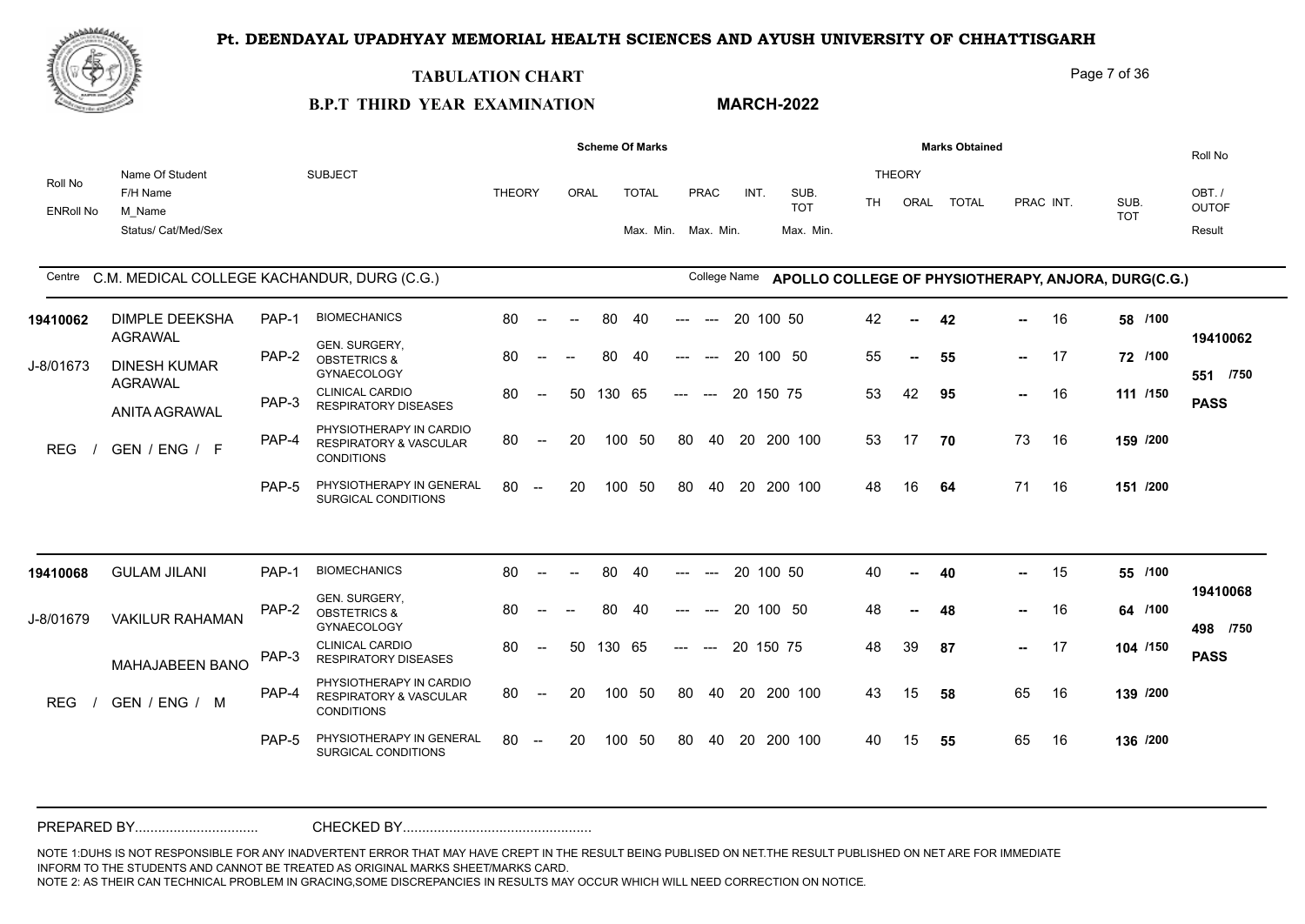**MARCH-2022**



#### **TABULATION CHART**

### Page 8 of 36

# **B.P.T THIRD YEAR EXAMINATION**

|                             |                                                              |       |                                                                                   |               |                                                |        |        | <b>Scheme Of Marks</b>              |                     |                                        |    |           |                                 |           |                       | <b>Marks Obtained</b> |               |           |                                                     | Roll No                         |
|-----------------------------|--------------------------------------------------------------|-------|-----------------------------------------------------------------------------------|---------------|------------------------------------------------|--------|--------|-------------------------------------|---------------------|----------------------------------------|----|-----------|---------------------------------|-----------|-----------------------|-----------------------|---------------|-----------|-----------------------------------------------------|---------------------------------|
| Roll No<br><b>ENRoll No</b> | Name Of Student<br>F/H Name<br>M Name<br>Status/ Cat/Med/Sex |       | <b>SUBJECT</b>                                                                    | <b>THEORY</b> |                                                | ORAL   |        | <b>TOTAL</b><br>Max. Min. Max. Min. |                     | PRAC                                   |    | INT.      | SUB.<br><b>TOT</b><br>Max. Min. | <b>TH</b> | <b>THEORY</b><br>ORAL | <b>TOTAL</b>          |               | PRAC INT. | SUB.<br><b>TOT</b>                                  | OBT./<br><b>OUTOF</b><br>Result |
|                             | Centre C.M. MEDICAL COLLEGE KACHANDUR, DURG (C.G.)           |       |                                                                                   |               |                                                |        |        |                                     |                     | College Name                           |    |           |                                 |           |                       |                       |               |           | APOLLO COLLEGE OF PHYSIOTHERAPY, ANJORA, DURG(C.G.) |                                 |
| 19410070                    | <b>HONEY SONI</b>                                            | PAP-1 | <b>BIOMECHANICS</b>                                                               | 80            | $\sim$                                         | $\sim$ | 80     | 40                                  | ---                 | $---$                                  |    | 20 100 50 |                                 | 41        | $\sim$                | 41                    | --            | 16        | 57 /100                                             |                                 |
| J-8/01681                   | <b>UMESH KUMAR</b>                                           | PAP-2 | GEN. SURGERY,<br><b>OBSTETRICS &amp;</b><br><b>GYNAECOLOGY</b>                    | 80            |                                                |        | 80     | 40                                  | ---                 | $---$                                  |    | 20 100 50 |                                 | 44        | --                    | 44                    |               | $- 17$    | 61 /100                                             | 19410070<br>508 /750            |
|                             | SONI<br><b>SWATI SONI</b>                                    | PAP-3 | <b>CLINICAL CARDIO</b><br><b>RESPIRATORY DISEASES</b>                             | 80            | $\overline{\phantom{a}}$                       | 50     | 130 65 |                                     | $---$               | $---$                                  |    | 20 150 75 |                                 | 50        | 42                    | 92                    | $\sim$ $\sim$ | 17        | 109 /150                                            | <b>PASS</b>                     |
| <b>REG</b>                  | GEN / ENG / F                                                | PAP-4 | PHYSIOTHERAPY IN CARDIO<br><b>RESPIRATORY &amp; VASCULAR</b><br><b>CONDITIONS</b> | 80            | $\sim$                                         | 20     |        | 100 50                              | 80                  | 40                                     |    |           | 20 200 100                      | 40        | 16                    | -56                   | 69            | 16        | 141 /200                                            |                                 |
|                             |                                                              | PAP-5 | PHYSIOTHERAPY IN GENERAL<br>SURGICAL CONDITIONS                                   | 80            | $\hspace{0.1mm}-\hspace{0.1mm}-\hspace{0.1mm}$ | 20     |        | 100 50                              | 80                  | 40                                     |    |           | 20 200 100                      | 40        | 16                    | 56                    | 68            | 16        | 140 /200                                            |                                 |
|                             |                                                              |       |                                                                                   |               |                                                |        |        |                                     |                     |                                        |    |           |                                 |           |                       |                       |               |           |                                                     |                                 |
| 19410071                    | <b>HUMA KHAN</b>                                             | PAP-1 | <b>BIOMECHANICS</b>                                                               | 80            | $\sim$                                         |        | 80     | 40                                  |                     |                                        |    | 20 100 50 |                                 | 40        | $\sim$                | 40                    | -- 1          | 17        | 57 /100                                             |                                 |
| J-8/01682                   | <b>RASHID KHAN</b>                                           | PAP-2 | GEN. SURGERY,<br><b>OBSTETRICS &amp;</b><br><b>GYNAECOLOGY</b>                    | 80            | $-$                                            |        | 80     | -40                                 |                     | $\overline{a}$                         | 20 |           | 100 50                          | 41        | $\overline{a}$        | -41                   | $\sim$        | 18        | 59 /100                                             | 19410071<br>514 /750            |
|                             | <b>ASIMA KHAN</b>                                            | PAP-3 | <b>CLINICAL CARDIO</b><br><b>RESPIRATORY DISEASES</b>                             | 80            | $\overline{\phantom{a}}$                       | 50     | 130 65 |                                     | $\qquad \qquad - -$ | $\hspace{0.1em} \ldots \hspace{0.1em}$ |    | 20 150 75 |                                 | 42        | 44                    | 86                    | н.,           | 18        | 104 /150                                            | <b>PASS</b>                     |
| <b>REG</b>                  | GEN / ENG / F                                                | PAP-4 | PHYSIOTHERAPY IN CARDIO<br><b>RESPIRATORY &amp; VASCULAR</b><br><b>CONDITIONS</b> | 80            | $\overline{\phantom{a}}$                       | 20     | 100    | - 50                                | 80                  | 40                                     |    |           | 20 200 100                      | 45        | 16                    | 61                    | 68            | 17        | 146 /200                                            |                                 |
|                             |                                                              | PAP-5 | PHYSIOTHERAPY IN GENERAL<br>SURGICAL CONDITIONS                                   | 80            | $\hspace{0.1mm}-\hspace{0.1mm}-\hspace{0.1mm}$ | 20     | 100    | 50                                  | 80                  | 40                                     |    |           | 20 200 100                      | 44        | 16                    | 60                    | 70            | 18        | 148 /200                                            |                                 |
|                             |                                                              |       |                                                                                   |               |                                                |        |        |                                     |                     |                                        |    |           |                                 |           |                       |                       |               |           |                                                     |                                 |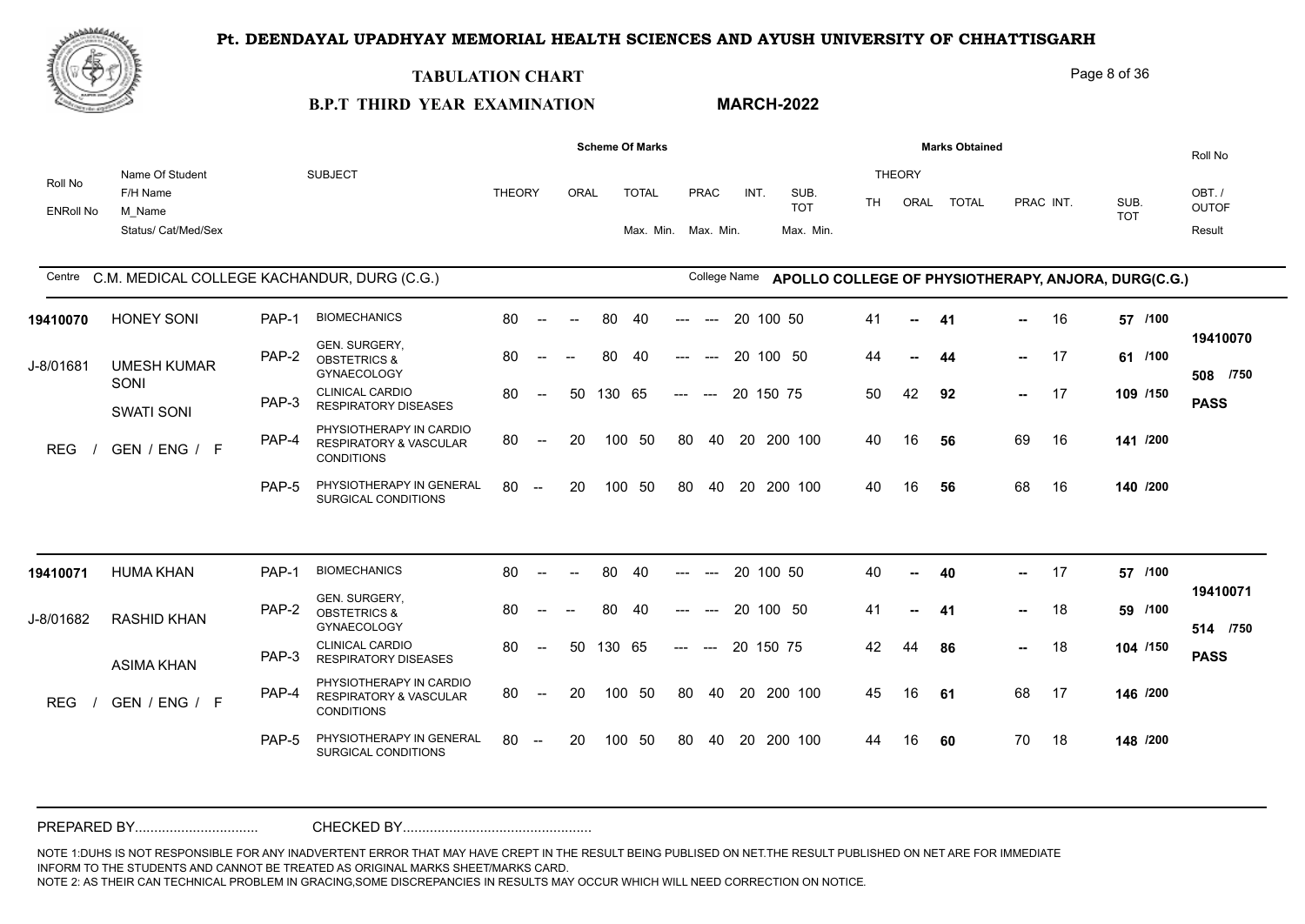

#### **TABULATION CHART**

Page 9 of 36

#### **B.P.T THIRD YEAR EXAMINATION MARCH-2022**

|                             |                                                              |       |                                                                                   |               |                          |                          |        | <b>Scheme Of Marks</b>              |       |                                        |           |                                 |     |                       | <b>Marks Obtained</b> |               |           |                                                     | Roll No                         |
|-----------------------------|--------------------------------------------------------------|-------|-----------------------------------------------------------------------------------|---------------|--------------------------|--------------------------|--------|-------------------------------------|-------|----------------------------------------|-----------|---------------------------------|-----|-----------------------|-----------------------|---------------|-----------|-----------------------------------------------------|---------------------------------|
| Roll No<br><b>ENRoll No</b> | Name Of Student<br>F/H Name<br>M Name<br>Status/ Cat/Med/Sex |       | <b>SUBJECT</b>                                                                    | <b>THEORY</b> |                          | ORAL                     |        | <b>TOTAL</b><br>Max. Min. Max. Min. |       | PRAC                                   | INT.      | SUB.<br><b>TOT</b><br>Max. Min. | TH. | <b>THEORY</b><br>ORAL | <b>TOTAL</b>          |               | PRAC INT. | SUB.<br><b>TOT</b>                                  | OBT./<br><b>OUTOF</b><br>Result |
|                             | Centre C.M. MEDICAL COLLEGE KACHANDUR, DURG (C.G.)           |       |                                                                                   |               |                          |                          |        |                                     |       | College Name                           |           |                                 |     |                       |                       |               |           | APOLLO COLLEGE OF PHYSIOTHERAPY, ANJORA, DURG(C.G.) |                                 |
| 19410072                    | <b>ISHA RAIKESH</b>                                          | PAP-1 | <b>BIOMECHANICS</b>                                                               | 80            | $\sim$                   | $\sim$                   | 80     | 40                                  |       | $---$                                  | 20 100 50 |                                 | 40  | $\sim$                | 40                    | --            | 15        | 55 /100                                             |                                 |
| J-8/01683                   | <b>SHANKAR LAL</b>                                           | PAP-2 | GEN. SURGERY,<br><b>OBSTETRICS &amp;</b><br><b>GYNAECOLOGY</b>                    | 80            | $\overline{\phantom{a}}$ |                          | 80     | 40                                  | ---   | $\hspace{0.05cm} \ldots$               | 20 100 50 |                                 | 42  | --                    | 42                    | $\sim$ $\sim$ | 15        | 57 /100                                             | 19410072<br>501 /750            |
|                             | <b>RAIKESH</b><br><b>KANCHAN RAIKESH</b>                     | PAP-3 | <b>CLINICAL CARDIO</b><br><b>RESPIRATORY DISEASES</b>                             | 80            | $--$                     | 50                       | 130 65 |                                     | $---$ | $\hspace{0.1em} \ldots \hspace{0.1em}$ | 20 150 75 |                                 | 46  | 43                    | 89                    | $\sim$ $\sim$ | 17        | 106 /150                                            | <b>PASS</b>                     |
| <b>REG</b>                  | GEN / ENG / F                                                | PAP-4 | PHYSIOTHERAPY IN CARDIO<br><b>RESPIRATORY &amp; VASCULAR</b><br><b>CONDITIONS</b> | 80            | $--$                     | 20                       |        | 100 50                              | 80    | 40                                     |           | 20 200 100                      | 50  | 15                    | 65                    | 64            | 16        | 145 /200                                            |                                 |
|                             |                                                              | PAP-5 | PHYSIOTHERAPY IN GENERAL<br>SURGICAL CONDITIONS                                   | 80            | $\sim$                   | 20                       | 100    | -50                                 | 80    | 40                                     |           | 20 200 100                      | 41  | 15                    | 56                    | 66            | 16        | 138 /200                                            |                                 |
| 19410075                    | <b>KAVITA VERMA</b>                                          | PAP-1 | <b>BIOMECHANICS</b>                                                               | 80            | $\sim$                   | $\overline{\phantom{a}}$ | 80     | 40                                  | ---   | $---$                                  | 20 100 50 |                                 | 42  | $\sim$                | 42                    | --            | 16        | 58 /100                                             |                                 |
| J-8/01686                   | <b>MANIK LAL VERMA</b>                                       | PAP-2 | GEN. SURGERY,<br><b>OBSTETRICS &amp;</b><br>GYNAECOLOGY                           | 80            |                          |                          | 80     | 40                                  |       |                                        | 20 100 50 |                                 | 47  |                       | 47                    | н.,           | 17        | 64 /100                                             | 19410075<br>514 /750            |
|                             | <b>LAXMI VERMA</b>                                           | PAP-3 | <b>CLINICAL CARDIO</b><br><b>RESPIRATORY DISEASES</b>                             | 80            | $\sim$                   | 50                       | 130 65 |                                     | $---$ | $\hspace{0.05cm} \ldots$               | 20 150 75 |                                 | 50  | 43                    | 93                    |               | $- 17$    | 110 /150                                            | <b>PASS</b>                     |
| <b>REG</b>                  | OBC / ENG / F                                                | PAP-4 | PHYSIOTHERAPY IN CARDIO<br><b>RESPIRATORY &amp; VASCULAR</b><br><b>CONDITIONS</b> | 80            | $\overline{\phantom{a}}$ | 20                       |        | 100 50                              | 80    | 40                                     |           | 20 200 100                      | 47  | 15                    | 62                    | 67            | 16        | 145 /200                                            |                                 |
|                             |                                                              | PAP-5 | PHYSIOTHERAPY IN GENERAL<br>SURGICAL CONDITIONS                                   | 80            | $\sim$                   | 20                       |        | 100 50                              | 80    | 40                                     |           | 20 200 100                      | 44  | 15                    | 59                    | 62            | 16        | 137 /200                                            |                                 |
|                             |                                                              |       |                                                                                   |               |                          |                          |        |                                     |       |                                        |           |                                 |     |                       |                       |               |           |                                                     |                                 |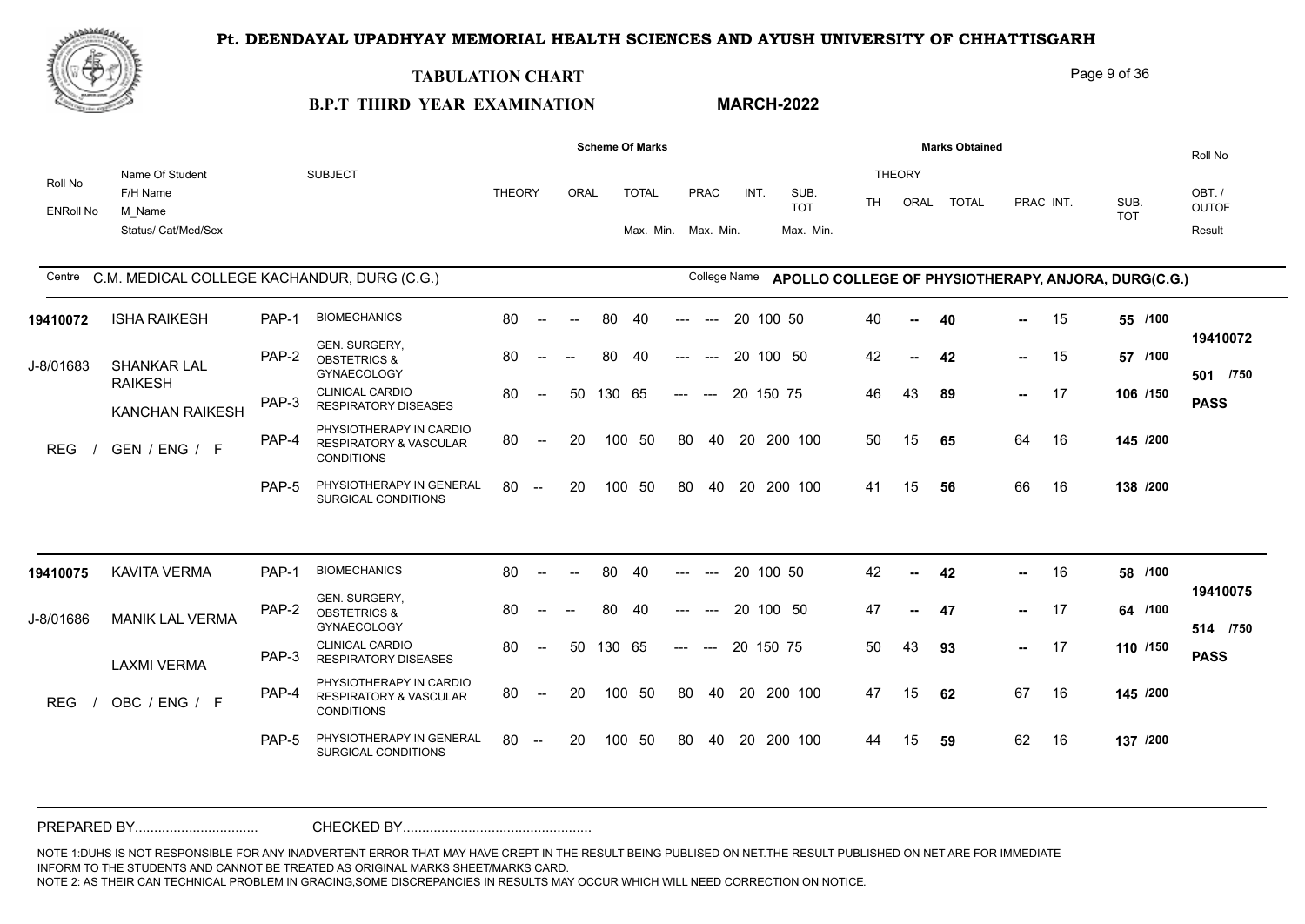**MARCH-2022**



#### **TABULATION CHART**

#### Page 10 of 36

# **B.P.T THIRD YEAR EXAMINATION**

|                             |                                                              |       |                                                                                   |               |                                                  |                          |        | <b>Scheme Of Marks</b>              |       |                                        |    |           |                                 |     |                       | <b>Marks Obtained</b> |               |           |                                                     | Roll No                         |
|-----------------------------|--------------------------------------------------------------|-------|-----------------------------------------------------------------------------------|---------------|--------------------------------------------------|--------------------------|--------|-------------------------------------|-------|----------------------------------------|----|-----------|---------------------------------|-----|-----------------------|-----------------------|---------------|-----------|-----------------------------------------------------|---------------------------------|
| Roll No<br><b>ENRoll No</b> | Name Of Student<br>F/H Name<br>M Name<br>Status/ Cat/Med/Sex |       | <b>SUBJECT</b>                                                                    | <b>THEORY</b> |                                                  | ORAL                     |        | <b>TOTAL</b><br>Max. Min. Max. Min. |       | PRAC                                   |    | INT.      | SUB.<br><b>TOT</b><br>Max. Min. | TH. | <b>THEORY</b><br>ORAL | <b>TOTAL</b>          |               | PRAC INT. | SUB.<br><b>TOT</b>                                  | OBT./<br><b>OUTOF</b><br>Result |
| Centre                      | C.M. MEDICAL COLLEGE KACHANDUR, DURG (C.G.)                  |       |                                                                                   |               |                                                  |                          |        |                                     |       | College Name                           |    |           |                                 |     |                       |                       |               |           | APOLLO COLLEGE OF PHYSIOTHERAPY, ANJORA, DURG(C.G.) |                                 |
| 19410079                    | <b>MUSKAN SINGH</b>                                          | PAP-1 | <b>BIOMECHANICS</b>                                                               | 80            | $\overline{\phantom{a}}$                         | $\overline{\phantom{a}}$ | 80     | 40                                  | ---   | $---$                                  |    | 20 100 50 |                                 | 40  | --                    | 40                    | -- 1          | 17        | 57 /100                                             |                                 |
| J-8/01690                   | <b>NIKET SINGH</b>                                           | PAP-2 | GEN. SURGERY,<br><b>OBSTETRICS &amp;</b><br><b>GYNAECOLOGY</b>                    | 80            | $\sim$ $\sim$                                    |                          | 80     | -40                                 | ---   | $---$                                  |    | 20 100 50 |                                 | 44  |                       | 44                    | $\sim$        | 16        | 60 /100                                             | 19410079<br>515 /750            |
|                             | <b>SUNITA SINGH</b>                                          | PAP-3 | <b>CLINICAL CARDIO</b><br><b>RESPIRATORY DISEASES</b>                             | 80            | $--$                                             | 50                       | 130 65 |                                     | $---$ | $\hspace{0.1em} \ldots \hspace{0.1em}$ |    | 20 150 75 |                                 | 52  | 44                    | 96                    | $\sim$ $\sim$ | 16        | 112 /150                                            | <b>PASS</b>                     |
| <b>REG</b>                  | GEN / ENG / F                                                | PAP-4 | PHYSIOTHERAPY IN CARDIO<br><b>RESPIRATORY &amp; VASCULAR</b><br><b>CONDITIONS</b> | 80            | $--$                                             | 20                       |        | 100 50                              | 80    |                                        |    |           | 40 20 200 100                   | 40  | 16                    | 56                    | 68            | 17        | 141 /200                                            |                                 |
|                             |                                                              | PAP-5 | PHYSIOTHERAPY IN GENERAL<br>SURGICAL CONDITIONS                                   | 80            | $-$                                              | 20                       | 100    | 50                                  | 80    | 40                                     |    |           | 20 200 100                      | 45  | 16                    | 61                    | 67            | 17        | 145 /200                                            |                                 |
|                             |                                                              |       |                                                                                   |               |                                                  |                          |        |                                     |       |                                        |    |           |                                 |     |                       |                       |               |           |                                                     |                                 |
| 19410080                    | NISHITA AYLA SONA PAP-1                                      |       | <b>BIOMECHANICS</b>                                                               | 80            | $---$                                            |                          | 80     | 40                                  |       |                                        |    | 20 100 50 |                                 | 40  | $\sim$                | 40                    | н.            | 16        | 56 /100                                             |                                 |
| J-8/01691                   | <b>DEEPAK SONA</b>                                           | PAP-2 | GEN. SURGERY,<br><b>OBSTETRICS &amp;</b><br><b>GYNAECOLOGY</b>                    | 80            |                                                  |                          | 80     | 40                                  |       |                                        |    | 20 100 50 |                                 | 51  | $\overline{a}$        | 51                    | $\sim$        | 16        | 67 /100                                             | 19410080<br>538 /750            |
|                             | <b>NASREEN SONA</b>                                          | PAP-3 | <b>CLINICAL CARDIO</b><br><b>RESPIRATORY DISEASES</b>                             | 80            | $\mathcal{L}_{\mathcal{F}}$                      | 50                       | 130 65 |                                     | $---$ | $\hspace{0.1em} \ldots \hspace{0.1em}$ |    | 20 150 75 |                                 | 54  | 45                    | 99                    | $\sim$        | 17        | 116 /150                                            | <b>PASS</b>                     |
| <b>REG</b>                  | GEN / ENG / F                                                | PAP-4 | PHYSIOTHERAPY IN CARDIO<br><b>RESPIRATORY &amp; VASCULAR</b><br><b>CONDITIONS</b> | 80            | $\hspace{0.1em} -\hspace{0.1em} -\hspace{0.1em}$ | 20                       |        | 100 50                              | 80    |                                        |    |           | 40 20 200 100                   | 48  | 17                    | 65                    | 72            | 16        | 153 /200                                            |                                 |
|                             |                                                              | PAP-5 | PHYSIOTHERAPY IN GENERAL<br>SURGICAL CONDITIONS                                   | 80            | $-$                                              | 20                       | 100    | 50                                  | 80    | 40                                     | 20 |           | 200 100                         | 45  | 15                    | 60                    | 69            | 17        | 146 /200                                            |                                 |
|                             |                                                              |       |                                                                                   |               |                                                  |                          |        |                                     |       |                                        |    |           |                                 |     |                       |                       |               |           |                                                     |                                 |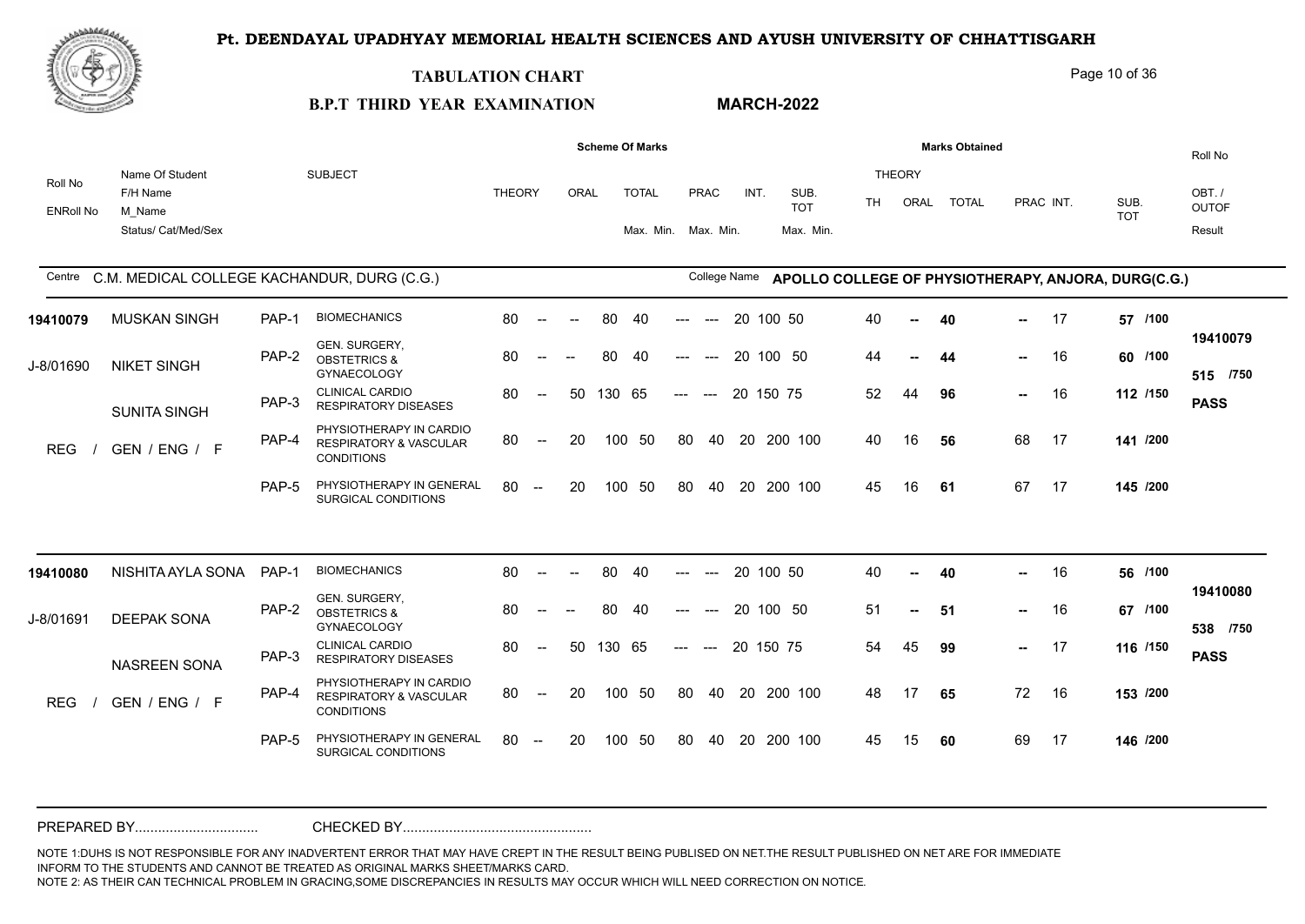**MARCH-2022**



#### **TABULATION CHART**

#### Page 11 of 36

# **B.P.T THIRD YEAR EXAMINATION**

|                             |                                                              |       |                                                                                   |               |                          |        |        | <b>Scheme Of Marks</b>              |       |              |           |        |                                 |           |                       | <b>Marks Obtained</b> |                 |           |                                                     | Roll No                         |
|-----------------------------|--------------------------------------------------------------|-------|-----------------------------------------------------------------------------------|---------------|--------------------------|--------|--------|-------------------------------------|-------|--------------|-----------|--------|---------------------------------|-----------|-----------------------|-----------------------|-----------------|-----------|-----------------------------------------------------|---------------------------------|
| Roll No<br><b>ENRoll No</b> | Name Of Student<br>F/H Name<br>M Name<br>Status/ Cat/Med/Sex |       | <b>SUBJECT</b>                                                                    | <b>THEORY</b> |                          | ORAL   |        | <b>TOTAL</b><br>Max. Min. Max. Min. |       | PRAC         | INT.      |        | SUB.<br><b>TOT</b><br>Max. Min. | <b>TH</b> | <b>THEORY</b><br>ORAL | <b>TOTAL</b>          |                 | PRAC INT. | SUB.<br><b>TOT</b>                                  | OBT./<br><b>OUTOF</b><br>Result |
|                             | Centre C.M. MEDICAL COLLEGE KACHANDUR, DURG (C.G.)           |       |                                                                                   |               |                          |        |        |                                     |       | College Name |           |        |                                 |           |                       |                       |                 |           | APOLLO COLLEGE OF PHYSIOTHERAPY, ANJORA, DURG(C.G.) |                                 |
| 19410081                    | NOKESHMANI                                                   | PAP-1 | <b>BIOMECHANICS</b>                                                               | 80            | $\sim$ $\sim$            | $\sim$ | 80     | 40                                  | ---   | $---$        | 20        | 100 50 |                                 | 33        | $\blacksquare$        | $33*$                 | ш.              | 16        | 49 * /100                                           |                                 |
| J-8/01692                   | <b>BHAKT</b><br><b>LAXMI PRASAD</b>                          | PAP-2 | GEN. SURGERY,<br><b>OBSTETRICS &amp;</b><br><b>GYNAECOLOGY</b>                    | 80            | $\overline{\phantom{a}}$ |        | 80     | 40                                  | ---   | $---$        | 20 100 50 |        |                                 | 42        |                       | 42                    | $\sim$          | 16        | 58 /100                                             | 19410081<br>499 /750            |
|                             | PRAKASH KUMARI                                               | PAP-3 | <b>CLINICAL CARDIO</b><br><b>RESPIRATORY DISEASES</b>                             | 80            | $\overline{\phantom{a}}$ | 50     | 130 65 |                                     | $---$ | $---$        | 20 150 75 |        |                                 | 53        | 44                    | 97                    | $\sim$          | - 17      | 114 /150                                            | <b>SUPPL</b>                    |
| <b>REG</b>                  | <b>SC</b><br>/ENG / F                                        | PAP-4 | PHYSIOTHERAPY IN CARDIO<br><b>RESPIRATORY &amp; VASCULAR</b><br><b>CONDITIONS</b> | 80            | $--$                     | 20     |        | 100 50                              | 80    | 40           |           |        | 20 200 100                      | 41        | 16                    | 57                    | 68              | 16        | 141 /200                                            |                                 |
|                             |                                                              | PAP-5 | PHYSIOTHERAPY IN GENERAL<br>SURGICAL CONDITIONS                                   | 80            | $\sim$                   | 20     | 100    | 50                                  | 80    | 40           |           |        | 20 200 100                      | 37        | 16                    | 53                    | 68              | 16        | 137 /200                                            |                                 |
|                             |                                                              |       |                                                                                   |               |                          |        |        |                                     |       |              |           |        |                                 |           |                       |                       |                 |           |                                                     |                                 |
| 19410083                    | <b>PRATIBHA</b>                                              | PAP-1 | <b>BIOMECHANICS</b>                                                               | 80            | $\overline{\phantom{a}}$ |        | 80     | 40                                  | ---   | $---$        | 20 100 50 |        |                                 | 42        | $\mathbf{u}$          | 42                    |                 | 17        | 59 /100                                             |                                 |
| J-8/01694                   | <b>VIJAY SHANKAR</b>                                         | PAP-2 | GEN. SURGERY,<br><b>OBSTETRICS &amp;</b><br><b>GYNAECOLOGY</b>                    | 80            | $\overline{\phantom{a}}$ |        | 80     | 40                                  |       |              | 20 100 50 |        |                                 | 50        |                       | 50                    | н.,             | 16        | 66 /100                                             | 19410083<br>543 /750            |
|                             | <b>PRASAD</b><br>SUNANDA DEVI                                | PAP-3 | <b>CLINICAL CARDIO</b><br><b>RESPIRATORY DISEASES</b>                             | 80            | $--$                     | 50     | 130 65 |                                     | $---$ | $---$        | 20 150 75 |        |                                 | 59        | 43                    | 102                   | $\sim 10^{-11}$ | 17        | 119 /150                                            | <b>PASS</b>                     |
| <b>REG</b>                  | GEN / ENG / F                                                | PAP-4 | PHYSIOTHERAPY IN CARDIO<br><b>RESPIRATORY &amp; VASCULAR</b><br><b>CONDITIONS</b> | 80            | $\overline{\phantom{a}}$ | 20     |        | 100 50                              | 80    | 40           |           |        | 20 200 100                      | 56        | 15                    | 71                    | 66              | 16        | 153 /200                                            |                                 |
|                             |                                                              | PAP-5 | PHYSIOTHERAPY IN GENERAL<br>SURGICAL CONDITIONS                                   | 80            | $\overline{\phantom{a}}$ | 20     | 100    | -50                                 | 80    | 40           | 20        |        | 200 100                         | 43        | 17                    | 60                    | 70              | 16        | 146 /200                                            |                                 |
|                             |                                                              |       |                                                                                   |               |                          |        |        |                                     |       |              |           |        |                                 |           |                       |                       |                 |           |                                                     |                                 |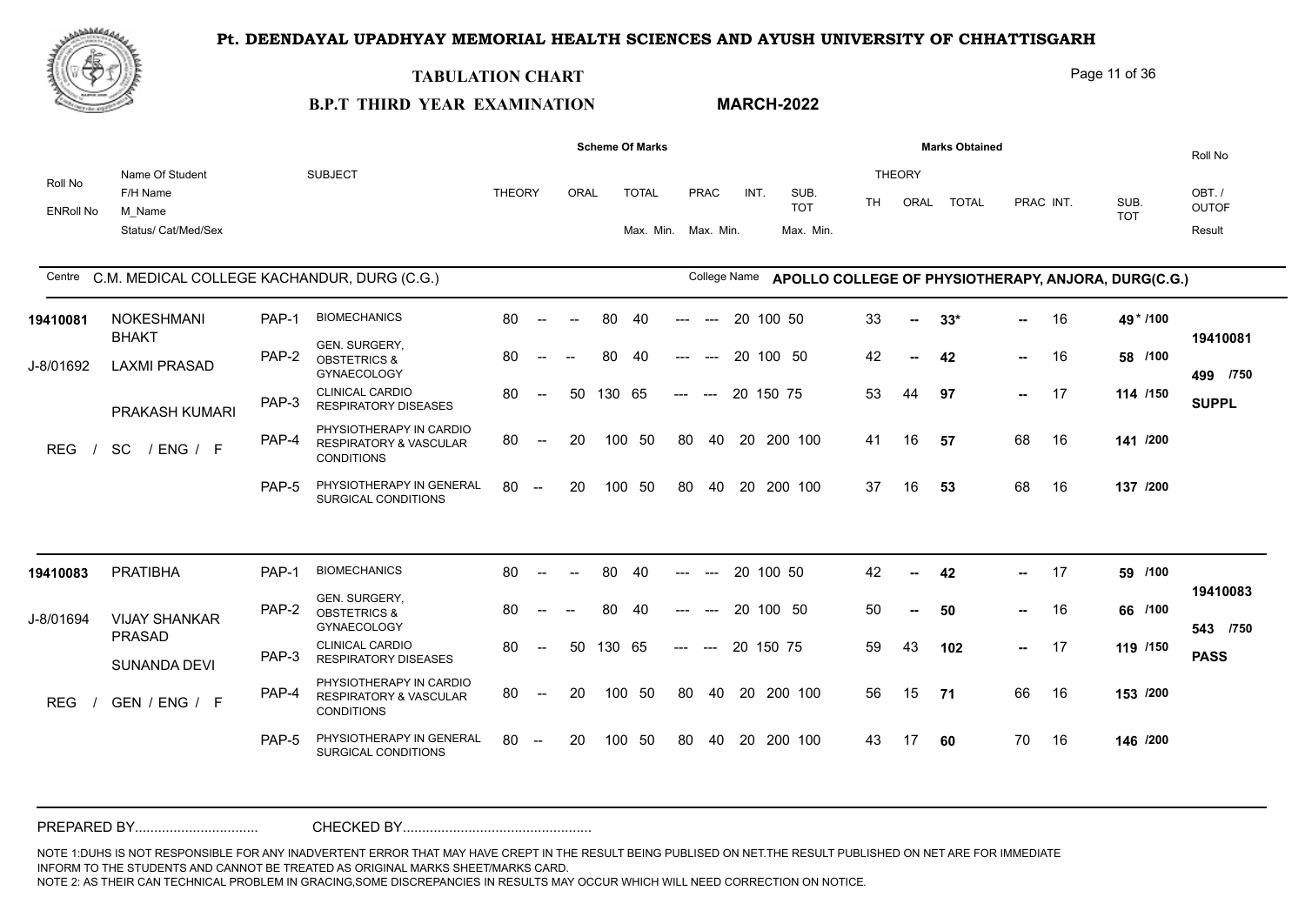**MARCH-2022**



#### **TABULATION CHART**

#### Page 12 of 36

# **B.P.T THIRD YEAR EXAMINATION**

|                             |                                                              |       |                                                                                   |               |                          |      |        | <b>Scheme Of Marks</b>              |       |              |           |           |                                 |           |                       | <b>Marks Obtained</b> |               |           |                                                     | Roll No                         |
|-----------------------------|--------------------------------------------------------------|-------|-----------------------------------------------------------------------------------|---------------|--------------------------|------|--------|-------------------------------------|-------|--------------|-----------|-----------|---------------------------------|-----------|-----------------------|-----------------------|---------------|-----------|-----------------------------------------------------|---------------------------------|
| Roll No<br><b>ENRoll No</b> | Name Of Student<br>F/H Name<br>M Name<br>Status/ Cat/Med/Sex |       | <b>SUBJECT</b>                                                                    | <b>THEORY</b> |                          | ORAL |        | <b>TOTAL</b><br>Max. Min. Max. Min. |       | PRAC         | INT.      |           | SUB.<br><b>TOT</b><br>Max. Min. | <b>TH</b> | <b>THEORY</b><br>ORAL | <b>TOTAL</b>          |               | PRAC INT. | SUB.<br><b>TOT</b>                                  | OBT./<br><b>OUTOF</b><br>Result |
|                             | Centre C.M. MEDICAL COLLEGE KACHANDUR, DURG (C.G.)           |       |                                                                                   |               |                          |      |        |                                     |       | College Name |           |           |                                 |           |                       |                       |               |           | APOLLO COLLEGE OF PHYSIOTHERAPY, ANJORA, DURG(C.G.) |                                 |
| 19410086                    | PRERNA YADAV                                                 | PAP-1 | <b>BIOMECHANICS</b>                                                               | 80            | $\sim$ $\sim$            |      | 80     | 40                                  |       | $-$          | 20        | 100 50    |                                 | 40        | $\overline{a}$        | 40                    |               | 16        | 56 /100                                             |                                 |
| J-8/01697                   | <b>PRAVEEN KUMAR</b>                                         | PAP-2 | GEN. SURGERY,<br><b>OBSTETRICS &amp;</b><br><b>GYNAECOLOGY</b>                    | 80            |                          |      | 80     | 40                                  | ---   | $---$        |           |           | 20 100 50                       | 42        |                       | 42                    | $\sim$        | 16        | 58 /100                                             | 19410086<br>509 /750            |
|                             | YADAV<br>SHAKUNTALA YADAV                                    | PAP-3 | <b>CLINICAL CARDIO</b><br><b>RESPIRATORY DISEASES</b>                             | 80            | $\overline{\phantom{a}}$ | 50   | 130 65 |                                     | $---$ | $---$        | 20 150 75 |           |                                 | 51        | 42                    | 93                    | н.,           | 16        | 109 /150                                            | <b>PASS</b>                     |
| <b>REG</b>                  | OBC / ENG / F                                                | PAP-4 | PHYSIOTHERAPY IN CARDIO<br><b>RESPIRATORY &amp; VASCULAR</b><br><b>CONDITIONS</b> | 80            | $--$                     | 20   |        | 100 50                              | 80    | 40           |           |           | 20 200 100                      | 49        | 15                    | 64                    | 62            | 17        | 143 /200                                            |                                 |
|                             |                                                              | PAP-5 | PHYSIOTHERAPY IN GENERAL<br>SURGICAL CONDITIONS                                   | 80            | $\sim$                   | 20   | 100    | 50                                  | 80    | 40           |           |           | 20 200 100                      | 41        | 16                    | 57                    | 69            | 17        | 143 /200                                            |                                 |
|                             |                                                              |       | <b>BIOMECHANICS</b>                                                               |               |                          |      |        |                                     |       |              |           |           |                                 |           |                       |                       |               |           |                                                     |                                 |
| 19410087                    | PRIYA THAKUR                                                 | PAP-1 |                                                                                   | 80            | $\overline{\phantom{a}}$ |      | 80     | 40                                  | ---   | $---$        |           | 20 100 50 |                                 | 41        | $\sim$                | 41                    | н.            | 16        | 57 /100                                             | 19410087                        |
| J-8/01698                   | <b>AKHILESH THAKUR</b>                                       | PAP-2 | GEN. SURGERY,<br><b>OBSTETRICS &amp;</b><br><b>GYNAECOLOGY</b>                    | 80            | $\sim$                   |      | 80     | 40                                  |       |              |           |           | 20 100 50                       | 47        |                       | 47                    | н.,           | 17        | 64 /100                                             | 528 /750                        |
|                             | RAMBHA DEVI                                                  | PAP-3 | <b>CLINICAL CARDIO</b><br><b>RESPIRATORY DISEASES</b>                             | 80            | $--$                     | 50   | 130 65 |                                     | $---$ | $---$        | 20 150 75 |           |                                 | 53        | 43                    | 96                    | $\sim$ $\sim$ | 16        | 112 /150                                            | <b>PASS</b>                     |
| <b>REG</b>                  | GEN / ENG / F                                                | PAP-4 | PHYSIOTHERAPY IN CARDIO<br><b>RESPIRATORY &amp; VASCULAR</b><br><b>CONDITIONS</b> | 80            | $\overline{\phantom{a}}$ | 20   |        | 100 50                              | 80    | 40           |           |           | 20 200 100                      | 60        | 15                    | 75                    | 61            | 16        | 152 /200                                            |                                 |
|                             |                                                              | PAP-5 | PHYSIOTHERAPY IN GENERAL<br>SURGICAL CONDITIONS                                   | 80            | $\overline{\phantom{a}}$ | 20   | 100    | 50                                  | 80    | 40           | 20        |           | 200 100                         | 45        | 15                    | 60                    | 67            | 16        | 143 /200                                            |                                 |
|                             |                                                              |       |                                                                                   |               |                          |      |        |                                     |       |              |           |           |                                 |           |                       |                       |               |           |                                                     |                                 |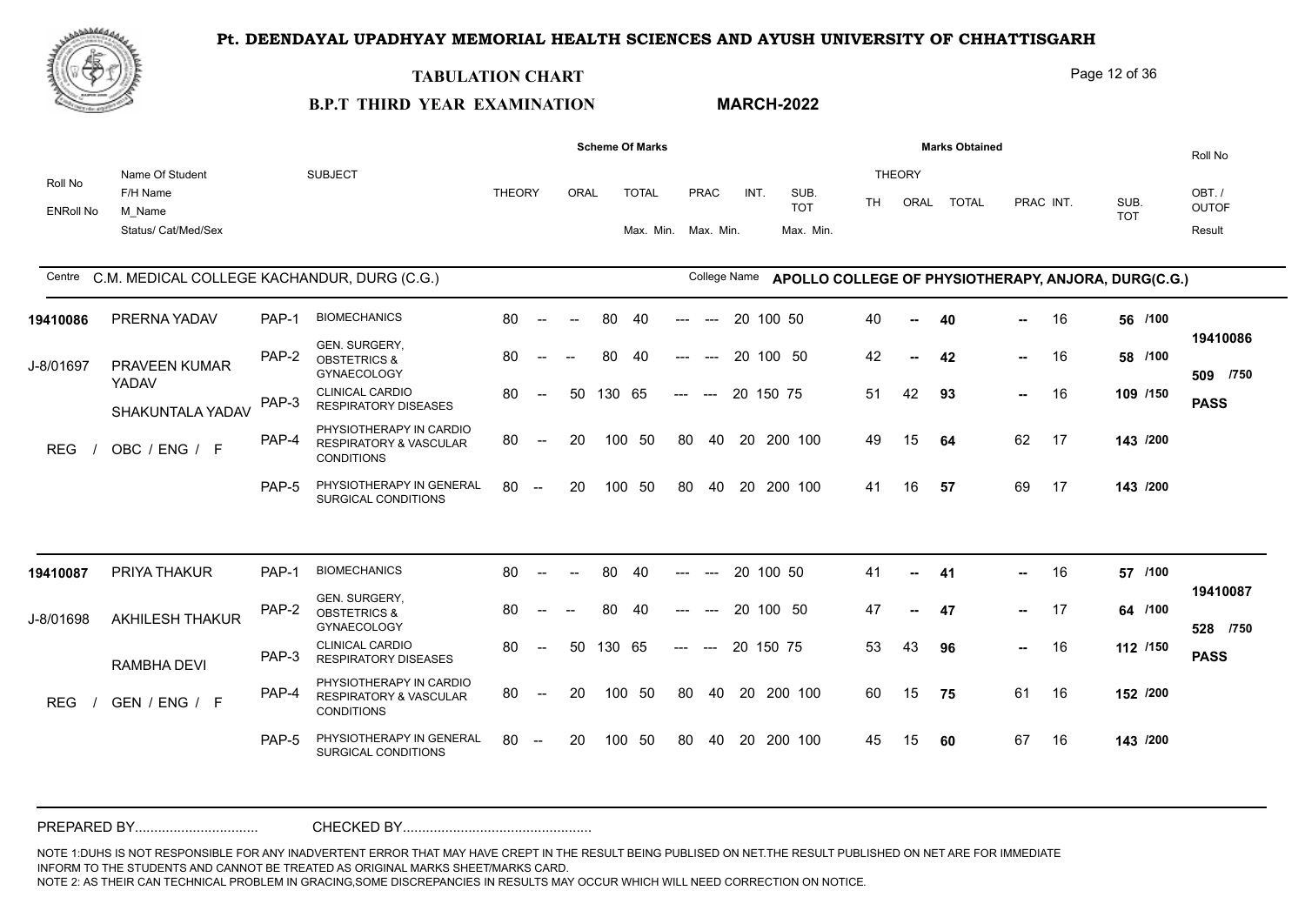**MARCH-2022**



#### **TABULATION CHART**

#### Page 13 of 36

# **B.P.T THIRD YEAR EXAMINATION**

|                             |                                                              |       |                                                                                   |               |                          |      |        | <b>Scheme Of Marks</b>              |       |                          |           |                                 |     |                       | <b>Marks Obtained</b> |               |           |                                                                  | Roll No                         |
|-----------------------------|--------------------------------------------------------------|-------|-----------------------------------------------------------------------------------|---------------|--------------------------|------|--------|-------------------------------------|-------|--------------------------|-----------|---------------------------------|-----|-----------------------|-----------------------|---------------|-----------|------------------------------------------------------------------|---------------------------------|
| Roll No<br><b>ENRoll No</b> | Name Of Student<br>F/H Name<br>M Name<br>Status/ Cat/Med/Sex |       | <b>SUBJECT</b>                                                                    | <b>THEORY</b> |                          | ORAL |        | <b>TOTAL</b><br>Max. Min. Max. Min. |       | PRAC                     | INT.      | SUB.<br><b>TOT</b><br>Max. Min. | TH. | <b>THEORY</b><br>ORAL | <b>TOTAL</b>          |               | PRAC INT. | SUB.<br><b>TOT</b>                                               | OBT./<br><b>OUTOF</b><br>Result |
|                             | Centre C.M. MEDICAL COLLEGE KACHANDUR, DURG (C.G.)           |       |                                                                                   |               |                          |      |        |                                     |       |                          |           |                                 |     |                       |                       |               |           | College Name APOLLO COLLEGE OF PHYSIOTHERAPY, ANJORA, DURG(C.G.) |                                 |
| 19410088                    | PRIYA YADAV                                                  | PAP-1 | <b>BIOMECHANICS</b>                                                               | 80            | $\sim$                   |      | 80     | 40                                  | ---   | $---$                    | 20 100 50 |                                 | 40  |                       | 40                    | -- 1          | 17        | 57 /100                                                          |                                 |
| J-8/01699                   | <b>RAVINDRA KUMAR</b>                                        | PAP-2 | GEN. SURGERY,<br><b>OBSTETRICS &amp;</b><br><b>GYNAECOLOGY</b>                    | 80            | $\overline{\phantom{a}}$ |      | 80     | 40                                  | ---   | $\hspace{0.05cm} \ldots$ | 20 100 50 |                                 | 48  | $\overline{a}$        | 48                    | $\sim$        | 16        | 64 /100                                                          | 19410088<br>520 /750            |
|                             | YADAV<br><b>RAMESHWARI</b>                                   | PAP-3 | <b>CLINICAL CARDIO</b><br><b>RESPIRATORY DISEASES</b>                             | 80            | $--$                     | 50   | 130 65 |                                     | $---$ | $---$                    | 20 150 75 |                                 | 57  | 42                    | 99                    | $\sim$ $\sim$ | 17        | 116 /150                                                         | <b>PASS</b>                     |
| <b>REG</b>                  | YADAV<br>OBC / ENG / F                                       | PAP-4 | PHYSIOTHERAPY IN CARDIO<br><b>RESPIRATORY &amp; VASCULAR</b><br><b>CONDITIONS</b> | 80            | $\overline{\phantom{a}}$ | 20   | 100    | 50                                  | 80    | 40                       |           | 20 200 100                      | 44  | 16                    | 60                    | 64            | 17        | 141 /200                                                         |                                 |
|                             |                                                              | PAP-5 | PHYSIOTHERAPY IN GENERAL<br>SURGICAL CONDITIONS                                   | 80            | $\sim$                   | 20   | 100    | 50                                  | 80    | 40                       |           | 20 200 100                      | 38  | 16                    | 54                    | 71            | 17        | 142 /200                                                         |                                 |
|                             |                                                              |       | <b>BIOMECHANICS</b>                                                               |               |                          |      |        |                                     |       |                          |           |                                 |     |                       |                       |               |           |                                                                  |                                 |
| 19410089                    | PRIYANKA SAHU                                                | PAP-1 |                                                                                   | 80            | $\sim$                   |      | 80     | 40                                  |       | $---$                    | 20 100 50 |                                 | 40  | $\overline{a}$        | 40                    | н.            | 15        | 55 /100                                                          | 19410089                        |
| J-8/01700                   | CHETAN DAS SAHU                                              | PAP-2 | GEN. SURGERY,<br><b>OBSTETRICS &amp;</b><br><b>GYNAECOLOGY</b>                    | 80            | $\overline{\phantom{a}}$ |      | 80     | -40                                 |       |                          | 20 100 50 |                                 | 45  |                       | 45                    | н.,           | 16        | 61 /100                                                          | 501 /750                        |
|                             | <b>KUMUD SAHU</b>                                            | PAP-3 | <b>CLINICAL CARDIO</b><br><b>RESPIRATORY DISEASES</b>                             | 80            | $\overline{\phantom{a}}$ | 50   | 130 65 |                                     | $---$ | $---$                    | 20 150 75 |                                 | 51  | 38                    | 89                    | $\sim$ $\sim$ | - 17      | 106 /150                                                         | <b>PASS</b>                     |
| <b>REG</b>                  | GEN / ENG / F                                                | PAP-4 | PHYSIOTHERAPY IN CARDIO<br><b>RESPIRATORY &amp; VASCULAR</b><br><b>CONDITIONS</b> | 80            | $\overline{\phantom{a}}$ | 20   |        | 100 50                              | 80    | 40                       |           | 20 200 100                      | 43  | 15                    | 58                    | 70            | 16        | 144 /200                                                         |                                 |
|                             |                                                              | PAP-5 | PHYSIOTHERAPY IN GENERAL<br>SURGICAL CONDITIONS                                   | 80            | $\sim$                   | 20   |        | 100 50                              | 80    | 40                       |           | 20 200 100                      | 37  | 15                    | 52                    | 67            | 16        | 135 /200                                                         |                                 |
|                             |                                                              |       |                                                                                   |               |                          |      |        |                                     |       |                          |           |                                 |     |                       |                       |               |           |                                                                  |                                 |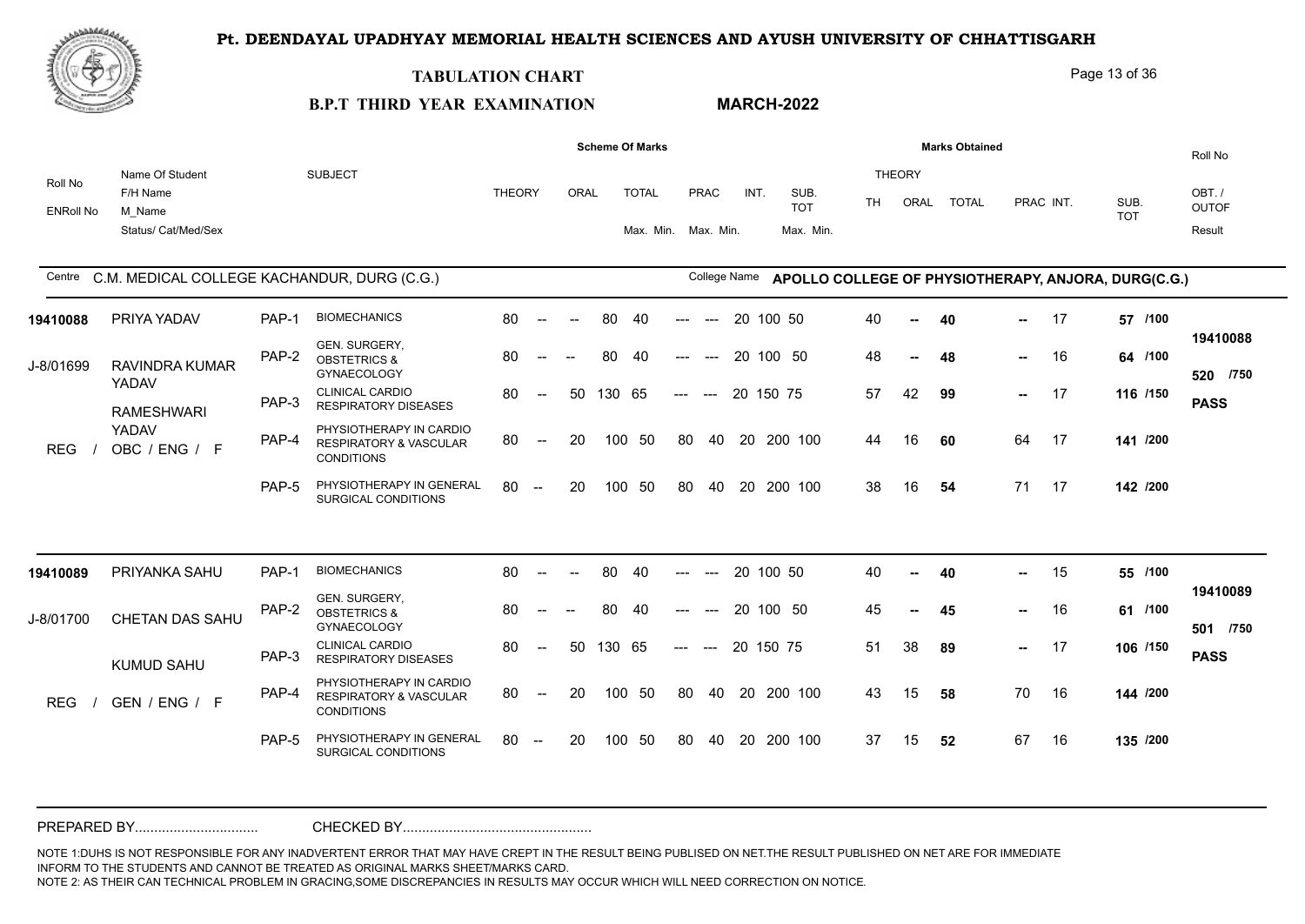**MARCH-2022**



#### **TABULATION CHART**

#### Page 14 of 36

#### **B.P.T THIRD YEAR EXAMINATION**

ORAL TOTAL ENRoll No Roll No Name Of Student F/H Name M\_Name Status/ Cat/Med/Sex SUBJECT THEORY AND THEORY IN THE SUBJECTIVE OF THE SUBJECTIVE OF THE SUBJECTIVE OF THE ORY AND THE ORY AND THE ORY TH ORAI TOTAI PRAC INT OBT. / OUTOF Roll No Result Centre C.M. MEDICAL COLLEGE KACHANDUR, DURG (C.G.) College Name SUB. TOT SUB. TOT THEORY ORAL TOTAL PRAC INT. Max. Min. Max. Min. **Scheme Of Marks Marks Marks Marks Marks** Obtained Max. Min. APOLLO COLLEGE OF PHYSIOTHERAPY, ANJORA, DURG(C.G.) PAP-5 PHYSIOTHERAPY IN GENERAL 80 --SURGICAL CONDITIONS PHYSIOTHERAPY IN CARDIO<br>RESPIRATORY & VASCULAR 80 -- 20 100 50 PAP-4 RESPIRATORY & VASCULAR 80 CONDITIONS CLINICAL CARDIO PAP-3 RESPIRATORY DISEASES GEN. SURGERY,<br>PAP-2 OBSTETRICS & **GYNAECOLOGY** PAP-1 BIOMECHANICS 80 -80 -- 50 130 65 --- --- 20 150 75  **-- -- 17 16 /750 506** -- 20 100 50 80 40 20 200 100 46 14 60 80 -- -- 80 40 --- --- 20 100 50 40 -- 40 80 -- -- 80 40 --- --- 20 100 50 80 -- 20 100 50 80 40 20 200 100 REG / GEN / ENG / F THE RESPIRATORT **43 /100** 43 -- **43** -- 17 60 /100 **/150 /200 /200** J-8/01701 SHIV KUMAR SINGH THE OBSTRINGS & 19410090 PRIYANKA SINGH PAP-1 BIOMECHANICS SHYAMA SINGH 40 **40** 15 **55** 51 39 **90** - 16 **106** /150 **page** 46 14 **60** 66 17 **143** 42 **57** 69 16 **142 PASS 19410090 43** 39 **90 --** 16 15 57 69 16 PAP-5 PHYSIOTHERAPY IN GENERAL 80 --SURGICAL CONDITIONS PHYSIOTHERAPY IN CARDIO<br>RESPIRATORY & VASCULAR 80 -- 20 100 50 PAP-4 RESPIRATORY & VASCULAR 80 CONDITIONS CLINICAL CARDIO PAP-3 RESPIRATORY DISEASES GEN. SURGERY,<br>PAP-2 OBSTETRICS & GYNAECOLOGY PAP-1 BIOMECHANICS 80 -80 -- 50 130 65 --- --- 20 150 75  **-- -- -- -- /750 495** -- 20 100 50 80 40 20 200 100 46 15 61 80 -- -- 80 40 --- --- 20 100 50 80 -- -- 80 40 --- --- 20 100 50 80 -- 20 100 50 80 40 20 200 100 REG / GEN / ENG / F TALL RESPIRATORT **43 /100 /100 /150** 43 **85** 17 **102 /200** 46 15 **61** 64 16 **141 /200** 37 **53** 66 17 **136** J-8/01709 SUNIL JAIN 19410098 SAKSHI JAIN PAP-1 BIOMECHANI SUREKHA JAIN 42 **42** 16 **58** 43 -- **43** -- 15 58/100 **PASS 19410098 43** 85 66 17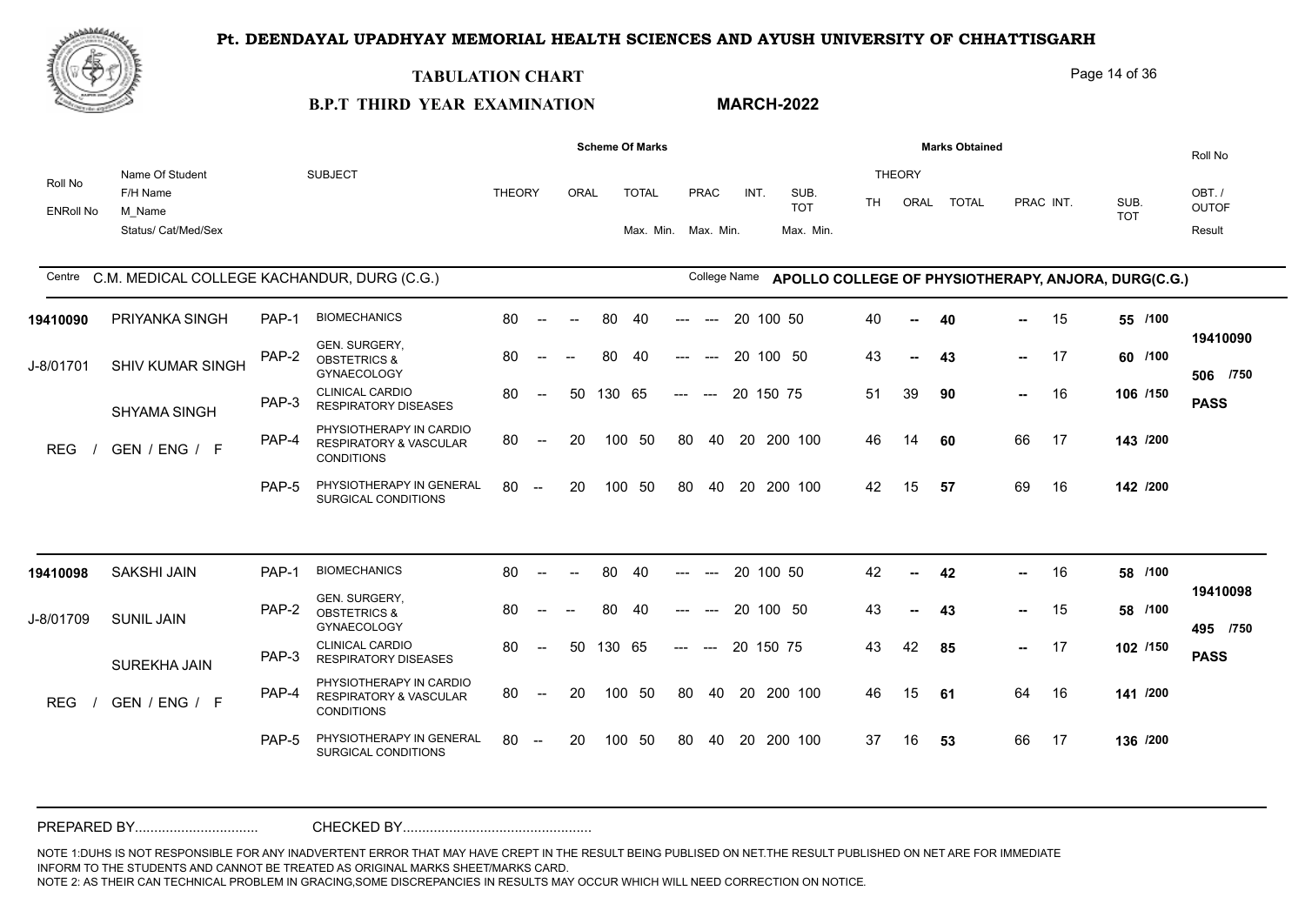**MARCH-2022**



#### **TABULATION CHART**

#### Page 15 of 36

# **B.P.T THIRD YEAR EXAMINATION**

|                             |                                                              |       |                                                                                   |               |                                                |        |        | <b>Scheme Of Marks</b>              |       |                                        |           |                                 |           |                       | <b>Marks Obtained</b> |                 |           |                                                     | Roll No                         |
|-----------------------------|--------------------------------------------------------------|-------|-----------------------------------------------------------------------------------|---------------|------------------------------------------------|--------|--------|-------------------------------------|-------|----------------------------------------|-----------|---------------------------------|-----------|-----------------------|-----------------------|-----------------|-----------|-----------------------------------------------------|---------------------------------|
| Roll No<br><b>ENRoll No</b> | Name Of Student<br>F/H Name<br>M Name<br>Status/ Cat/Med/Sex |       | <b>SUBJECT</b>                                                                    | <b>THEORY</b> |                                                | ORAL   |        | <b>TOTAL</b><br>Max. Min. Max. Min. |       | PRAC                                   | INT.      | SUB.<br><b>TOT</b><br>Max. Min. | <b>TH</b> | <b>THEORY</b><br>ORAL | <b>TOTAL</b>          |                 | PRAC INT. | SUB.<br><b>TOT</b>                                  | OBT./<br><b>OUTOF</b><br>Result |
| Centre                      | C.M. MEDICAL COLLEGE KACHANDUR, DURG (C.G.)                  |       |                                                                                   |               |                                                |        |        |                                     |       | College Name                           |           |                                 |           |                       |                       |                 |           | APOLLO COLLEGE OF PHYSIOTHERAPY, ANJORA, DURG(C.G.) |                                 |
| 19410100                    | SANJANA YADAV                                                | PAP-1 | <b>BIOMECHANICS</b>                                                               | 80            | $\sim$                                         | $\sim$ | 80     | 40                                  | ---   | $---$                                  | 20 100 50 |                                 | 40        | $\sim$                | 40                    | н.              | 16        | 56 /100                                             |                                 |
| J-8/01711                   | SUKLURAM YADAV                                               | PAP-2 | GEN. SURGERY,<br><b>OBSTETRICS &amp;</b><br><b>GYNAECOLOGY</b>                    | 80            | $\sim$ $\sim$                                  |        | 80     | 40                                  | ---   | $---$                                  | 20 100 50 |                                 | 47        |                       | 47                    | $\sim$          | 16        | 63 /100                                             | 19410100<br>520 /750            |
|                             | YSHODA BAI                                                   | PAP-3 | <b>CLINICAL CARDIO</b><br><b>RESPIRATORY DISEASES</b>                             | 80            | $\overline{\phantom{a}}$                       | 50     | 130 65 |                                     | $---$ | $---$                                  | 20 150 75 |                                 | 53        | 43                    | 96                    | $\sim$          | 17        | 113 /150                                            | <b>PASS</b>                     |
| <b>REG</b>                  | OBC / ENG / F                                                | PAP-4 | PHYSIOTHERAPY IN CARDIO<br>RESPIRATORY & VASCULAR<br><b>CONDITIONS</b>            | 80            | $\sim$                                         | 20     |        | 100 50                              | 80    | 40                                     |           | 20 200 100                      | 50        | 15                    | 65                    | 63              | 17        | 145 /200                                            |                                 |
|                             |                                                              | PAP-5 | PHYSIOTHERAPY IN GENERAL<br>SURGICAL CONDITIONS                                   | 80            | $\hspace{0.1mm}-\hspace{0.1mm}-\hspace{0.1mm}$ | 20     | 100    | 50                                  | 80    | 40                                     | 20        | 200 100                         | 45        | 15                    | 60                    | 67              | 16        | 143 /200                                            |                                 |
|                             |                                                              |       |                                                                                   |               |                                                |        |        |                                     |       |                                        |           |                                 |           |                       |                       |                 |           |                                                     |                                 |
| 19410101                    | <b>SARGAM DANGE</b>                                          | PAP-1 | <b>BIOMECHANICS</b>                                                               | 80            | $\overline{\phantom{a}}$                       |        | 80     | 40                                  |       |                                        | 20 100 50 |                                 | 40        | --                    | 40                    | -- 1            | 16        | 56 /100                                             |                                 |
| J-8/01712                   | <b>VINOD KUMAR</b><br><b>DANGE</b>                           | PAP-2 | GEN. SURGERY,<br><b>OBSTETRICS &amp;</b><br><b>GYNAECOLOGY</b>                    | 80            |                                                |        | 80     | 40                                  |       |                                        |           | 20 100 50                       | 47        |                       | 47                    | $\sim 10^{-11}$ | 17        | 64 /100                                             | 19410101<br>519 /750            |
|                             | <b>VINITA DANGE</b>                                          | PAP-3 | <b>CLINICAL CARDIO</b><br><b>RESPIRATORY DISEASES</b>                             | 80            | $--$                                           | 50     | 130 65 |                                     | $---$ | $\hspace{0.1em} \ldots \hspace{0.1em}$ | 20 150 75 |                                 | 52        | 42                    | 94                    | -- 1            | 16        | 110 /150                                            | <b>PASS</b>                     |
| <b>REG</b>                  | GEN / ENG / F                                                | PAP-4 | PHYSIOTHERAPY IN CARDIO<br><b>RESPIRATORY &amp; VASCULAR</b><br><b>CONDITIONS</b> | 80            | $\sim$                                         | 20     |        | 100 50                              | 80    |                                        |           | 40 20 200 100                   | 44        | 16                    | 60                    | 70              | 16        | 146 /200                                            |                                 |
|                             |                                                              | PAP-5 | PHYSIOTHERAPY IN GENERAL<br><b>SURGICAL CONDITIONS</b>                            | 80            | $- -$                                          | 20     |        | 100 50                              | 80    | 40                                     | 20        | 200 100                         | 42        | 16                    | 58                    | 68              | 17        | 143 /200                                            |                                 |
|                             |                                                              |       |                                                                                   |               |                                                |        |        |                                     |       |                                        |           |                                 |           |                       |                       |                 |           |                                                     |                                 |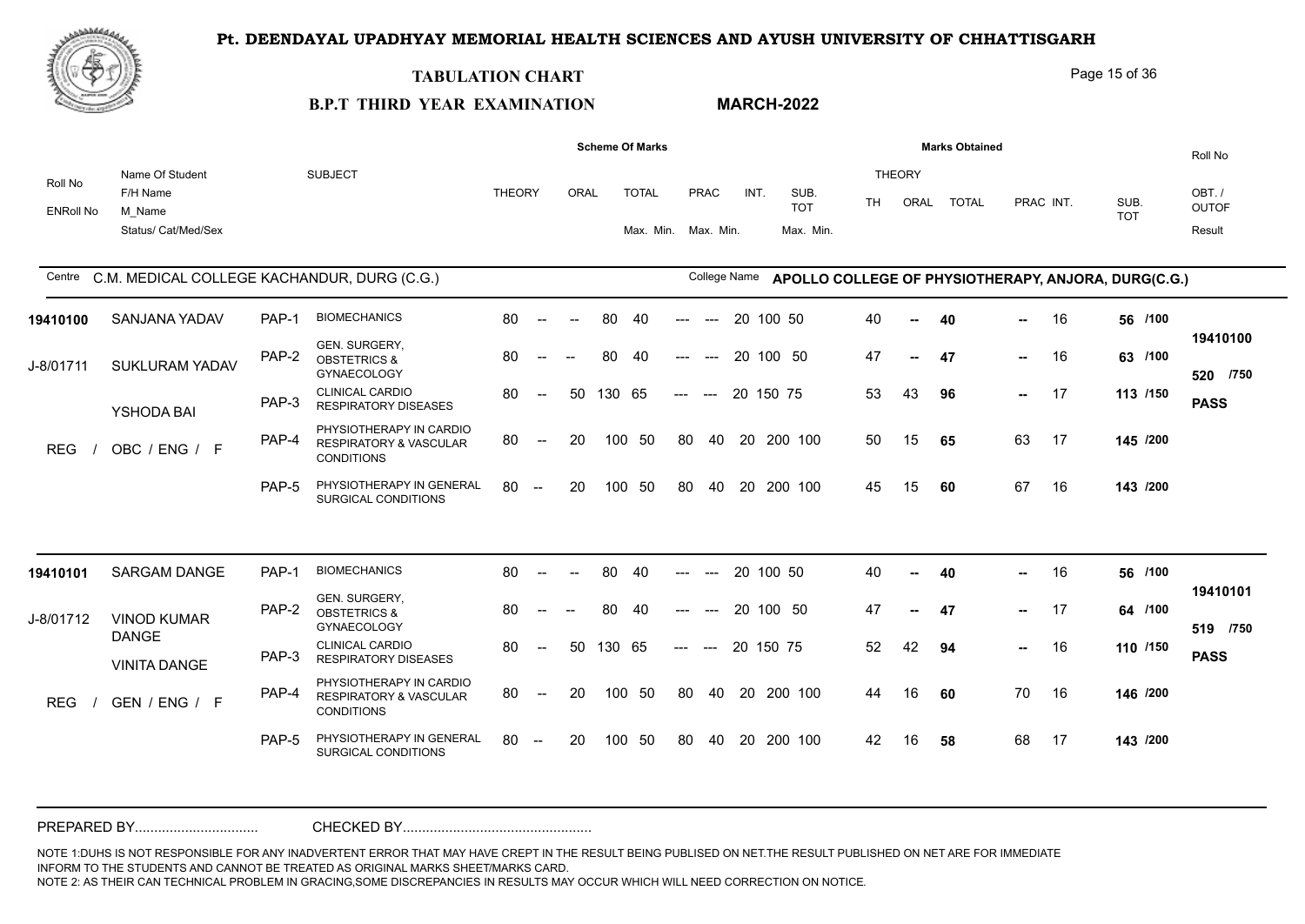

#### **TABULATION CHART**

#### Page 16 of 36

#### **B.P.T THIRD YEAR EXAMINATION MARCH-2022**

|                  |                                                    |       |                                                                        |               |                          |                          |        | <b>Scheme Of Marks</b> |       |              |           |                    |           |               | <b>Marks Obtained</b> |           |           |                                                     | Roll No               |
|------------------|----------------------------------------------------|-------|------------------------------------------------------------------------|---------------|--------------------------|--------------------------|--------|------------------------|-------|--------------|-----------|--------------------|-----------|---------------|-----------------------|-----------|-----------|-----------------------------------------------------|-----------------------|
| Roll No          | Name Of Student                                    |       | <b>SUBJECT</b>                                                         |               |                          |                          |        |                        |       |              |           |                    |           | <b>THEORY</b> |                       |           |           |                                                     |                       |
|                  | F/H Name                                           |       |                                                                        | <b>THEORY</b> |                          | ORAL                     |        | <b>TOTAL</b>           |       | PRAC         | INT.      | SUB.<br><b>TOT</b> | <b>TH</b> | ORAL          | TOTAL                 |           | PRAC INT. | SUB.                                                | OBT./<br><b>OUTOF</b> |
| <b>ENRoll No</b> | M Name<br>Status/ Cat/Med/Sex                      |       |                                                                        |               |                          |                          |        | Max. Min. Max. Min.    |       |              |           | Max. Min.          |           |               |                       |           |           | <b>TOT</b>                                          | Result                |
|                  |                                                    |       |                                                                        |               |                          |                          |        |                        |       |              |           |                    |           |               |                       |           |           |                                                     |                       |
|                  | Centre C.M. MEDICAL COLLEGE KACHANDUR, DURG (C.G.) |       |                                                                        |               |                          |                          |        |                        |       | College Name |           |                    |           |               |                       |           |           | APOLLO COLLEGE OF PHYSIOTHERAPY, ANJORA, DURG(C.G.) |                       |
|                  |                                                    |       |                                                                        |               |                          |                          |        |                        |       |              |           |                    |           |               |                       |           |           |                                                     |                       |
| 19410107         | SWEETY CHOUBEY                                     | PAP-1 | <b>BIOMECHANICS</b>                                                    | 80            | $\overline{\phantom{a}}$ | $\overline{\phantom{a}}$ | 80     | 40                     | ---   | $---$        | 20 100 50 |                    | 41        | $\sim$        | 41                    | $\sim 10$ | 15        | 56 /100                                             |                       |
| J-8/01718        | <b>DILIP CHOUBEY</b>                               | PAP-2 | GEN. SURGERY,<br><b>OBSTETRICS &amp;</b><br><b>GYNAECOLOGY</b>         | 80            | $- -$                    |                          | 80     | -40                    | ---   | $---$        | 20 100 50 |                    | 45        | $\sim$        | 45                    | н.,       | 15        | 60 /100                                             | 19410107<br>536 /750  |
|                  | <b>MELVIN CHOUBEY</b>                              | PAP-3 | <b>CLINICAL CARDIO</b><br><b>RESPIRATORY DISEASES</b>                  | 80            | $--$                     | 50                       | 130 65 |                        | $---$ | $---$        | 20 150 75 |                    | 56        | 43            | 99                    | $\sim$    | 16        | 115 /150                                            | <b>PASS</b>           |
| <b>REG</b>       | GEN / ENG / F                                      | PAP-4 | PHYSIOTHERAPY IN CARDIO<br>RESPIRATORY & VASCULAR<br><b>CONDITIONS</b> | 80            | $\sim$                   | 20                       |        | 100 50                 | 80    | 40           |           | 20 200 100         | 51        | 16            | 67                    | 71        | 16        | 154 /200                                            |                       |
|                  |                                                    | PAP-5 | PHYSIOTHERAPY IN GENERAL<br>SURGICAL CONDITIONS                        | 80            | $\overline{\phantom{a}}$ | -20                      | 100    | - 50                   | 80    | 40           |           | 20 200 100         | 49        | 16            | 65                    | 70        | 16        | 151 /200                                            |                       |
|                  |                                                    |       |                                                                        |               |                          |                          |        |                        |       |              |           |                    |           |               |                       |           |           |                                                     |                       |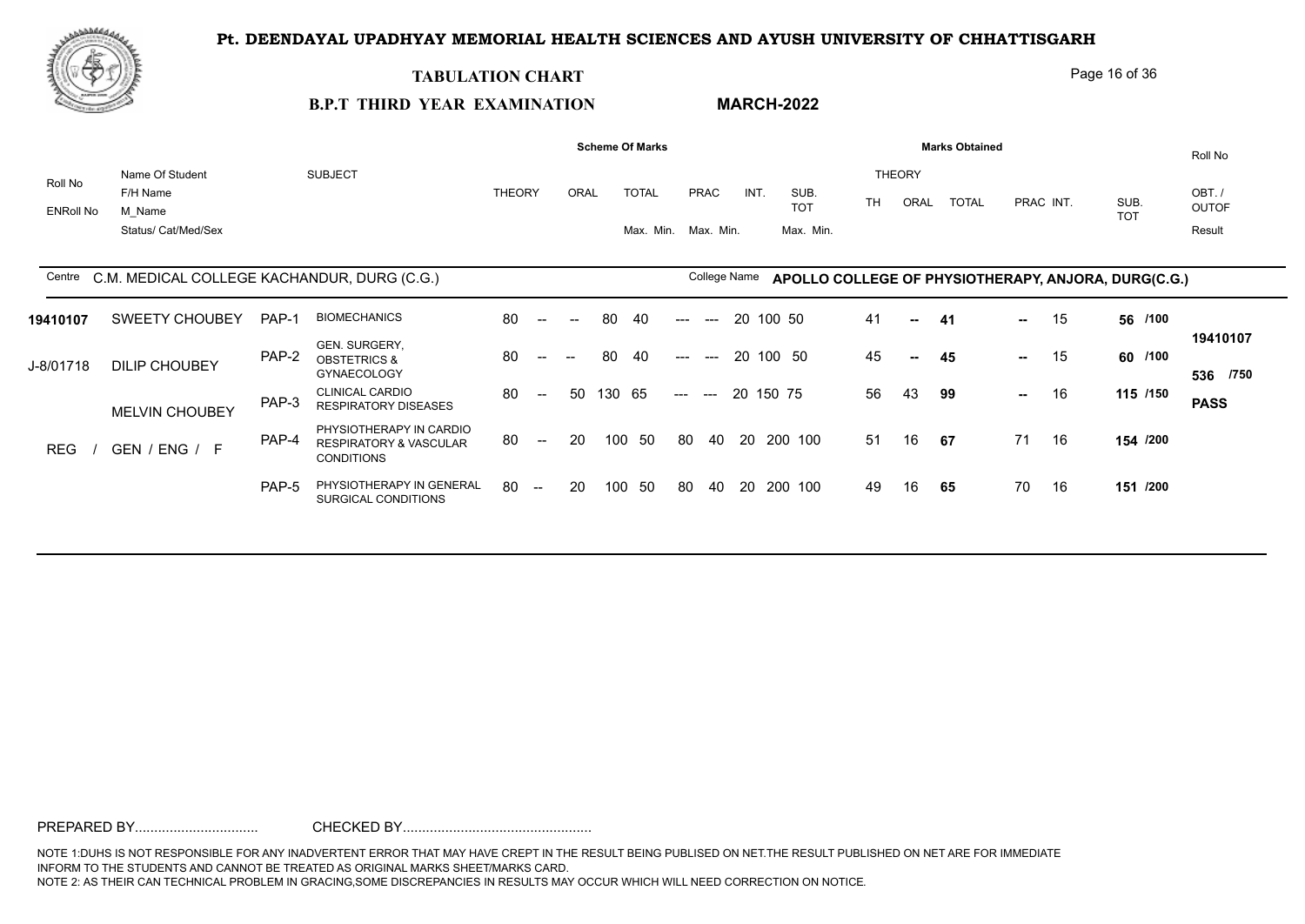

#### **TABULATION CHART**

**B.P.T THIRD YEAR EXAMINATION** 

### **MARCH-2022**

Page 17 of 36

|                             |                                                              |       |                                                                                   |               |                                                |                          |        | <b>Scheme Of Marks</b>              |                           |                                   |      |                                 |    |                       | <b>Marks Obtained</b> |        |                                           |                    | Roll No                         |
|-----------------------------|--------------------------------------------------------------|-------|-----------------------------------------------------------------------------------|---------------|------------------------------------------------|--------------------------|--------|-------------------------------------|---------------------------|-----------------------------------|------|---------------------------------|----|-----------------------|-----------------------|--------|-------------------------------------------|--------------------|---------------------------------|
| Roll No<br><b>ENRoll No</b> | Name Of Student<br>F/H Name<br>M Name<br>Status/ Cat/Med/Sex |       | <b>SUBJECT</b>                                                                    | <b>THEORY</b> |                                                | ORAL                     |        | <b>TOTAL</b><br>Max. Min. Max. Min. |                           | <b>PRAC</b>                       | INT. | SUB.<br><b>TOT</b><br>Max. Min. | TH | <b>THEORY</b><br>ORAL | <b>TOTAL</b>          |        | PRAC INT.                                 | SUB.<br><b>TOT</b> | OBT./<br><b>OUTOF</b><br>Result |
| Centre                      | GOVT. PHYSIOTHERAPY COLLEGE, RAIPUR(C.G.)                    |       |                                                                                   |               |                                                |                          |        |                                     |                           | College Name                      |      |                                 |    |                       |                       |        | GOVT. PHYSIOTHERAPY COLLEGE, RAIPUR(C.G.) |                    |                                 |
| 148                         | <b>RASMI YADU</b>                                            | PAP-1 | <b>BIOMECHANICS</b>                                                               | 80            | $\sim$                                         | $\overline{\phantom{a}}$ | 80     | 40                                  | $\qquad \qquad -\qquad -$ | $\hspace{0.05cm} \dashrightarrow$ |      | 20 100 50                       | 24 | $\sim$                | $24*$                 | $\sim$ | 7C                                        | $31 * 1100$        |                                 |
| B-8/29                      | <b>DHANESH KUMAR</b>                                         | PAP-2 | GEN. SURGERY,<br><b>OBSTETRICS &amp;</b><br><b>GYNAECOLOGY</b>                    | 80            | $\hspace{0.05cm}$ – $\hspace{0.05cm}$          | $\overline{\phantom{a}}$ | 80     | 40                                  |                           | $---$                             |      | 20 100 50                       | 34 | --                    | $34*$                 | $\sim$ | 12C                                       | 46*/100            | 148<br>385 /750                 |
|                             | YADU<br><b>KANTI YADU</b>                                    | PAP-3 | <b>CLINICAL CARDIO</b><br><b>RESPIRATORY DISEASES</b>                             | 80            | $\hspace{0.1mm}-\hspace{0.1mm}-\hspace{0.1mm}$ | 50                       | 130 65 |                                     | $\qquad \qquad - -$       | $---$                             |      | 20 150 75                       | 40 | 25                    | 65                    | $\sim$ | 12C                                       | 77 /150            | <b>SUPPL</b>                    |
| <b>SUPP</b>                 | OBC / ENG / F                                                | PAP-4 | PHYSIOTHERAPY IN CARDIO<br><b>RESPIRATORY &amp; VASCULAR</b><br><b>CONDITIONS</b> | 80            | $\sim$                                         | 20                       |        | 100 50                              | 80                        | 40                                |      | 20 200 100                      |    |                       |                       |        | $---$                                     | 128C/200           |                                 |
|                             |                                                              | PAP-5 | PHYSIOTHERAPY IN GENERAL<br>SURGICAL CONDITIONS                                   | 80            | $\sim$                                         | 20                       |        | 100 50                              |                           |                                   |      | 80 40 20 200 100                |    |                       |                       |        |                                           | 103C/200           |                                 |
|                             |                                                              |       |                                                                                   |               |                                                |                          |        |                                     |                           |                                   |      |                                 |    |                       |                       |        |                                           |                    |                                 |
| 15410002                    | <b>CHHAYA SINHA</b>                                          | PAP-1 | <b>BIOMECHANICS</b>                                                               | 80            | $\sim$                                         |                          | 80     | 40                                  |                           | $--$                              |      | 20 100 50                       | 27 | н.                    | $27*$                 | $\sim$ | 8C                                        | 35*/100            | 15410002                        |
| F-8/01                      | <b>LEKHRAM</b>                                               | PAP-2 | GEN. SURGERY,<br><b>OBSTETRICS &amp;</b><br><b>GYNAECOLOGY</b>                    | 80            |                                                |                          | 80     | 40                                  |                           | $---$                             |      | 20 100 50                       | 41 | -−                    | -41                   | $\sim$ | 13C                                       | 54 /100            | 342 /750                        |
|                             | <b>PARWATI</b>                                               | PAP-3 | <b>CLINICAL CARDIO</b><br><b>RESPIRATORY DISEASES</b>                             | 80            | $\sim$                                         | 50                       | 130 65 |                                     | $---$                     | $---$                             |      | 20 150 75                       | 37 | 25                    | $62*$                 | $\sim$ | 12C                                       | 74 * /150          | <b>FAIL</b>                     |
| <b>SUPP</b>                 | OBC / ENG / F                                                | PAP-4 | PHYSIOTHERAPY IN CARDIO<br><b>RESPIRATORY &amp; VASCULAR</b><br><b>CONDITIONS</b> | 80            | $\sim$                                         | 20                       |        | 100 50                              | 80                        |                                   |      | 40 20 200 100                   | 22 | 10                    | $32*$                 | 45     | 10 <sup>C</sup>                           | 87 * /200          |                                 |
|                             |                                                              | PAP-5 | PHYSIOTHERAPY IN GENERAL<br>SURGICAL CONDITIONS                                   | 80            | $\hspace{0.1mm}-\hspace{0.1mm}-\hspace{0.1mm}$ | 20                       |        | 100 50                              | 80                        | 40                                |      | 20 200 100                      | 28 | 10                    | $38*$                 | 40     | 14C                                       | 92 * /200          |                                 |
|                             |                                                              |       |                                                                                   |               |                                                |                          |        |                                     |                           |                                   |      |                                 |    |                       |                       |        |                                           |                    |                                 |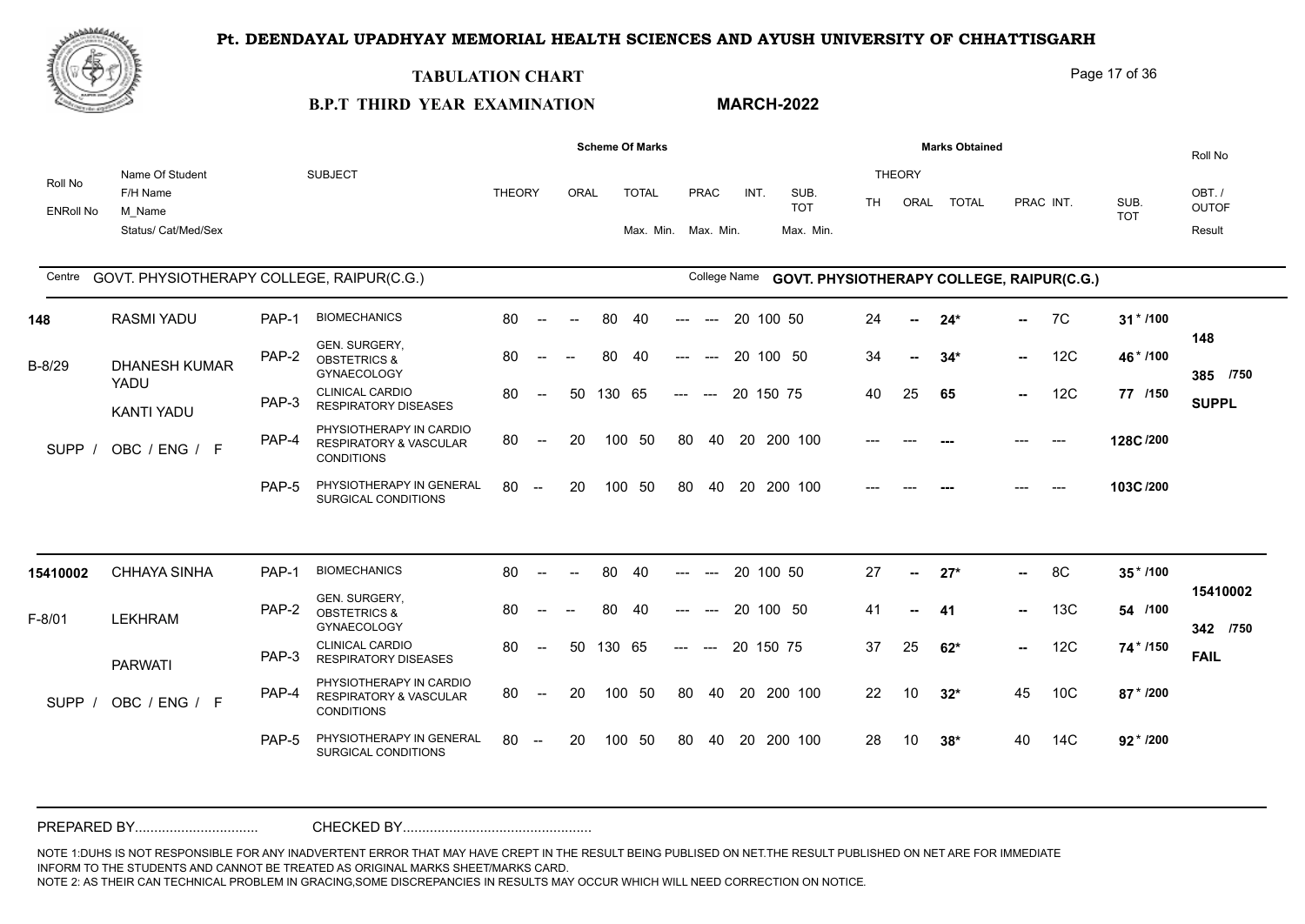

#### **TABULATION CHART**

Page 18 of 36

#### **B.P.T THIRD YEAR EXAMINATION MARCH-2022**

|                             |                                                              |       |                                                                                   |               |                                                  |                          |        | <b>Scheme Of Marks</b>              |       |              |           |                                           |       |                       | <b>Marks Obtained</b> |        |           |                    | Roll No                         |
|-----------------------------|--------------------------------------------------------------|-------|-----------------------------------------------------------------------------------|---------------|--------------------------------------------------|--------------------------|--------|-------------------------------------|-------|--------------|-----------|-------------------------------------------|-------|-----------------------|-----------------------|--------|-----------|--------------------|---------------------------------|
| Roll No<br><b>ENRoll No</b> | Name Of Student<br>F/H Name<br>M Name<br>Status/ Cat/Med/Sex |       | <b>SUBJECT</b>                                                                    | <b>THEORY</b> |                                                  | ORAL                     |        | <b>TOTAL</b><br>Max. Min. Max. Min. |       | PRAC         | INT.      | SUB.<br><b>TOT</b><br>Max. Min.           | TH.   | <b>THEORY</b><br>ORAL | <b>TOTAL</b>          |        | PRAC INT. | SUB.<br><b>TOT</b> | OBT./<br><b>OUTOF</b><br>Result |
| Centre                      | GOVT. PHYSIOTHERAPY COLLEGE, RAIPUR(C.G.)                    |       |                                                                                   |               |                                                  |                          |        |                                     |       | College Name |           | GOVT. PHYSIOTHERAPY COLLEGE, RAIPUR(C.G.) |       |                       |                       |        |           |                    |                                 |
| 158                         | <b>TRISHNA SHARMA</b>                                        | PAP-1 | <b>BIOMECHANICS</b>                                                               | 80            | $\sim$                                           | $\sim$                   | 80     | 40                                  | ---   | $---$        | 20 100 50 |                                           | 28    | $\mathbf{u}$          | $28*$                 | --     | 9C        | $37 * 1100$        |                                 |
| B-8/39                      | <b>NAND KISHOR</b>                                           | PAP-2 | GEN. SURGERY,<br><b>OBSTETRICS &amp;</b><br><b>GYNAECOLOGY</b>                    | 80            | $--$                                             | $-$                      | 80     | 40                                  | ---   | $---$        | 20 100 50 |                                           | 43    | --                    | 43                    | н.,    | 12C       | 55 /100            | 158<br>353 /750                 |
|                             | <b>SHARMA</b><br><b>SEEMA SHARMA</b>                         | PAP-3 | <b>CLINICAL CARDIO</b><br><b>RESPIRATORY DISEASES</b>                             | 80            | $\overline{\phantom{a}}$                         | 50                       | 130 65 |                                     | $---$ | $---$        | 20 150 75 |                                           | 18    | 29                    | $47*$                 | $\sim$ | 11C       | 58 * /150          | <b>FAIL</b>                     |
| <b>SUPP</b>                 | GEN / ENG / F                                                | PAP-4 | PHYSIOTHERAPY IN CARDIO<br><b>RESPIRATORY &amp; VASCULAR</b><br><b>CONDITIONS</b> | 80            | $--$                                             | 20                       |        | 100 50                              | 80    | 40           |           | 20 200 100                                | 40    | 10                    | 50                    | 45     | 12C       | 107 /200           |                                 |
|                             |                                                              | PAP-5 | PHYSIOTHERAPY IN GENERAL<br>SURGICAL CONDITIONS                                   | 80            | $\sim$                                           | 20                       | 100    | 50                                  | 80    | 40           |           | 20 200 100                                | 32    | 10                    | 42*                   | 40     | 14C       | 96 * /200          |                                 |
| 16410027                    | <b>SARSWATI SAHU</b>                                         | PAP-1 | <b>BIOMECHANICS</b>                                                               | 80            | $\sim$                                           | $\overline{\phantom{a}}$ | 80     | 40                                  | ---   | $---$        | 20 100 50 |                                           |       |                       | ---                   |        | $---$     | 66C /100           |                                 |
| G-8/0023                    | <b>CHAITRAM</b>                                              | PAP-2 | GEN. SURGERY,<br><b>OBSTETRICS &amp;</b><br><b>GYNAECOLOGY</b>                    | 80            |                                                  |                          | 80     | 40                                  |       | $---$        | 20 100 50 |                                           | $---$ |                       |                       |        | $---$     | 56C /100           | 16410027<br>440 /750            |
|                             | NIRMALA BAI                                                  | PAP-3 | <b>CLINICAL CARDIO</b><br><b>RESPIRATORY DISEASES</b>                             | 80            | $\hspace{0.1em} -\hspace{0.1em} -\hspace{0.1em}$ | 50                       | 130 65 |                                     | $---$ | $---$        | 20 150 75 |                                           | 40    | 25                    | 65                    | н.,    | 14C       | 79 /150            | <b>PASS</b>                     |
| <b>SUPP</b>                 | OBC / ENG / F                                                | PAP-4 | PHYSIOTHERAPY IN CARDIO<br><b>RESPIRATORY &amp; VASCULAR</b><br><b>CONDITIONS</b> | 80            | $--$                                             | 20                       | 100    | 50                                  | 80    | 40           |           | 20 200 100                                | $---$ |                       |                       | ---    | $---$     | 125C/200           |                                 |
|                             |                                                              | PAP-5 | PHYSIOTHERAPY IN GENERAL<br>SURGICAL CONDITIONS                                   | 80            | $\hspace{0.1mm}-\hspace{0.1mm}-\hspace{0.1mm}$   | 20                       |        | 100 50                              | 80    | 40           |           | 20 200 100                                | 44    | 11                    | 55                    | 43     | 16C       | 114 /200           |                                 |
|                             |                                                              |       |                                                                                   |               |                                                  |                          |        |                                     |       |              |           |                                           |       |                       |                       |        |           |                    |                                 |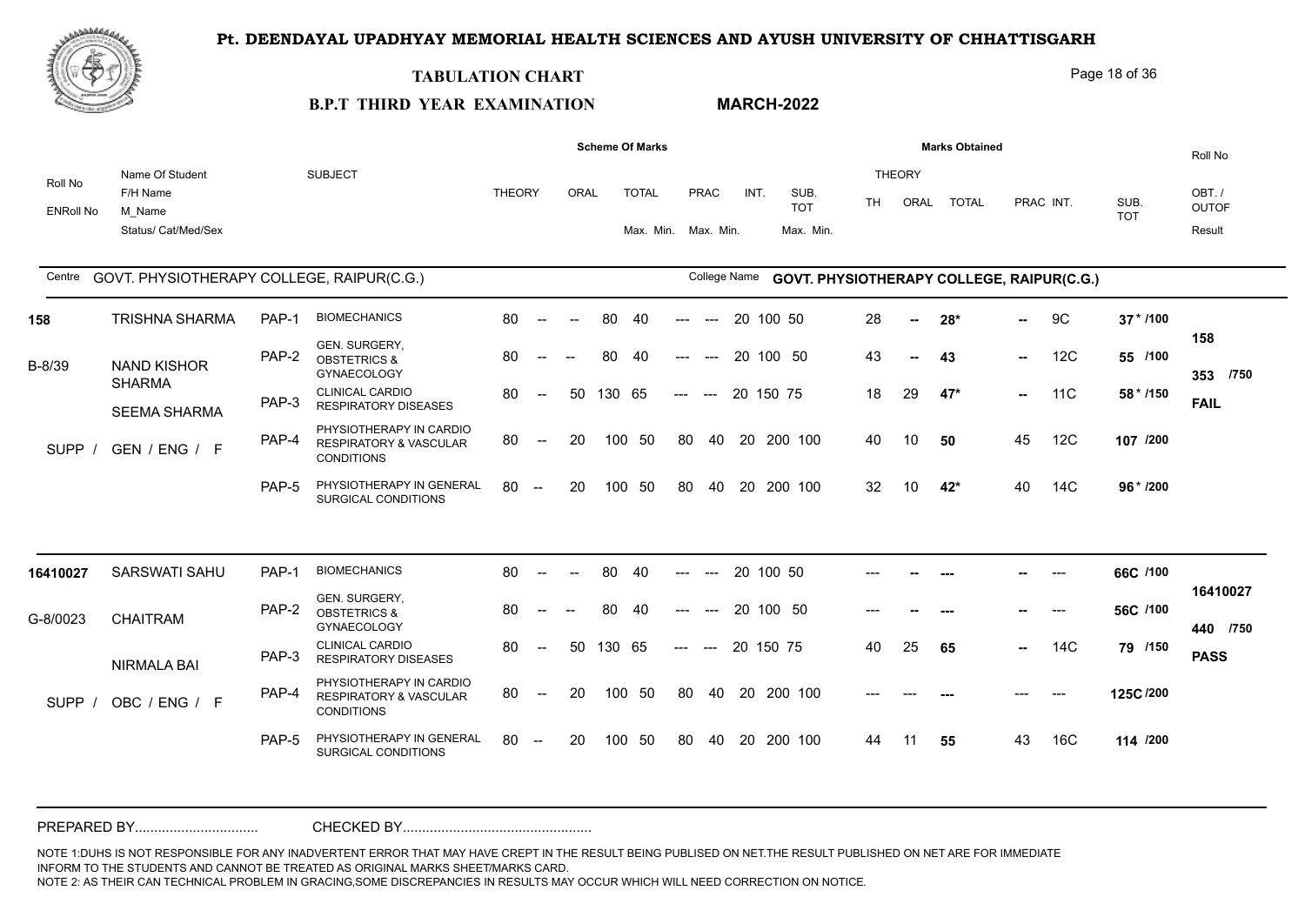

#### **TABULATION CHART**

**B.P.T THIRD YEAR EXAMINATION** 

### **MARCH-2022**

Page 19 of 36

|                             |                                                              |       |                                                                                   |               |                                                |                          |        | <b>Scheme Of Marks</b>              |                                     |             |              |                                           |    |                       | <b>Marks Obtained</b> |        |           |                    | Roll No                         |
|-----------------------------|--------------------------------------------------------------|-------|-----------------------------------------------------------------------------------|---------------|------------------------------------------------|--------------------------|--------|-------------------------------------|-------------------------------------|-------------|--------------|-------------------------------------------|----|-----------------------|-----------------------|--------|-----------|--------------------|---------------------------------|
| Roll No<br><b>ENRoll No</b> | Name Of Student<br>F/H Name<br>M Name<br>Status/ Cat/Med/Sex |       | <b>SUBJECT</b>                                                                    | <b>THEORY</b> |                                                | <b>ORAL</b>              |        | <b>TOTAL</b><br>Max. Min. Max. Min. |                                     | <b>PRAC</b> | INT.         | SUB.<br><b>TOT</b><br>Max. Min.           | TH | <b>THEORY</b><br>ORAL | <b>TOTAL</b>          |        | PRAC INT. | SUB.<br><b>TOT</b> | OBT./<br><b>OUTOF</b><br>Result |
| Centre                      | GOVT. PHYSIOTHERAPY COLLEGE, RAIPUR(C.G.)                    |       |                                                                                   |               |                                                |                          |        |                                     |                                     |             | College Name | GOVT. PHYSIOTHERAPY COLLEGE, RAIPUR(C.G.) |    |                       |                       |        |           |                    |                                 |
| 17410013                    | DEEPSHIKHA LAKRA PAP-1                                       |       | <b>BIOMECHANICS</b>                                                               | 80            | $\sim$                                         | $\overline{\phantom{a}}$ | 80     | 40                                  | $---$                               | $--$        | 20 100 50    |                                           | 32 | $\sim$                | $32*$                 | $\sim$ | 8         | 40 * /100          |                                 |
| H-8/05664                   | <b>RAJAN LAKRA</b>                                           | PAP-2 | GEN. SURGERY,<br><b>OBSTETRICS &amp;</b><br><b>GYNAECOLOGY</b>                    | 80            | $\overline{\phantom{a}}$                       | $\overline{\phantom{a}}$ | 80     | 40                                  | $---$                               | $---$       | 20 100 50    |                                           | 43 | $\sim$                | 43                    | $\sim$ | 12        | 55 /100            | 17410013<br>406 /750            |
|                             | JYOTI LAKRA                                                  | PAP-3 | <b>CLINICAL CARDIO</b><br><b>RESPIRATORY DISEASES</b>                             | 80            | $\sim$                                         | 50                       | 130 65 |                                     | $\qquad \qquad - -$                 | $---$       | 20 150 75    |                                           | 40 | 35                    | 75                    | $\sim$ | -14       | 89 /150            | <b>SUPPL</b>                    |
| <b>REG</b>                  | <b>ST</b><br>/ ENG / F                                       | PAP-4 | PHYSIOTHERAPY IN CARDIO<br><b>RESPIRATORY &amp; VASCULAR</b><br><b>CONDITIONS</b> | 80            | $\sim$                                         | 20                       | 100    | - 50                                | 80                                  | 40          |              | 20 200 100                                | 38 | 14                    | 52                    | 55     | 12        | 119 /200           |                                 |
|                             |                                                              | PAP-5 | PHYSIOTHERAPY IN GENERAL<br>SURGICAL CONDITIONS                                   | 80            | $\hspace{0.1mm}-\hspace{0.1mm}-\hspace{0.1mm}$ | 20                       | 100    | 50                                  | -80                                 | 40          |              | 20 200 100                                | 42 | 11                    | 53                    | 40     | 10        | 103 /200           |                                 |
|                             |                                                              |       |                                                                                   |               |                                                |                          |        |                                     |                                     |             |              |                                           |    |                       |                       |        |           |                    |                                 |
| 17410037                    | <b>TEJESHWARI</b>                                            | PAP-1 | <b>BIOMECHANICS</b>                                                               | 80            | $\sim$                                         | $\overline{\phantom{a}}$ | 80     | 40                                  | $\hspace{0.05cm}---\hspace{0.05cm}$ | $---$       | 20 100 50    |                                           | 29 | н.                    | $29*$                 | н.,    | 8         | 37 * /100          |                                 |
| H-8/05688                   | <b>DEVENDRA</b>                                              | PAP-2 | GEN. SURGERY,<br><b>OBSTETRICS &amp;</b><br>GYNAECOLOGY                           | 80            |                                                |                          | 80     | 40                                  |                                     |             | 20 100 50    |                                           | 44 | --                    | 44                    | $\sim$ | 12        | 56 /100            | 17410037<br>371 /750            |
|                             | YASODA                                                       | PAP-3 | CLINICAL CARDIO<br><b>RESPIRATORY DISEASES</b>                                    | 80            | $\overline{\phantom{a}}$                       | 50                       | 130 65 |                                     | $---$                               | $---$       | 20 150 75    |                                           | 30 | 26                    | $56*$                 | $\sim$ | 12        | 68 * /150          | <b>FAIL</b>                     |
| <b>REG</b>                  | <b>ST</b><br>/ENG / F                                        | PAP-4 | PHYSIOTHERAPY IN CARDIO<br><b>RESPIRATORY &amp; VASCULAR</b><br><b>CONDITIONS</b> | 80            | $\sim$                                         | 20                       |        | 100 50                              | 80                                  |             |              | 40 20 200 100                             | 40 | 13                    | 53                    | 56     | 11        | 120 /200           |                                 |
|                             |                                                              | PAP-5 | PHYSIOTHERAPY IN GENERAL<br>SURGICAL CONDITIONS                                   | 80            | $-$                                            | 20                       | 100    | - 50                                | 80                                  | 40          |              | 20 200 100                                | 26 | 11                    | $37*$                 | 41     | 12        | $90 * 7200$        |                                 |
|                             |                                                              |       |                                                                                   |               |                                                |                          |        |                                     |                                     |             |              |                                           |    |                       |                       |        |           |                    |                                 |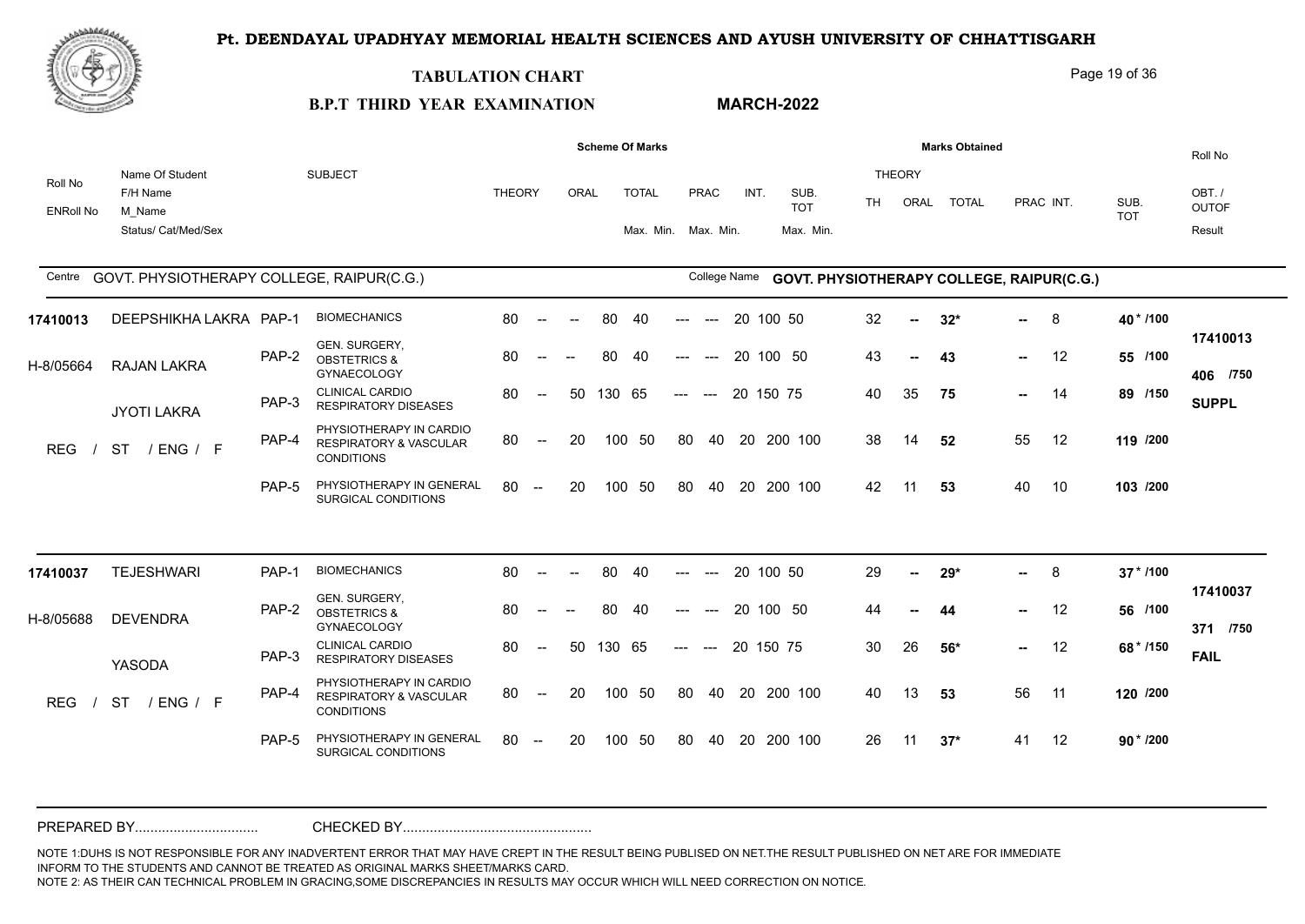

#### **TABULATION CHART**

**B.P.T THIRD YEAR EXAMINATION** 

# **MARCH-2022**

Page 20 of 36

|                             |                                           |       |                                                                                   |               |                                                |        |        | <b>Scheme Of Marks</b> |                     |                                        |                     |        |                    |           |                | <b>Marks Obtained</b>                            |        |           |            | Roll No                |
|-----------------------------|-------------------------------------------|-------|-----------------------------------------------------------------------------------|---------------|------------------------------------------------|--------|--------|------------------------|---------------------|----------------------------------------|---------------------|--------|--------------------|-----------|----------------|--------------------------------------------------|--------|-----------|------------|------------------------|
| Roll No<br><b>ENRoll No</b> | Name Of Student<br>F/H Name<br>M Name     |       | <b>SUBJECT</b>                                                                    | <b>THEORY</b> |                                                | ORAL   |        | <b>TOTAL</b>           |                     | <b>PRAC</b>                            | INT.                |        | SUB.<br><b>TOT</b> | <b>TH</b> | THEORY<br>ORAL | <b>TOTAL</b>                                     |        | PRAC INT. | SUB.       | OBT. /<br><b>OUTOF</b> |
|                             | Status/ Cat/Med/Sex                       |       |                                                                                   |               |                                                |        |        | Max. Min. Max. Min.    |                     |                                        |                     |        | Max. Min.          |           |                |                                                  |        |           | <b>TOT</b> | Result                 |
| Centre                      | GOVT. PHYSIOTHERAPY COLLEGE, RAIPUR(C.G.) |       |                                                                                   |               |                                                |        |        |                        |                     |                                        | <b>College Name</b> |        |                    |           |                | <b>GOVT. PHYSIOTHERAPY COLLEGE, RAIPUR(C.G.)</b> |        |           |            |                        |
| 17410045                    | <b>NITESH KUMAR</b>                       | PAP-1 | <b>BIOMECHANICS</b>                                                               | 80            | $\sim$                                         | $\sim$ | 80     | 40                     | ---                 | $\hspace{0.1em} \ldots \hspace{0.1em}$ | 20 100 50           |        |                    | 42        | $\sim$         | 42                                               | $\sim$ | 12C       | 54 /100    |                        |
| $F-8/23$                    | <b>BALDEV RAM</b>                         | PAP-2 | GEN. SURGERY,<br><b>OBSTETRICS &amp;</b><br><b>GYNAECOLOGY</b>                    | 80            | $\hspace{0.05cm}$ – $\hspace{0.05cm}$          | $-$    | 80     | 40                     | ---                 | $---$                                  | 20                  | 100 50 |                    |           |                | $---$                                            |        | $---$     | 52C /100   | 17410045<br>420 /750   |
|                             | <b>MAGAN BAI</b>                          | PAP-3 | <b>CLINICAL CARDIO</b><br><b>RESPIRATORY DISEASES</b>                             | 80            | $\sim$                                         | 50     | 130 65 |                        | $---$               | $---$                                  | 20 150 75           |        |                    |           |                |                                                  |        | $---$     | 82C /150   | <b>PASS</b>            |
| SUPP /                      | <b>JANGHEL</b><br>OBC / ENG / M           | PAP-4 | PHYSIOTHERAPY IN CARDIO<br><b>RESPIRATORY &amp; VASCULAR</b><br><b>CONDITIONS</b> | 80            | $\sim$                                         | 20     |        | 100 50                 | 80                  | 40                                     | 20 200 100          |        |                    |           |                |                                                  |        | $---$     | 115C /200  |                        |
|                             |                                           | PAP-5 | PHYSIOTHERAPY IN GENERAL<br>SURGICAL CONDITIONS                                   | 80            | $\sim$                                         | 20     |        | 100 50                 | -80                 | 40                                     | 20 200 100          |        |                    |           |                |                                                  |        | $---$     | 117C /200  |                        |
|                             |                                           |       |                                                                                   |               |                                                |        |        |                        |                     |                                        |                     |        |                    |           |                |                                                  |        |           |            |                        |
| 18410007                    | <b>ANKITA LAKRA</b>                       | PAP-1 | <b>BIOMECHANICS</b>                                                               | 80            | $\sim$                                         | $\sim$ | 80     | 40                     | ---                 | $---$                                  | 20 100 50           |        |                    | 32        | $\sim$         | $32*$                                            | н.,    | 8         | 40 * /100  | 18410007               |
| I-8/03526                   | <b>JAMES LAKRA</b>                        | PAP-2 | GEN. SURGERY,<br><b>OBSTETRICS &amp;</b><br><b>GYNAECOLOGY</b>                    | 80            |                                                |        | 80     | 40                     |                     |                                        | 20 100 50           |        |                    | 41        | $\sim$         | 41                                               | н.,    | 12        | 53 /100    | 402 /750               |
|                             | <b>ESTHER LAKRA</b>                       | PAP-3 | <b>CLINICAL CARDIO</b><br><b>RESPIRATORY DISEASES</b>                             | 80            | $\sim$                                         | 50     | 130 65 |                        | $\qquad \qquad - -$ | $\sim$                                 | 20 150 75           |        |                    | 48        | 30             | 78                                               | н.,    | 15        | 93 /150    | <b>SUPPL</b>           |
| <b>REG</b>                  | <b>ST</b><br>/ ENG / F                    | PAP-4 | PHYSIOTHERAPY IN CARDIO<br><b>RESPIRATORY &amp; VASCULAR</b><br><b>CONDITIONS</b> | 80            | $\sim$                                         | 20     |        | 100 50                 | 80                  |                                        | 40 20 200 100       |        |                    | 31        | 12             | $43*$                                            | 52     | 12        | 107 /200   |                        |
|                             |                                           | PAP-5 | PHYSIOTHERAPY IN GENERAL<br>SURGICAL CONDITIONS                                   | 80            | $\hspace{0.1mm}-\hspace{0.1mm}-\hspace{0.1mm}$ | 20     |        | 100 50                 | 80                  | 40                                     | 20 200 100          |        |                    | 46        | 11             | 57                                               | 40     | 12        | 109 /200   |                        |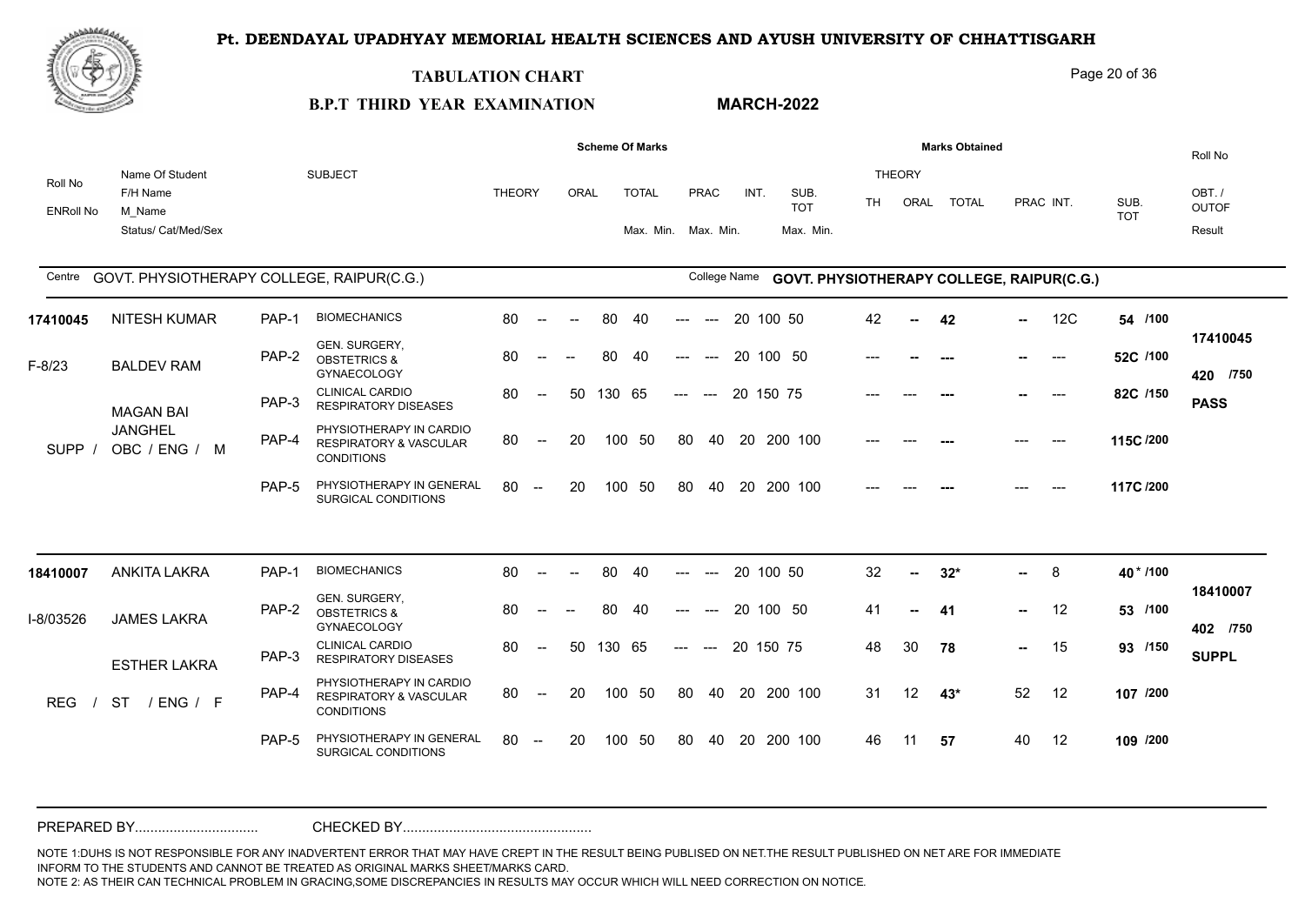

#### **TABULATION CHART**

#### Page 21 of 36

#### **B.P.T THIRD YEAR EXAMINATION MARCH-2022**

|                             |                                                              |       |                                                                                   |               |                                                |                          |        | <b>Scheme Of Marks</b>              |       |                                        |           |                                           |       |                       | <b>Marks Obtained</b> |     |           |                    | Roll No                         |
|-----------------------------|--------------------------------------------------------------|-------|-----------------------------------------------------------------------------------|---------------|------------------------------------------------|--------------------------|--------|-------------------------------------|-------|----------------------------------------|-----------|-------------------------------------------|-------|-----------------------|-----------------------|-----|-----------|--------------------|---------------------------------|
| Roll No<br><b>ENRoll No</b> | Name Of Student<br>F/H Name<br>M Name<br>Status/ Cat/Med/Sex |       | <b>SUBJECT</b>                                                                    | <b>THEORY</b> |                                                | ORAL                     |        | <b>TOTAL</b><br>Max. Min. Max. Min. |       | PRAC                                   | INT.      | SUB.<br><b>TOT</b><br>Max. Min.           | TH.   | <b>THEORY</b><br>ORAL | <b>TOTAL</b>          |     | PRAC INT. | SUB.<br><b>TOT</b> | OBT./<br><b>OUTOF</b><br>Result |
| Centre                      | GOVT. PHYSIOTHERAPY COLLEGE, RAIPUR(C.G.)                    |       |                                                                                   |               |                                                |                          |        |                                     |       | College Name                           |           | GOVT. PHYSIOTHERAPY COLLEGE, RAIPUR(C.G.) |       |                       |                       |     |           |                    |                                 |
| 18410009                    | <b>ATHARVA</b>                                               | PAP-1 | <b>BIOMECHANICS</b>                                                               | 80            | $\sim$                                         | $\sim$                   | 80     | 40                                  | ---   | $---$                                  | 20 100 50 |                                           |       |                       |                       |     | ---       | 66C /100           |                                 |
| I-8/03528                   | <b>RUDRAJWAR</b><br><b>AVINASH</b>                           | PAP-2 | GEN. SURGERY,<br><b>OBSTETRICS &amp;</b><br><b>GYNAECOLOGY</b>                    | 80            | $\overline{\phantom{a}}$                       |                          | 80     | 40                                  | ---   | $---$                                  | 20 100 50 |                                           | 46    | --                    | 46                    | н., | 13        | 59 /100            | 18410009<br>477 /750            |
|                             | <b>RUDRAJWAR</b><br><b>SHUBHANGI</b>                         | PAP-3 | <b>CLINICAL CARDIO</b><br><b>RESPIRATORY DISEASES</b>                             | 80            | $\overline{\phantom{a}}$                       | 50                       | 130 65 |                                     | $---$ | $\hspace{0.05cm}$ ---                  | 20 150 75 |                                           |       |                       |                       | --  | $---$     | 101C/150           | <b>PASS</b>                     |
| <b>SUPP</b>                 | <b>RUDRAJWAR</b><br>GEN / ENG / M                            | PAP-4 | PHYSIOTHERAPY IN CARDIO<br><b>RESPIRATORY &amp; VASCULAR</b><br><b>CONDITIONS</b> | 80            | $--$                                           | 20                       |        | 100 50                              | 80    | 40                                     |           | 20 200 100                                |       |                       |                       |     | $---$     | 133C/200           |                                 |
|                             |                                                              | PAP-5 | PHYSIOTHERAPY IN GENERAL<br>SURGICAL CONDITIONS                                   | 80            | $\sim$                                         | 20                       | 100    | 50                                  | 80    | 40                                     |           | 20 200 100                                |       |                       |                       |     |           | 118C /200          |                                 |
| 18410027                    | <b>PALLAVI</b>                                               | PAP-1 | <b>BIOMECHANICS</b>                                                               | 80            | $\sim$                                         | $\overline{\phantom{a}}$ | 80     | 40                                  | ---   | $---$                                  | 20 100 50 |                                           |       |                       | ---                   |     | $---$     | 57C /100           |                                 |
| I-8/03546                   | <b>VIRENDRA</b>                                              | PAP-2 | GEN. SURGERY,<br><b>OBSTETRICS &amp;</b><br><b>GYNAECOLOGY</b>                    | 80            |                                                |                          | 80     | 40                                  |       | $---$                                  | 20 100 50 |                                           | 39    |                       | $39*$                 | н.  | 13C       | 52 /100            | 18410027<br>452 /750            |
|                             | <b>GAYATRI</b>                                               | PAP-3 | <b>CLINICAL CARDIO</b><br><b>RESPIRATORY DISEASES</b>                             | 80            | $\overline{\phantom{a}}$                       | 50                       | 130 65 |                                     | $---$ | $\hspace{0.1em} \ldots \hspace{0.1em}$ | 20 150 75 |                                           |       |                       | ---                   |     | $---$     | 87C /150           | <b>PASS</b>                     |
| SUPP /                      | <b>ST</b><br>/ENG / F                                        | PAP-4 | PHYSIOTHERAPY IN CARDIO<br><b>RESPIRATORY &amp; VASCULAR</b><br><b>CONDITIONS</b> | 80            | $--$                                           | 20                       | 100    | 50                                  | 80    | 40                                     |           | 20 200 100                                | $---$ |                       |                       | --- | $---$     | 132C/200           | <b>VCG 01</b>                   |
|                             |                                                              | PAP-5 | PHYSIOTHERAPY IN GENERAL<br>SURGICAL CONDITIONS                                   | 80            | $\hspace{0.1mm}-\hspace{0.1mm}-\hspace{0.1mm}$ | 20                       |        | 100 50                              | 80    | 40                                     |           | 20 200 100                                |       |                       |                       |     | $---$     | 124C/200           |                                 |
|                             |                                                              |       |                                                                                   |               |                                                |                          |        |                                     |       |                                        |           |                                           |       |                       |                       |     |           |                    |                                 |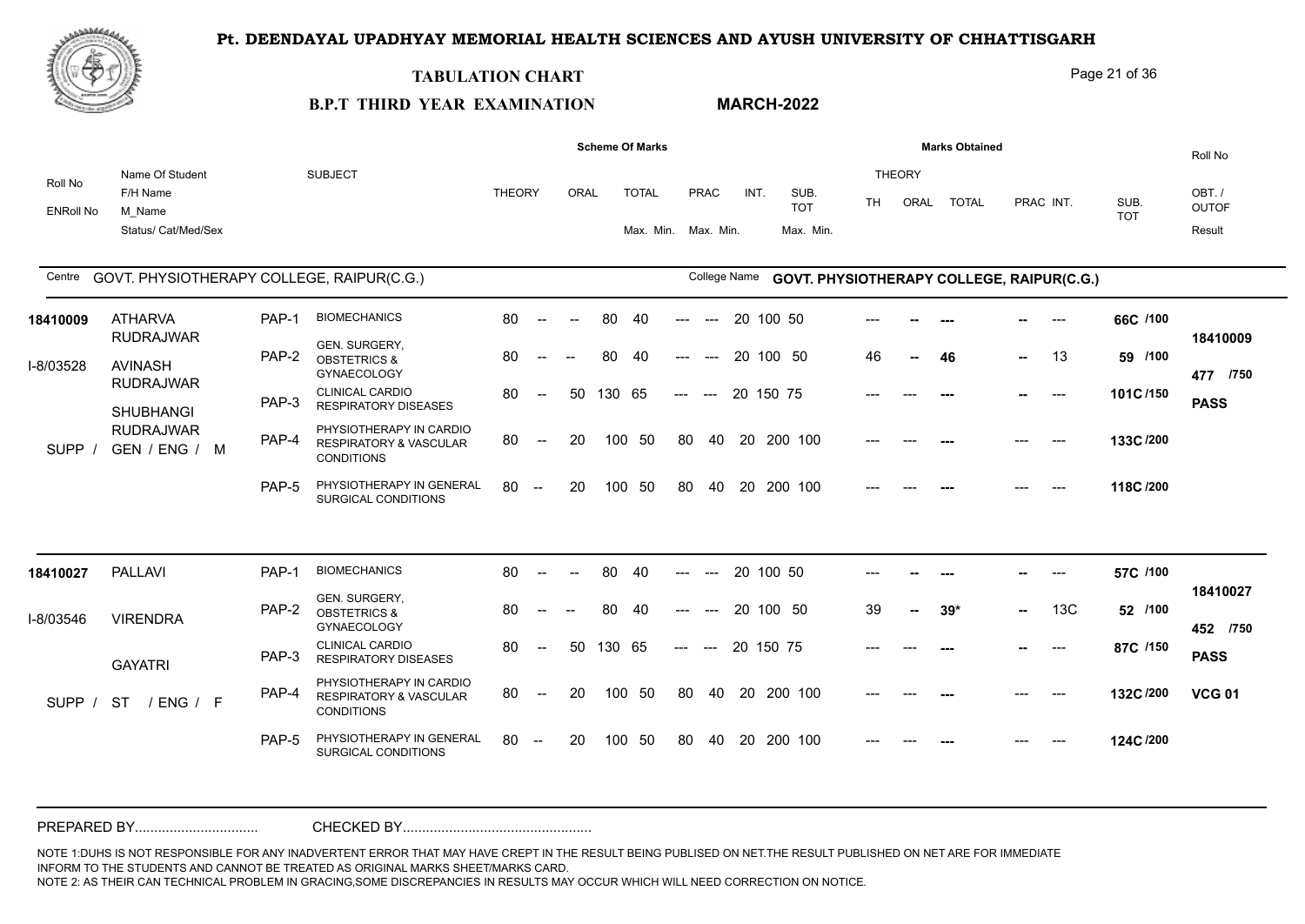

#### **TABULATION CHART**

#### Page 22 of 36

#### **B.P.T THIRD YEAR EXAMINATION MARCH-2022**

|                             |                                                              |       |                                                                                   |               |                          |      |        | <b>Scheme Of Marks</b>              |       |                                        |    |           |                                                  |       |                       | <b>Marks Obtained</b> |        |           |                    | Roll No                         |
|-----------------------------|--------------------------------------------------------------|-------|-----------------------------------------------------------------------------------|---------------|--------------------------|------|--------|-------------------------------------|-------|----------------------------------------|----|-----------|--------------------------------------------------|-------|-----------------------|-----------------------|--------|-----------|--------------------|---------------------------------|
| Roll No<br><b>ENRoll No</b> | Name Of Student<br>F/H Name<br>M Name<br>Status/ Cat/Med/Sex |       | <b>SUBJECT</b>                                                                    | <b>THEORY</b> |                          | ORAL |        | <b>TOTAL</b><br>Max. Min. Max. Min. |       | PRAC                                   |    | INT.      | SUB.<br><b>TOT</b><br>Max. Min.                  | TH.   | <b>THEORY</b><br>ORAL | <b>TOTAL</b>          |        | PRAC INT. | SUB.<br><b>TOT</b> | OBT./<br><b>OUTOF</b><br>Result |
| Centre                      | GOVT. PHYSIOTHERAPY COLLEGE, RAIPUR(C.G.)                    |       |                                                                                   |               |                          |      |        |                                     |       | College Name                           |    |           | <b>GOVT. PHYSIOTHERAPY COLLEGE, RAIPUR(C.G.)</b> |       |                       |                       |        |           |                    |                                 |
| 18410028                    | PALLAVI KAMDE                                                | PAP-1 | <b>BIOMECHANICS</b>                                                               | 80            | $\overline{\phantom{a}}$ |      | 80     | 40                                  |       |                                        |    | 20 100 50 |                                                  |       |                       |                       |        | $---$     | 67C /100           |                                 |
| I-8/03547                   | DEEPAK KAMDE                                                 | PAP-2 | GEN. SURGERY,<br><b>OBSTETRICS &amp;</b><br><b>GYNAECOLOGY</b>                    | 80            |                          |      | 80     | -40                                 |       | $---$                                  |    |           | 20 100 50                                        | 47    | ⊷.                    | 47                    | -- 1   | 17C       | 64 /100            | 18410028<br>491 /750            |
|                             | <b>RUKHMANI KAMDE</b>                                        | PAP-3 | <b>CLINICAL CARDIO</b><br><b>RESPIRATORY DISEASES</b>                             | 80            | $---$                    | -50  | 130 65 |                                     | $---$ | $---$                                  |    | 20 150 75 |                                                  |       |                       |                       |        | $---$     | 93C /150           | <b>PASS</b>                     |
| SUPP /                      | <b>SC</b><br>/ENG / F                                        | PAP-4 | PHYSIOTHERAPY IN CARDIO<br>RESPIRATORY & VASCULAR<br><b>CONDITIONS</b>            | 80            | $\sim$                   | 20   |        | 100 50                              | 80    | 40                                     |    |           | 20 200 100                                       | $---$ |                       |                       | ---    | $---$     | 145C /200          |                                 |
|                             |                                                              | PAP-5 | PHYSIOTHERAPY IN GENERAL<br>SURGICAL CONDITIONS                                   | 80            | $\sim$                   | 20   |        | 100 50                              | 80    | 40                                     |    |           | 20 200 100                                       |       |                       |                       |        |           | 122C/200           |                                 |
|                             |                                                              |       |                                                                                   |               |                          |      |        |                                     |       |                                        |    |           |                                                  |       |                       |                       |        |           |                    |                                 |
| 18410029                    | PALLAVI SINGH                                                | PAP-1 | <b>BIOMECHANICS</b>                                                               | 80            | $--$                     |      | 80     | 40                                  |       |                                        |    | 20 100 50 |                                                  | 45    | --                    | 45                    | --     | 8         | 53 /100            |                                 |
| I-8/03548                   | SHIV KUMAR SINGH                                             | PAP-2 | GEN. SURGERY,<br><b>OBSTETRICS &amp;</b><br><b>GYNAECOLOGY</b>                    | 80            |                          |      | 80     | 40                                  |       |                                        |    |           | 20 100 50                                        | 43    | ⊷.                    | 43                    | -- 1   | 12        | 55 /100            | 18410029<br>446 /750            |
|                             | <b>BASANTI SINGH</b>                                         | PAP-3 | <b>CLINICAL CARDIO</b><br><b>RESPIRATORY DISEASES</b>                             | 80            | $\overline{\phantom{a}}$ | 50   | 130 65 |                                     | $---$ | $\hspace{0.1em} \ldots \hspace{0.1em}$ |    | 20 150 75 |                                                  | 40    | 28                    | 68                    | $\sim$ | 16        | 84 /150            | <b>PASS</b>                     |
| <b>REG</b>                  | GEN / ENG / F                                                | PAP-4 | PHYSIOTHERAPY IN CARDIO<br><b>RESPIRATORY &amp; VASCULAR</b><br><b>CONDITIONS</b> | 80            | $--$                     | 20   |        | 100 50                              | 80    | 40                                     |    |           | 20 200 100                                       | 41    | 18                    | 59                    | 70     | 14        | 143 /200           |                                 |
|                             |                                                              | PAP-5 | PHYSIOTHERAPY IN GENERAL<br>SURGICAL CONDITIONS                                   | 80            | $\overline{\phantom{a}}$ | 20   | 100    | -50                                 | 80    | 40                                     | 20 |           | 200 100                                          | 44    | 11                    | 55                    | 43     | 13        | 111 /200           |                                 |
|                             |                                                              |       |                                                                                   |               |                          |      |        |                                     |       |                                        |    |           |                                                  |       |                       |                       |        |           |                    |                                 |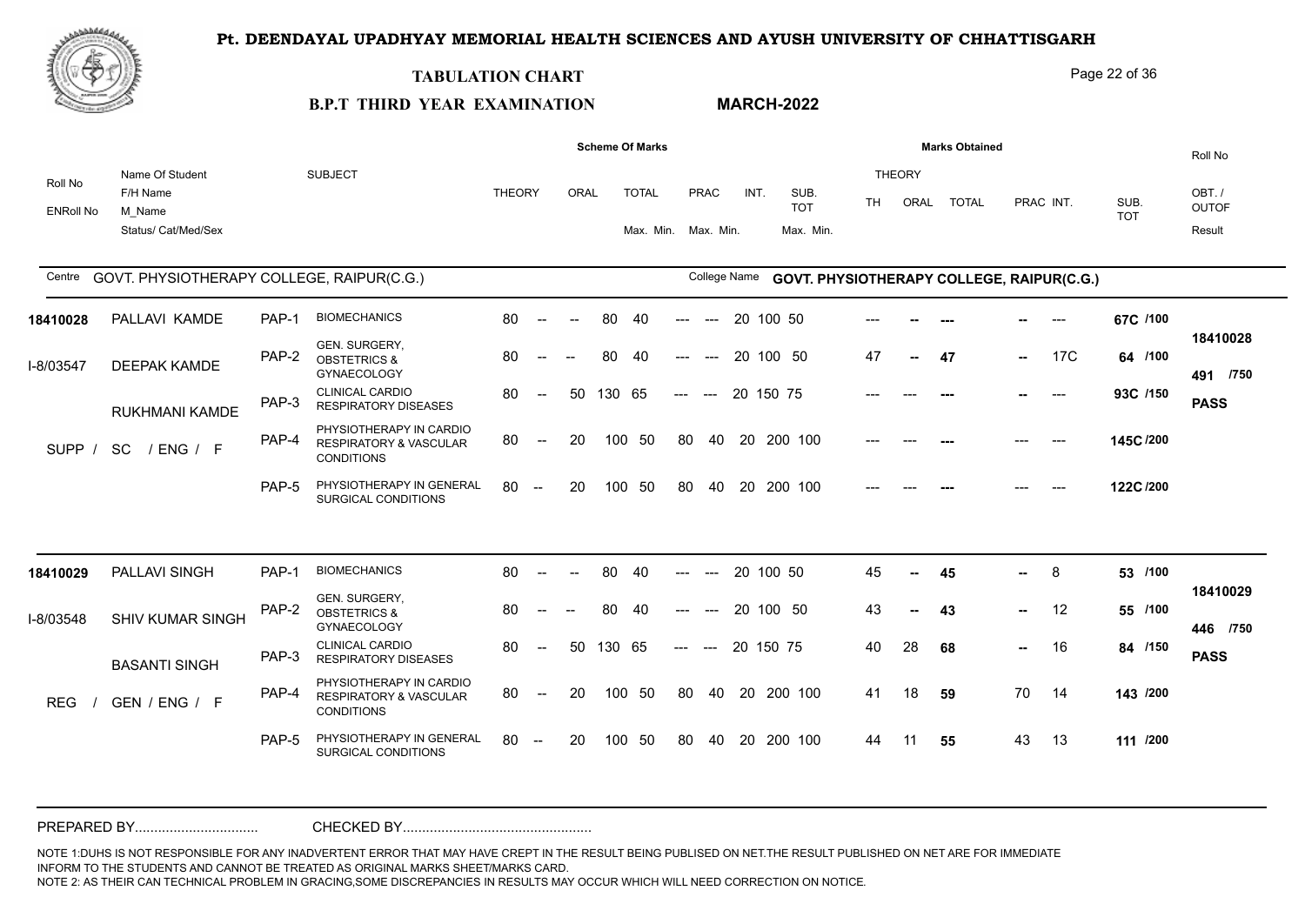

#### **TABULATION CHART**

**B.P.T THIRD YEAR EXAMINATION** 

## **MARCH-2022**

Page 23 of 36

| Roll No          |                                           |       |                                                                                   |               |                          |                          |        |                     |                     |                      |              |                                           |     |                |              |        |           |                    | Roll No              |
|------------------|-------------------------------------------|-------|-----------------------------------------------------------------------------------|---------------|--------------------------|--------------------------|--------|---------------------|---------------------|----------------------|--------------|-------------------------------------------|-----|----------------|--------------|--------|-----------|--------------------|----------------------|
|                  | Name Of Student<br>F/H Name               |       | <b>SUBJECT</b>                                                                    | <b>THEORY</b> |                          | ORAL                     |        | <b>TOTAL</b>        |                     | PRAC                 | INT.         | SUB.                                      |     | THEORY         |              |        |           |                    | OBT./                |
| <b>ENRoll No</b> | M Name                                    |       |                                                                                   |               |                          |                          |        |                     |                     |                      |              | <b>TOT</b>                                | TH. | ORAL           | <b>TOTAL</b> |        | PRAC INT. | SUB.<br><b>TOT</b> | <b>OUTOF</b>         |
|                  | Status/ Cat/Med/Sex                       |       |                                                                                   |               |                          |                          |        | Max. Min. Max. Min. |                     |                      |              | Max. Min.                                 |     |                |              |        |           |                    | Result               |
| Centre           | GOVT. PHYSIOTHERAPY COLLEGE, RAIPUR(C.G.) |       |                                                                                   |               |                          |                          |        |                     |                     |                      | College Name | GOVT. PHYSIOTHERAPY COLLEGE, RAIPUR(C.G.) |     |                |              |        |           |                    |                      |
| 18410032         | <b>RAHUL KUMAR</b><br><b>GOND</b>         | PAP-1 | <b>BIOMECHANICS</b>                                                               | 80            | $\sim$                   | $\overline{\phantom{a}}$ | 80     | 40                  | ---                 | $\hspace{0.05cm}---$ | 20 100 50    |                                           |     |                |              |        | $---$     | 57C /100           |                      |
| I-8/03551        | RAJ KUMAR GOND                            | PAP-2 | GEN. SURGERY,<br><b>OBSTETRICS &amp;</b><br><b>GYNAECOLOGY</b>                    | 80            |                          | $\sim$                   | 80     | 40                  | ---                 | $---$                |              | 20 100 50                                 | 38  | $\overline{a}$ | $38*$        | $\sim$ | 15C       | 53 /100            | 18410032<br>423 /750 |
|                  | <b>GYANMATI GOND</b>                      | PAP-3 | <b>CLINICAL CARDIO</b><br><b>RESPIRATORY DISEASES</b>                             | 80            | $--$                     | 50                       | 130 65 |                     | $\qquad \qquad - -$ | $---$                | 20 150 75    |                                           | 36  | 25             | $61*$        | $\sim$ | 15C       | 76 /150            | <b>SUPPL</b>         |
| SUPP /           | <b>ST</b><br>/ ENG / M                    | PAP-4 | PHYSIOTHERAPY IN CARDIO<br><b>RESPIRATORY &amp; VASCULAR</b><br><b>CONDITIONS</b> | 80            | $\overline{\phantom{a}}$ | 20                       | 100    | - 50                | 80                  | 40                   |              | 20 200 100                                |     |                | ---          |        | $---$     | 120C/200           |                      |
|                  |                                           | PAP-5 | PHYSIOTHERAPY IN GENERAL<br>SURGICAL CONDITIONS                                   | 80            | $\overline{\phantom{a}}$ | 20                       |        | 100 50              | 80                  | -40                  |              | 20 200 100                                | 45  | 12             | 57           | 45     | 15C       | 117 /200           |                      |
|                  |                                           |       |                                                                                   |               |                          |                          |        |                     |                     |                      |              |                                           |     |                |              |        |           |                    |                      |
| 19410001         | <b>ABHISHEK SINGH</b>                     | PAP-1 | <b>BIOMECHANICS</b>                                                               | 80            | $\sim$                   |                          | 80     | 40                  | $---$               | $---$                | 20 100 50    |                                           | 47  | ж.             | 47           | н.,    | - 8       | 55 /100            |                      |
| J-8/01612        | <b>RAVI SHANKAR</b>                       | PAP-2 | GEN. SURGERY,<br><b>OBSTETRICS &amp;</b><br><b>GYNAECOLOGY</b>                    | 80            |                          |                          | 80     | 40                  |                     |                      |              | 20 100 50                                 | 44  | $\mathbf{u}$   | 44           | -- 1   | 12        | 56 /100            | 19410001<br>456 /750 |
|                  | <b>SINGH</b><br><b>RENUBALA SINGH</b>     | PAP-3 | <b>CLINICAL CARDIO</b><br><b>RESPIRATORY DISEASES</b>                             | 80            | $\sim$                   | 50                       | 130 65 |                     | $---$               | $---$                | 20 150 75    |                                           | 43  | 34             | 77           | н.,    | 12        | 89 /150            | <b>PASS</b>          |
| <b>REG</b>       | GEN / ENG / M                             | PAP-4 | PHYSIOTHERAPY IN CARDIO<br><b>RESPIRATORY &amp; VASCULAR</b><br><b>CONDITIONS</b> | 80            | $\overline{\phantom{a}}$ | 20                       |        | 100 50              | 80                  |                      |              | 40 20 200 100                             | 45  | 17             | 62           | 69     | 11        | 142 /200           |                      |
|                  |                                           | PAP-5 | PHYSIOTHERAPY IN GENERAL<br>SURGICAL CONDITIONS                                   | 80            | $\overline{\phantom{a}}$ | 20                       |        | 100 50              | 80                  | -40                  |              | 20 200 100                                | 44  | 12             | 56           | 45     | 13        | 114 /200           |                      |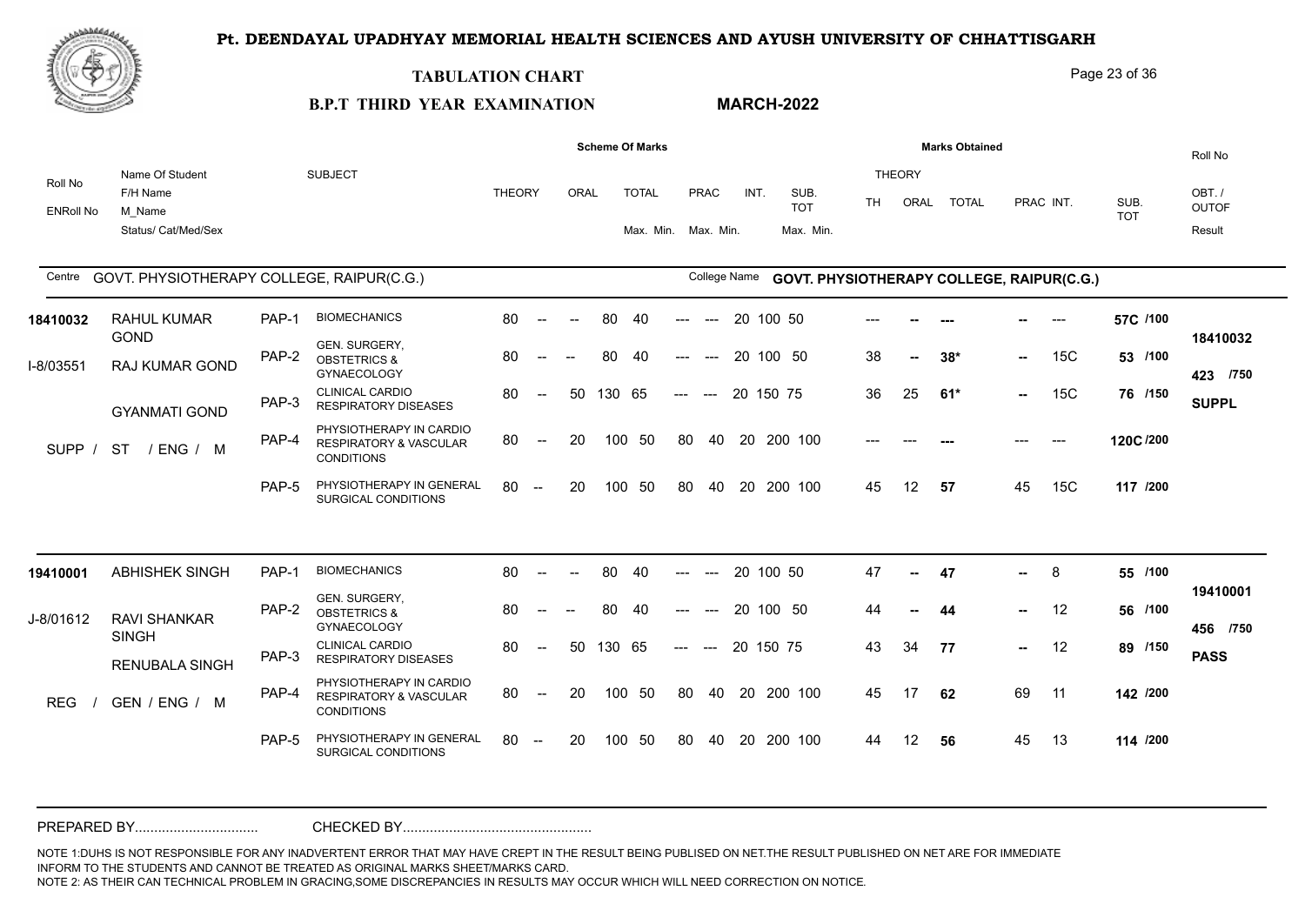**MARCH-2022**



#### **TABULATION CHART**

#### Page 24 of 36

# **B.P.T THIRD YEAR EXAMINATION**

|                             |                                                              |       |                                                                                   |               |                                                |      |        | <b>Scheme Of Marks</b>              |       |              |           |           |                                           |           |                       | <b>Marks Obtained</b> |        |           |                    | Roll No                         |
|-----------------------------|--------------------------------------------------------------|-------|-----------------------------------------------------------------------------------|---------------|------------------------------------------------|------|--------|-------------------------------------|-------|--------------|-----------|-----------|-------------------------------------------|-----------|-----------------------|-----------------------|--------|-----------|--------------------|---------------------------------|
| Roll No<br><b>ENRoll No</b> | Name Of Student<br>F/H Name<br>M Name<br>Status/ Cat/Med/Sex |       | <b>SUBJECT</b>                                                                    | <b>THEORY</b> |                                                | ORAL |        | <b>TOTAL</b><br>Max. Min. Max. Min. |       | PRAC         | INT.      |           | SUB.<br><b>TOT</b><br>Max. Min.           | <b>TH</b> | <b>THEORY</b><br>ORAL | <b>TOTAL</b>          |        | PRAC INT. | SUB.<br><b>TOT</b> | OBT./<br><b>OUTOF</b><br>Result |
|                             |                                                              |       |                                                                                   |               |                                                |      |        |                                     |       |              |           |           |                                           |           |                       |                       |        |           |                    |                                 |
|                             | Centre GOVT. PHYSIOTHERAPY COLLEGE, RAIPUR(C.G.)             |       |                                                                                   |               |                                                |      |        |                                     |       | College Name |           |           | GOVT. PHYSIOTHERAPY COLLEGE, RAIPUR(C.G.) |           |                       |                       |        |           |                    |                                 |
| 19410002                    | <b>ANKITA SIDAR</b>                                          | PAP-1 | <b>BIOMECHANICS</b>                                                               | 80            | $\sim$                                         |      | 80     | 40                                  | ---   | $---$        |           | 20 100 50 |                                           | 50        |                       | 50                    |        | 17        | 67 /100            |                                 |
| J-8/01613                   | <b>MAKAR LAL SIDAR</b>                                       | PAP-2 | GEN. SURGERY,<br><b>OBSTETRICS &amp;</b><br><b>GYNAECOLOGY</b>                    | 80            |                                                |      | 80     | 40                                  | ---   | $---$        | 20 100 50 |           |                                           | 49        | $\sim$                | 49                    |        | $- 17$    | 66 /100            | 19410002<br>548 /750            |
|                             | <b>DHANESHWARI</b>                                           | PAP-3 | <b>CLINICAL CARDIO</b><br><b>RESPIRATORY DISEASES</b>                             | 80            | $\overline{\phantom{a}}$                       | 50   | 130 65 |                                     | $---$ | $\sim$       | 20 150 75 |           |                                           | 63        | 35                    | 98                    | $\sim$ | 15        | 113 /150           | <b>PASS</b>                     |
| <b>REG</b>                  | <b>SIDAR</b><br>ST / ENG / F                                 | PAP-4 | PHYSIOTHERAPY IN CARDIO<br><b>RESPIRATORY &amp; VASCULAR</b><br><b>CONDITIONS</b> | 80            | $--$                                           | 20   |        | 100 50                              | 80    | 40           |           |           | 20 200 100                                | 62        | 18                    | 80                    | 72     | 18        | 170 /200           |                                 |
|                             |                                                              | PAP-5 | PHYSIOTHERAPY IN GENERAL<br>SURGICAL CONDITIONS                                   | 80            | $\sim$                                         | 20   | 100    | 50                                  | 80    | 40           | 20        |           | 200 100                                   | 48        | 14                    | 62                    | 53     | 17        | 132 /200           |                                 |
|                             |                                                              |       |                                                                                   |               |                                                |      |        |                                     |       |              |           |           |                                           |           |                       |                       |        |           |                    |                                 |
| 19410005                    | ASIF RAZA ANSARI                                             | PAP-1 | <b>BIOMECHANICS</b>                                                               | 80            | $\overline{\phantom{a}}$                       |      | 80     | 40                                  |       |              |           | 20 100 50 |                                           | 42        | --                    | 42                    | -- 1   | 11        | 53 /100            |                                 |
| J-8/01616                   | <b>FAIYAZ ANSARI</b>                                         | PAP-2 | GEN. SURGERY,<br><b>OBSTETRICS &amp;</b><br><b>GYNAECOLOGY</b>                    | 80            |                                                |      | 80     | 40                                  |       |              | 20 100 50 |           |                                           | 43        | ⊷.                    | 43                    | н.,    | 14        | 57 /100            | 19410005<br>450 /750            |
|                             | <b>SADRUN NISHA</b>                                          | PAP-3 | <b>CLINICAL CARDIO</b><br><b>RESPIRATORY DISEASES</b>                             | 80            | $\overline{\phantom{a}}$                       | 50   | 130 65 |                                     | $---$ | $---$        | 20 150 75 |           |                                           | 40        | 35                    | 75                    | -- 1   | 14        | 89 /150            | <b>PASS</b>                     |
| <b>REG</b>                  | GEN / ENG / M                                                | PAP-4 | PHYSIOTHERAPY IN CARDIO<br><b>RESPIRATORY &amp; VASCULAR</b><br><b>CONDITIONS</b> | 80            | $--$                                           | 20   |        | 100 50                              | 80    | 40           |           |           | 20 200 100                                | 41        | 18                    | 59                    | 72     | 14        | 145 /200           |                                 |
|                             |                                                              | PAP-5 | PHYSIOTHERAPY IN GENERAL<br>SURGICAL CONDITIONS                                   | 80            | $\hspace{0.1mm}-\hspace{0.1mm}-\hspace{0.1mm}$ | 20   |        | 100 50                              | 80    | 40           |           |           | 20 200 100                                | 43        | 11                    | 54                    | 40     | 12        | 106 /200           |                                 |
|                             |                                                              |       |                                                                                   |               |                                                |      |        |                                     |       |              |           |           |                                           |           |                       |                       |        |           |                    |                                 |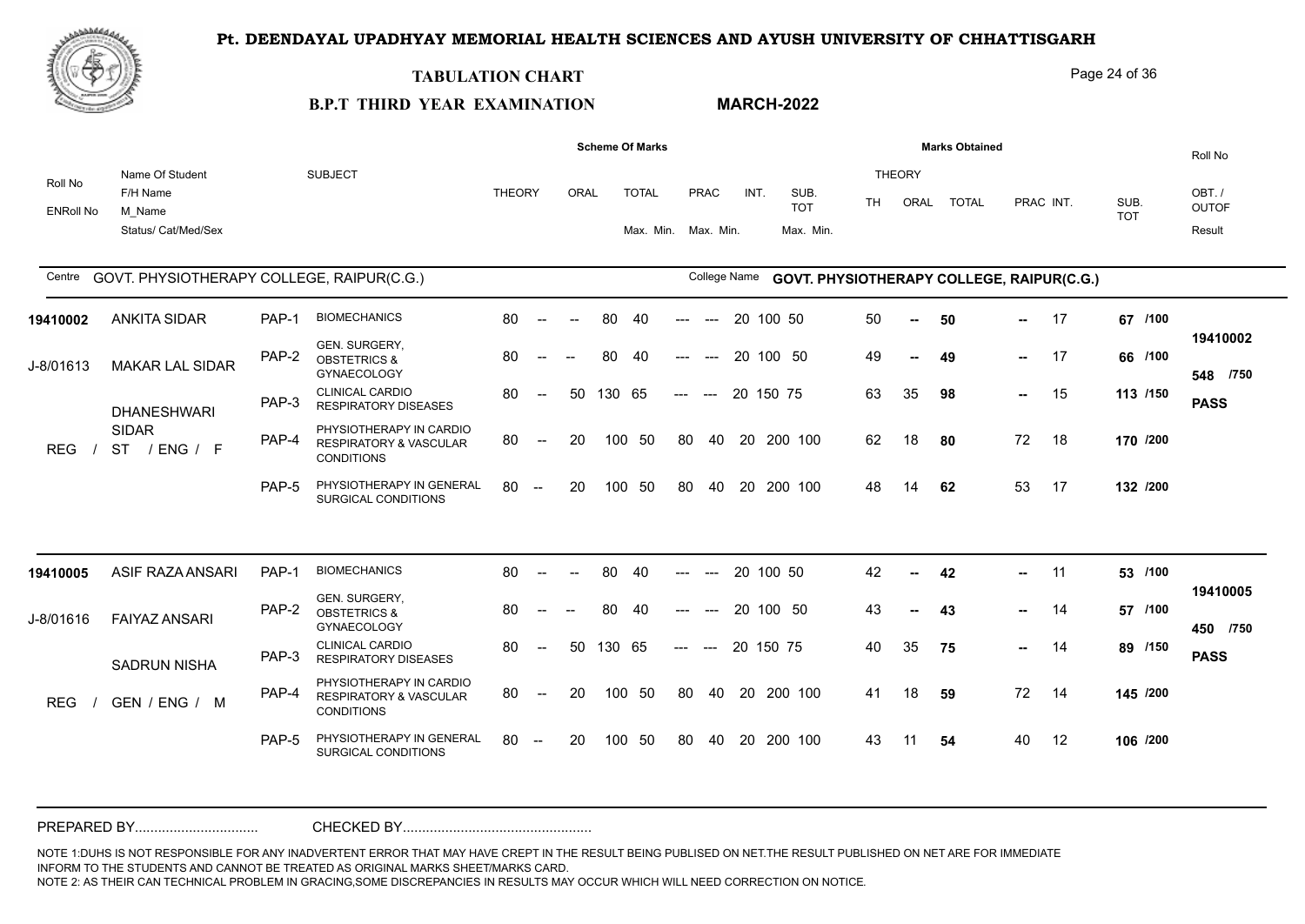

#### **TABULATION CHART**

**B.P.T THIRD YEAR EXAMINATION** 

### **MARCH-2022**

Page 25 of 36

|                  |                                                  |       |                                                                                   |               |                                                |                          |        | <b>Scheme Of Marks</b> |                           |               |              |            |           |    |              | <b>Marks Obtained</b>                     |        |           |                    |          | Roll No              |
|------------------|--------------------------------------------------|-------|-----------------------------------------------------------------------------------|---------------|------------------------------------------------|--------------------------|--------|------------------------|---------------------------|---------------|--------------|------------|-----------|----|--------------|-------------------------------------------|--------|-----------|--------------------|----------|----------------------|
| Roll No          | Name Of Student<br>F/H Name                      |       | <b>SUBJECT</b>                                                                    | <b>THEORY</b> |                                                | ORAL                     |        | <b>TOTAL</b>           |                           | PRAC          | INT.         | SUB.       |           |    | THEORY       |                                           |        |           |                    |          | OBT./                |
| <b>ENRoll No</b> | M_Name                                           |       |                                                                                   |               |                                                |                          |        |                        |                           |               |              | <b>TOT</b> |           | TH | ORAL         | <b>TOTAL</b>                              |        | PRAC INT. | SUB.<br><b>TOT</b> |          | <b>OUTOF</b>         |
|                  | Status/ Cat/Med/Sex                              |       |                                                                                   |               |                                                |                          |        | Max. Min. Max. Min.    |                           |               |              |            | Max. Min. |    |              |                                           |        |           |                    |          | Result               |
|                  | Centre GOVT. PHYSIOTHERAPY COLLEGE, RAIPUR(C.G.) |       |                                                                                   |               |                                                |                          |        |                        |                           |               | College Name |            |           |    |              | GOVT. PHYSIOTHERAPY COLLEGE, RAIPUR(C.G.) |        |           |                    |          |                      |
| 19410006         | <b>BHAGYA LAXMI</b><br><b>UIKEY</b>              | PAP-1 | <b>BIOMECHANICS</b>                                                               | 80            | $\sim$                                         | $\overline{\phantom{a}}$ | 80     | 40                     | ---                       | $---$         |              | 20 100 50  |           | 48 | $\sim$       | 48                                        | н.,    | 14        |                    | 62 /100  | 19410006             |
| J-8/01617        | <b>BHAGWAT SINGH</b><br><b>UIKEY</b>             | PAP-2 | <b>GEN. SURGERY.</b><br><b>OBSTETRICS &amp;</b><br>GYNAECOLOGY                    | 80            |                                                | $\overline{\phantom{a}}$ | 80     | -40                    |                           | $---$         |              | 20 100 50  |           | 43 | $\mathbf{u}$ | 43                                        | н.,    | 15        |                    | 58 /100  | 444 /750             |
|                  | <b>LAXMI UIKEY</b>                               | PAP-3 | <b>CLINICAL CARDIO</b><br><b>RESPIRATORY DISEASES</b>                             | 80            | $\overline{\phantom{a}}$                       | 50                       | 130 65 |                        | $---$                     | $---$         |              | 20 150 75  |           | 40 | 25           | 65                                        |        | $- 11$    |                    | 76 /150  | <b>PASS</b>          |
| <b>REG</b>       | <b>ST</b><br>/ ENG / F                           | PAP-4 | PHYSIOTHERAPY IN CARDIO<br><b>RESPIRATORY &amp; VASCULAR</b><br><b>CONDITIONS</b> | 80            | $\sim$                                         | 20                       |        | 100 50                 | 80                        | 40            |              | 20 200 100 |           | 50 | 11           | 61                                        | 59     | 15        |                    | 135 /200 |                      |
|                  |                                                  | PAP-5 | PHYSIOTHERAPY IN GENERAL<br>SURGICAL CONDITIONS                                   | 80            | $\sim$                                         | 20                       |        | 100 50                 | 80                        | 40            |              | 20 200 100 |           | 44 | 11           | 55                                        | 42     | 16        |                    | 113 /200 |                      |
|                  |                                                  |       |                                                                                   |               |                                                |                          |        |                        |                           |               |              |            |           |    |              |                                           |        |           |                    |          |                      |
| 19410007         | <b>BHUNESHWAR</b>                                | PAP-1 | <b>BIOMECHANICS</b>                                                               | 80            | $\sim$                                         | $\sim$                   | 80     | 40                     | $\qquad \qquad -\qquad -$ | $\sim$ $\sim$ |              | 20 100 50  |           | 47 | ж.,          | 47                                        | ш.     | 13        |                    | 60 /100  |                      |
| J-8/01618        | <b>VISHAL RAM</b>                                | PAP-2 | GEN. SURGERY,<br><b>OBSTETRICS &amp;</b><br>GYNAECOLOGY                           | 80            | $\overline{\phantom{a}}$                       | $\overline{\phantom{a}}$ | 80     | 40                     | $---$                     |               |              | 20 100 50  |           | 42 | $\sim$       | 42                                        | $\sim$ | 15        |                    | 57 /100  | 19410007<br>459 /750 |
|                  | KAUSHILYA                                        | PAP-3 | <b>CLINICAL CARDIO</b><br><b>RESPIRATORY DISEASES</b>                             | 80            | $\sim$                                         | 50                       | 130 65 |                        | $---$                     | $---$         |              | 20 150 75  |           | 40 | 36           | 76                                        | н.,    | 16        |                    | 92 /150  | <b>PASS</b>          |
| <b>REG</b>       | OBC / ENG / M                                    | PAP-4 | PHYSIOTHERAPY IN CARDIO<br><b>RESPIRATORY &amp; VASCULAR</b><br><b>CONDITIONS</b> | 80            | $\overline{\phantom{a}}$                       | 20                       |        | 100 50                 | 80                        | 40            |              | 20 200 100 |           | 47 | 12           | 59                                        | 57     | 15        |                    | 131 /200 |                      |
|                  |                                                  | PAP-5 | PHYSIOTHERAPY IN GENERAL<br>SURGICAL CONDITIONS                                   | 80            | $\hspace{0.1mm}-\hspace{0.1mm}-\hspace{0.1mm}$ | 20                       |        | 100 50                 | 80                        | - 40          |              | 20 200 100 |           | 45 | 12           | 57                                        | 48     | - 14      |                    | 119 /200 |                      |
|                  |                                                  |       |                                                                                   |               |                                                |                          |        |                        |                           |               |              |            |           |    |              |                                           |        |           |                    |          |                      |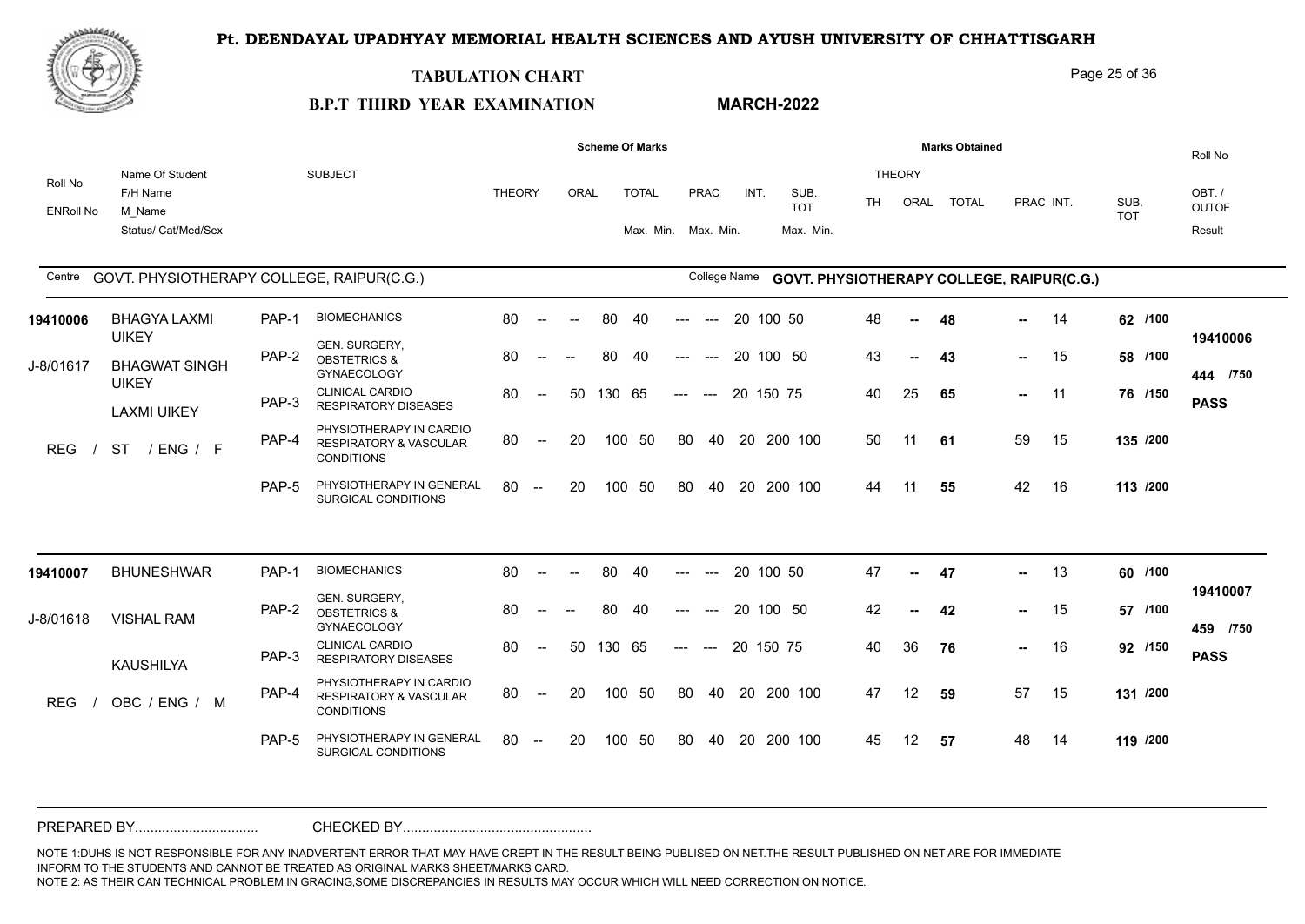

#### **TABULATION CHART**

**B.P.T THIRD YEAR EXAMINATION** 

# **MARCH-2022**

|                             |                                                              |       |                                                                                   |               |                          |                          |        | <b>Scheme Of Marks</b>    |       |                          |           |                                           |     |                | <b>Marks Obtained</b> |               |           |                    |          | Roll No                         |
|-----------------------------|--------------------------------------------------------------|-------|-----------------------------------------------------------------------------------|---------------|--------------------------|--------------------------|--------|---------------------------|-------|--------------------------|-----------|-------------------------------------------|-----|----------------|-----------------------|---------------|-----------|--------------------|----------|---------------------------------|
| Roll No<br><b>ENRoll No</b> | Name Of Student<br>F/H Name<br>M Name<br>Status/ Cat/Med/Sex |       | <b>SUBJECT</b>                                                                    | <b>THEORY</b> |                          | ORAL                     |        | <b>TOTAL</b><br>Max. Min. |       | <b>PRAC</b><br>Max. Min. | INT.      | SUB.<br><b>TOT</b><br>Max. Min.           | TH. | THEORY<br>ORAL | <b>TOTAL</b>          |               | PRAC INT. | SUB.<br><b>TOT</b> |          | OBT./<br><b>OUTOF</b><br>Result |
| Centre                      | GOVT. PHYSIOTHERAPY COLLEGE, RAIPUR(C.G.)                    |       |                                                                                   |               |                          |                          |        |                           |       | College Name             |           | GOVT. PHYSIOTHERAPY COLLEGE, RAIPUR(C.G.) |     |                |                       |               |           |                    |          |                                 |
| 19410008                    | <b>CHANCHAL RANI</b>                                         | PAP-1 | <b>BIOMECHANICS</b>                                                               | 80            | $\overline{\phantom{a}}$ | $\overline{\phantom{a}}$ | 80     | 40                        | $---$ | $---$                    | 20 100 50 |                                           | 41  | $\sim$         | -41                   | -- 1          | 11        |                    | 52 /100  |                                 |
| J-8/01619                   | <b>JANGHEL</b><br>SANJAY JANGHEL                             | PAP-2 | GEN. SURGERY,<br><b>OBSTETRICS &amp;</b><br><b>GYNAECOLOGY</b>                    | 80            |                          |                          | 80     | 40                        | $---$ | $---$                    | 20 100 50 |                                           | 39  | $\sim$         | $39*$                 | $\sim$        | 14        |                    | 53 /100  | 19410008<br>393 /750            |
|                             | ANJU JANGHEL                                                 | PAP-3 | <b>CLINICAL CARDIO</b><br><b>RESPIRATORY DISEASES</b>                             | 80            | $\overline{\phantom{a}}$ | 50                       | 130 65 |                           | $---$ | $---$                    | 20 150 75 |                                           | 35  | 30             | 65                    | $\sim$ $\sim$ | - 14      |                    | 79 /150  | <b>SUPPL</b>                    |
| <b>REG</b>                  | OBC / ENG / F                                                | PAP-4 | PHYSIOTHERAPY IN CARDIO<br><b>RESPIRATORY &amp; VASCULAR</b><br><b>CONDITIONS</b> | 80            | $\overline{\phantom{a}}$ | 20                       |        | 100 50                    | 80    |                          |           | 40 20 200 100                             | 34  | 10             | 44*                   | 45            | - 14      |                    | 103 /200 |                                 |
|                             |                                                              | PAP-5 | PHYSIOTHERAPY IN GENERAL<br>SURGICAL CONDITIONS                                   | 80            | $-$                      | 20                       | 100    | - 50                      | 80    | 40                       |           | 20 200 100                                | 40  | 11             | -51                   | 42            | - 13      |                    | 106 /200 |                                 |
|                             |                                                              |       |                                                                                   |               |                          |                          |        |                           |       |                          |           |                                           |     |                |                       |               |           |                    |          |                                 |
| 19410009                    | CHESHTA SHARMA                                               | PAP-1 | <b>BIOMECHANICS</b>                                                               | 80            | $\sim$                   |                          | 80     | 40                        | $---$ | $\qquad \qquad - -$      | 20 100 50 |                                           | 45  |                | 45                    | ш.            | - 13      |                    | 58 /100  |                                 |
| J-8/01620                   | <b>RAKESH SHARMA</b>                                         | PAP-2 | GEN. SURGERY,<br><b>OBSTETRICS &amp;</b><br><b>GYNAECOLOGY</b>                    | 80            |                          |                          | 80     | 40                        | $---$ | $---$                    | 20 100 50 |                                           | 36  |                | $36*$                 | $\sim$ $-$    | 15        |                    | 51 /100  | 19410009<br>489 /750            |
|                             | <b>SANGEETA SHARMA</b>                                       | PAP-3 | <b>CLINICAL CARDIO</b><br><b>RESPIRATORY DISEASES</b>                             | 80            | $\sim$                   | 50                       | 130 65 |                           | $---$ | $---$                    | 20 150 75 |                                           | 53  | 36             | 89                    | н.,           | - 18      |                    | 107 /150 | <b>PASS</b>                     |
| <b>REG</b>                  | GEN / ENG / F                                                | PAP-4 | PHYSIOTHERAPY IN CARDIO<br><b>RESPIRATORY &amp; VASCULAR</b><br><b>CONDITIONS</b> | 80            | $\overline{\phantom{a}}$ | 20                       |        | 100 50                    | 80    | 40                       |           | 20 200 100                                | 48  | 18             | 66                    | 70            | - 15      |                    | 151 /200 | <b>DC-04</b>                    |
|                             |                                                              | PAP-5 | PHYSIOTHERAPY IN GENERAL<br>SURGICAL CONDITIONS                                   | 80            | $--$                     | 20                       | 100    | - 50                      | 80    | 40                       |           | 20 200 100                                | 42  | 14             | 56                    | 53            | - 13      |                    | 122 /200 |                                 |
|                             |                                                              |       |                                                                                   |               |                          |                          |        |                           |       |                          |           |                                           |     |                |                       |               |           |                    |          |                                 |

NOTE 1:DUHS IS NOT RESPONSIBLE FOR ANY INADVERTENT ERROR THAT MAY HAVE CREPT IN THE RESULT BEING PUBLISED ON NET.THE RESULT PUBLISHED ON NET ARE FOR IMMEDIATE INFORM TO THE STUDENTS AND CANNOT BE TREATED AS ORIGINAL MARKS SHEET/MARKS CARD. NOTE 2: AS THEIR CAN TECHNICAL PROBLEM IN GRACING,SOME DISCREPANCIES IN RESULTS MAY OCCUR WHICH WILL NEED CORRECTION ON NOTICE. PREPARED BY................................ CHECKED BY.................................................

Page 26 of 36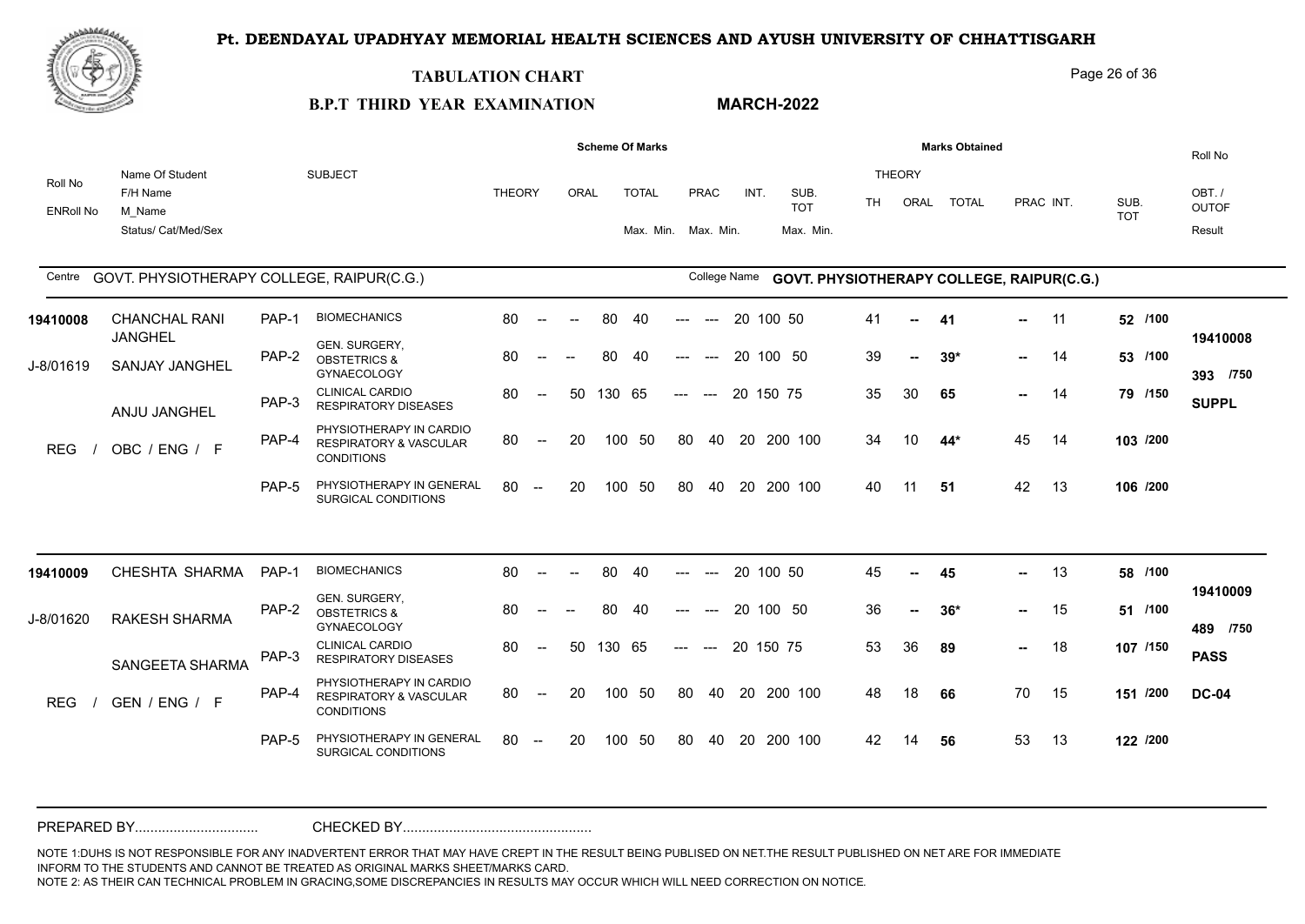

#### **TABULATION CHART**

**B.P.T THIRD YEAR EXAMINATION** 

#### **MARCH-2022**

Page 27 of 36

|                             |                                                              |       |                                                                                   |               |                                                  |                          |        | <b>Scheme Of Marks</b>              |       |              |           |        |                                           |     |                       | <b>Marks Obtained</b> |               |           |                    | Roll No                         |
|-----------------------------|--------------------------------------------------------------|-------|-----------------------------------------------------------------------------------|---------------|--------------------------------------------------|--------------------------|--------|-------------------------------------|-------|--------------|-----------|--------|-------------------------------------------|-----|-----------------------|-----------------------|---------------|-----------|--------------------|---------------------------------|
| Roll No<br><b>ENRoll No</b> | Name Of Student<br>F/H Name<br>M Name<br>Status/ Cat/Med/Sex |       | <b>SUBJECT</b>                                                                    | <b>THEORY</b> |                                                  | ORAL                     |        | <b>TOTAL</b><br>Max. Min. Max. Min. |       | PRAC         | INT.      |        | SUB.<br><b>TOT</b><br>Max. Min.           | TH. | <b>THEORY</b><br>ORAL | <b>TOTAL</b>          |               | PRAC INT. | SUB.<br><b>TOT</b> | OBT./<br><b>OUTOF</b><br>Result |
| Centre                      | GOVT. PHYSIOTHERAPY COLLEGE, RAIPUR(C.G.)                    |       |                                                                                   |               |                                                  |                          |        |                                     |       | College Name |           |        | GOVT. PHYSIOTHERAPY COLLEGE, RAIPUR(C.G.) |     |                       |                       |               |           |                    |                                 |
| 19410011                    | <b>DIVYA AJAY</b>                                            | PAP-1 | <b>BIOMECHANICS</b>                                                               | 80            | $\sim$                                           | $\overline{\phantom{a}}$ | 80     | 40                                  | ---   | $---$        | 20        | 100 50 |                                           | 41  | $\sim$                | 41                    | $\sim$        | -14       | 55 /100            |                                 |
| J-8/01622                   | <b>SAHARTHY AJAY</b>                                         | PAP-2 | GEN. SURGERY,<br><b>OBSTETRICS &amp;</b><br><b>GYNAECOLOGY</b>                    | 80            | $--$                                             |                          | 80     | -40                                 | ---   | $---$        | 20 100 50 |        |                                           | 43  | --                    | 43                    | н.,           | 15        | 58 /100            | 19410011<br>478 /750            |
|                             | RAJKUMARI AJAY                                               | PAP-3 | <b>CLINICAL CARDIO</b><br><b>RESPIRATORY DISEASES</b>                             | 80            | $\sim$                                           | 50                       | 130 65 |                                     | $---$ | $---$        | 20 150 75 |        |                                           | 45  | 32                    | 77                    | $\sim$ $\sim$ | 15        | 92 /150            | <b>PASS</b>                     |
| <b>REG</b>                  | SC<br>/ ENG / F                                              | PAP-4 | PHYSIOTHERAPY IN CARDIO<br>RESPIRATORY & VASCULAR<br><b>CONDITIONS</b>            | 80            | $\overline{\phantom{a}}$                         | 20                       | 100    | 50                                  | 80    | 40           |           |        | 20 200 100                                | 43  | 18                    | 61                    | 71            | 16        | 148 /200           |                                 |
|                             |                                                              | PAP-5 | PHYSIOTHERAPY IN GENERAL<br>SURGICAL CONDITIONS                                   | 80            | $\overline{\phantom{a}}$                         | 20                       | 100    | 50                                  | 80    | 40           |           |        | 20 200 100                                | 46  | 14                    | 60                    | 50            | 15        | 125 /200           |                                 |
|                             |                                                              |       |                                                                                   |               |                                                  |                          |        |                                     |       |              |           |        |                                           |     |                       |                       |               |           |                    |                                 |
| 19410012                    | <b>DURGA CHANDRA</b>                                         | PAP-1 | <b>BIOMECHANICS</b>                                                               | 80            | $\sim$                                           | $\overline{\phantom{a}}$ | 80     | 40                                  | ---   | $---$        | 20 100 50 |        |                                           | 52  | н.                    | 52                    | н.,           | 11        | 63 /100            |                                 |
| J-8/01623                   | MAHAVIR CHANDRA                                              | PAP-2 | GEN. SURGERY,<br><b>OBSTETRICS &amp;</b><br><b>GYNAECOLOGY</b>                    | 80            | $- -$                                            |                          | 80     | 40                                  | ---   | $---$        | 20 100 50 |        |                                           | 45  | --                    | 45                    |               | $-11$     | 56 /100            | 19410012<br>464 /750            |
|                             | <b>GEETA CHANDRA</b>                                         | PAP-3 | <b>CLINICAL CARDIO</b><br><b>RESPIRATORY DISEASES</b>                             | 80            | $\overline{\phantom{a}}$                         | 50                       | 130 65 |                                     | $---$ | $---$        | 20 150 75 |        |                                           | 49  | 34                    | 83                    | $\sim$        | -14       | 97 /150            | <b>PASS</b>                     |
| <b>REG</b>                  | <b>SC</b><br>/ ENG / F                                       | PAP-4 | PHYSIOTHERAPY IN CARDIO<br><b>RESPIRATORY &amp; VASCULAR</b><br><b>CONDITIONS</b> | 80            | $\hspace{0.1em} -\hspace{0.1em} -\hspace{0.1em}$ | 20                       | 100    | 50                                  | 80    | 40           |           |        | 20 200 100                                | 50  | 11                    | 61                    | 52            | 14        | 127 /200           |                                 |
|                             |                                                              | PAP-5 | PHYSIOTHERAPY IN GENERAL<br>SURGICAL CONDITIONS                                   | 80            | $\sim$                                           | 20                       |        | 100 50                              | 80    | 40           |           |        | 20 200 100                                | 47  | 13                    | 60                    | 47            | 14        | 121 /200           |                                 |
|                             |                                                              |       |                                                                                   |               |                                                  |                          |        |                                     |       |              |           |        |                                           |     |                       |                       |               |           |                    |                                 |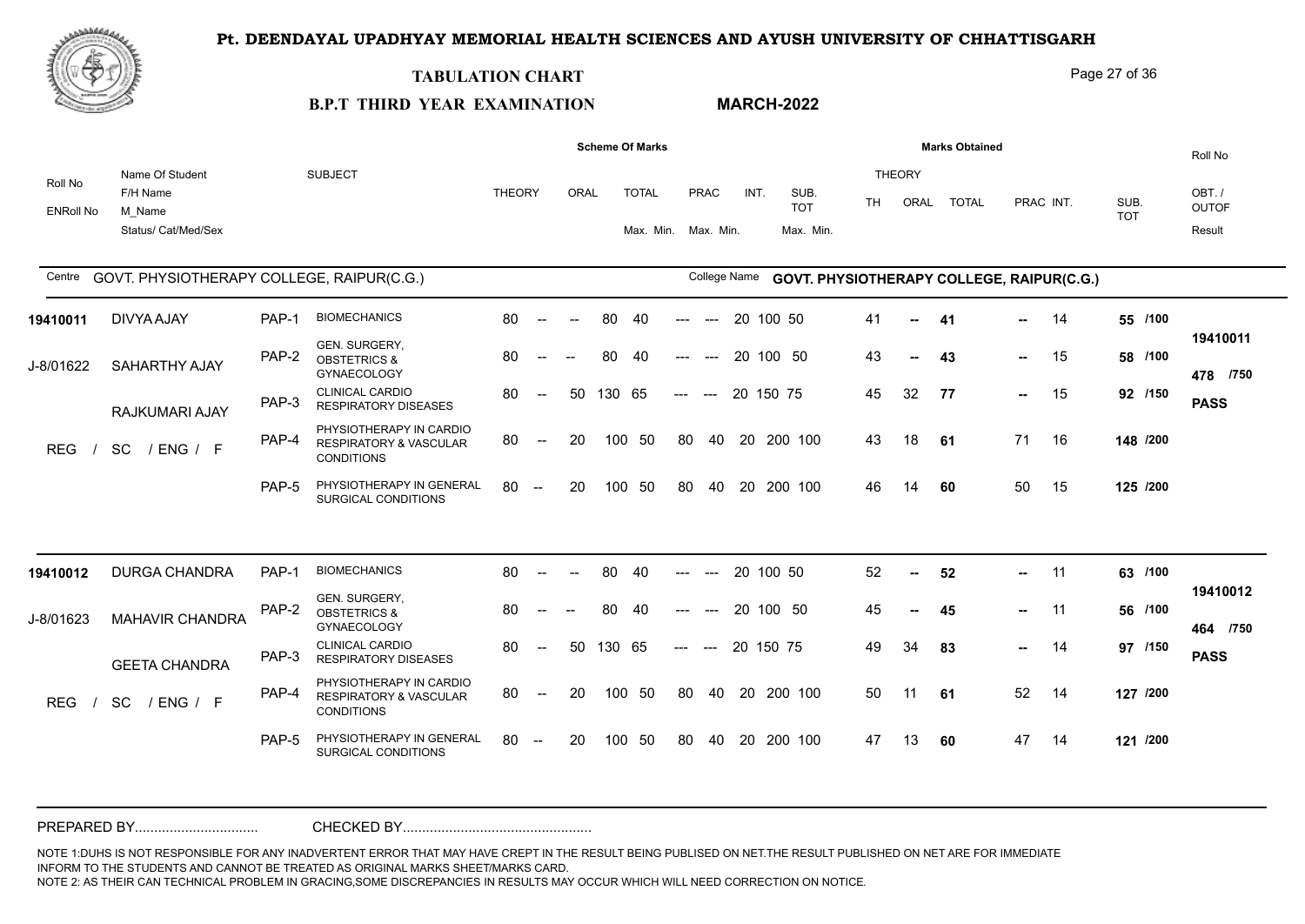

#### **TABULATION CHART**

**B.P.T THIRD YEAR EXAMINATION** 

### **MARCH-2022**

Page 28 of 36

|                             |                                           |       |                                                                                   |               |                          |                          |        | <b>Scheme Of Marks</b> |                                          |                                        |           |                                           |           |                | <b>Marks Obtained</b> |        |           |            | Roll No               |
|-----------------------------|-------------------------------------------|-------|-----------------------------------------------------------------------------------|---------------|--------------------------|--------------------------|--------|------------------------|------------------------------------------|----------------------------------------|-----------|-------------------------------------------|-----------|----------------|-----------------------|--------|-----------|------------|-----------------------|
| Roll No<br><b>ENRoll No</b> | Name Of Student<br>F/H Name<br>M Name     |       | <b>SUBJECT</b>                                                                    | <b>THEORY</b> |                          | ORAL                     |        | <b>TOTAL</b>           |                                          | PRAC                                   | INT.      | SUB.<br><b>TOT</b>                        | <b>TH</b> | THEORY<br>ORAL | <b>TOTAL</b>          |        | PRAC INT. | SUB.       | OBT./<br><b>OUTOF</b> |
|                             | Status/ Cat/Med/Sex                       |       |                                                                                   |               |                          |                          |        | Max. Min. Max. Min.    |                                          |                                        |           | Max. Min.                                 |           |                |                       |        |           | <b>TOT</b> | Result                |
| Centre                      | GOVT. PHYSIOTHERAPY COLLEGE, RAIPUR(C.G.) |       |                                                                                   |               |                          |                          |        |                        |                                          | College Name                           |           | GOVT. PHYSIOTHERAPY COLLEGE, RAIPUR(C.G.) |           |                |                       |        |           |            |                       |
| 19410013                    | <b>HEMLATA SAHU</b>                       | PAP-1 | <b>BIOMECHANICS</b>                                                               | 80            | $\sim$                   | $\overline{\phantom{a}}$ | 80     | 40                     | $\hspace{0.05cm} \ldots \hspace{0.05cm}$ | $\hspace{0.1em} \ldots \hspace{0.1em}$ | 20 100 50 |                                           | 60        | $\sim$         | 60                    | н.,    | 14        | 74 /100    |                       |
| J-8/01624                   | JAGMOHAN SAHU                             | PAP-2 | GEN. SURGERY,<br><b>OBSTETRICS &amp;</b><br><b>GYNAECOLOGY</b>                    | 80            |                          | $\overline{\phantom{a}}$ | 80     | 40                     | ---                                      | $---$                                  |           | 20 100 50                                 | 45        | $\sim$         | 45                    | $\sim$ | 16        | 61 /100    | 19410013<br>513 /750  |
|                             | <b>SUMAN SAHU</b>                         | PAP-3 | <b>CLINICAL CARDIO</b><br><b>RESPIRATORY DISEASES</b>                             | 80            | $\sim$                   | 50                       | 130 65 |                        | $---$                                    | $---$                                  | 20 150 75 |                                           | 48        | 37             | 85                    |        | $- 17$    | 102 /150   | <b>PASS</b>           |
| <b>REG</b>                  | OBC / ENG / F                             | PAP-4 | PHYSIOTHERAPY IN CARDIO<br><b>RESPIRATORY &amp; VASCULAR</b><br><b>CONDITIONS</b> | 80            | $--$                     | 20                       | 100    | 50                     | 80                                       | 40                                     | 20        | 200 100                                   | 54        | 14             | 68                    | 67     | 17        | 152 /200   |                       |
|                             |                                           | PAP-5 | PHYSIOTHERAPY IN GENERAL<br>SURGICAL CONDITIONS                                   | 80            | $-$                      | 20                       | 100    | -50                    | 80                                       | 40                                     |           | 20 200 100                                | 46        | 13             | 59                    | 49     | 16        | 124 /200   |                       |
|                             |                                           |       |                                                                                   |               |                          |                          |        |                        |                                          |                                        |           |                                           |           |                |                       |        |           |            |                       |
| 19410014                    | HIMANSHU JAISWAL                          | PAP-1 | <b>BIOMECHANICS</b>                                                               | 80            | $\sim$                   | $\overline{\phantom{a}}$ | 80     | 40                     | ---                                      | $\hspace{0.05cm}---$                   | 20 100 50 |                                           | 47        | $\sim$         | 47                    | $\sim$ | 14        | 61 /100    | 19410014              |
| J-8/01625                   | SANJAY JAISWAL                            | PAP-2 | GEN. SURGERY,<br><b>OBSTETRICS &amp;</b><br><b>GYNAECOLOGY</b>                    | 80            | $-$                      | $\sim$                   | 80     | -40                    | $---$                                    | $---$                                  |           | 20 100 50                                 | 40        | $\sim$         | 40                    | н.,    | - 17      | 57 /100    | 471 /750              |
|                             | <b>RINKI JAISWAL</b>                      | PAP-3 | <b>CLINICAL CARDIO</b><br><b>RESPIRATORY DISEASES</b>                             | 80            | $\overline{\phantom{a}}$ | 50                       | 130 65 |                        | $---$                                    | $\hspace{0.1em} \ldots \hspace{0.1em}$ | 20 150 75 |                                           | 44        | 26             | 70                    | $\sim$ | 16        | 86 /150    | <b>PASS</b>           |
| <b>REG</b>                  | OBC / ENG / M                             | PAP-4 | PHYSIOTHERAPY IN CARDIO<br><b>RESPIRATORY &amp; VASCULAR</b><br><b>CONDITIONS</b> | 80            | $\sim$                   | 20                       |        | 100 50                 | 80                                       | 40                                     |           | 20 200 100                                | 49        | 18             | 67                    | 70     | 16        | 153 /200   |                       |
|                             |                                           | PAP-5 | PHYSIOTHERAPY IN GENERAL<br>SURGICAL CONDITIONS                                   | 80            | $-$                      | 20                       |        | 100 50                 | 80                                       | -40                                    | -20       | 200 100                                   | 37        | 13             | 50                    | 48     | 16        | 114 /200   |                       |
|                             |                                           |       |                                                                                   |               |                          |                          |        |                        |                                          |                                        |           |                                           |           |                |                       |        |           |            |                       |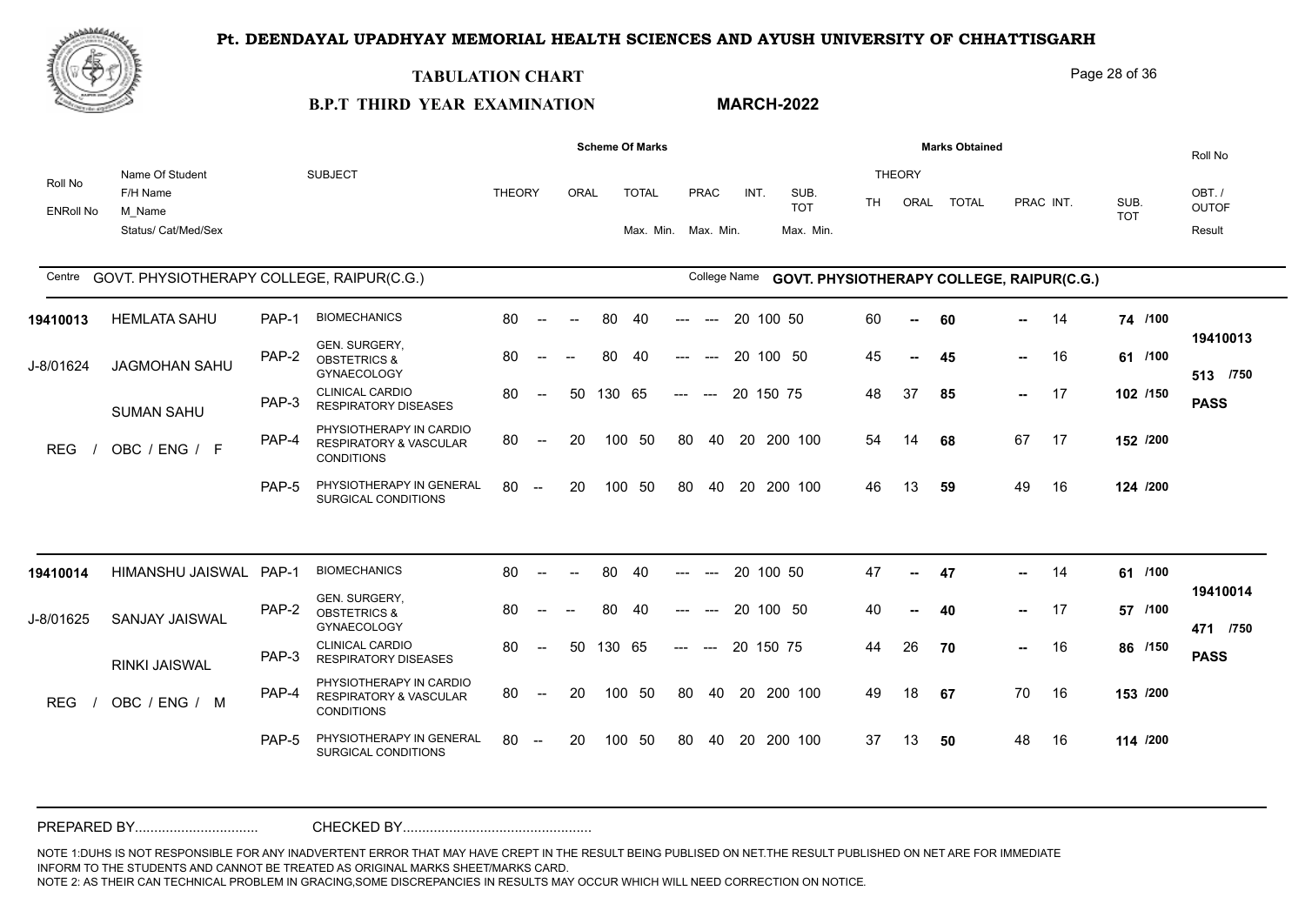

#### **TABULATION CHART**

**B.P.T THIRD YEAR EXAMINATION** 

# **MARCH-2022**

Page 29 of 36

|                             |                                                              |       |                                                                                   |               |                                                |                          |        | <b>Scheme Of Marks</b>              |                           |                      |           |                                           |           |                       | <b>Marks Obtained</b> |               |           |                    | Roll No                         |
|-----------------------------|--------------------------------------------------------------|-------|-----------------------------------------------------------------------------------|---------------|------------------------------------------------|--------------------------|--------|-------------------------------------|---------------------------|----------------------|-----------|-------------------------------------------|-----------|-----------------------|-----------------------|---------------|-----------|--------------------|---------------------------------|
| Roll No<br><b>ENRoll No</b> | Name Of Student<br>F/H Name<br>M Name<br>Status/ Cat/Med/Sex |       | <b>SUBJECT</b>                                                                    | <b>THEORY</b> |                                                | ORAL                     |        | <b>TOTAL</b><br>Max. Min. Max. Min. |                           | <b>PRAC</b>          | INT.      | SUB.<br><b>TOT</b><br>Max. Min.           | <b>TH</b> | <b>THEORY</b><br>ORAL | <b>TOTAL</b>          |               | PRAC INT. | SUB.<br><b>TOT</b> | OBT./<br><b>OUTOF</b><br>Result |
| Centre                      | GOVT. PHYSIOTHERAPY COLLEGE, RAIPUR(C.G.)                    |       |                                                                                   |               |                                                |                          |        |                                     |                           | College Name         |           | GOVT. PHYSIOTHERAPY COLLEGE, RAIPUR(C.G.) |           |                       |                       |               |           |                    |                                 |
| 19410015                    | <b>INDIRA DAHARIA</b>                                        | PAP-1 | <b>BIOMECHANICS</b>                                                               | 80            | $\sim$                                         | $\overline{\phantom{a}}$ | 80     | 40                                  | $\qquad \qquad -\qquad -$ | $\sim$ $\sim$ $\sim$ |           | 20 100 50                                 | 44        | $\sim$                | 44                    | <b>.</b>      | - 14      | 58 /100            |                                 |
| J-8/01626                   | CHANDRA PRAKASH                                              | PAP-2 | GEN. SURGERY,<br><b>OBSTETRICS &amp;</b><br><b>GYNAECOLOGY</b>                    | 80            | $\overline{\phantom{a}}$                       |                          | 80     | 40                                  |                           | $\qquad \qquad - -$  |           | 20 100 50                                 | 43        |                       | 43                    | ⊷.            | 15        | 58 /100            | 19410015<br>473 /750            |
|                             | <b>KUSUM DAHARIA</b>                                         | PAP-3 | <b>CLINICAL CARDIO</b><br><b>RESPIRATORY DISEASES</b>                             | 80            | $\hspace{0.1em} \dashv$                        | 50                       | 130 65 |                                     | $---$                     | $---$                | 20 150 75 |                                           | 40        | 37                    | 77                    |               | $- 15$    | 92 /150            | <b>PASS</b>                     |
| <b>REG</b>                  | <b>SC</b><br>/ENG / F                                        | PAP-4 | PHYSIOTHERAPY IN CARDIO<br><b>RESPIRATORY &amp; VASCULAR</b><br><b>CONDITIONS</b> | 80            | $\overline{\phantom{a}}$                       | 20                       | 100    | -50                                 | 80                        | 40                   |           | 20 200 100                                | 48        | 13                    | 61                    | 64            | 16        | 141 /200           |                                 |
|                             |                                                              | PAP-5 | PHYSIOTHERAPY IN GENERAL<br>SURGICAL CONDITIONS                                   | 80            | $\hspace{0.1mm}-\hspace{0.1mm}-\hspace{0.1mm}$ | 20                       | 100    | - 50                                | 80                        | 40                   |           | 20 200 100                                | 44        | 14                    | 58                    | 50            | 16        | 124 /200           |                                 |
|                             |                                                              |       |                                                                                   |               |                                                |                          |        |                                     |                           |                      |           |                                           |           |                       |                       |               |           |                    |                                 |
| 19410016                    | <b>JAGRITI CHOUBEY</b>                                       | PAP-1 | <b>BIOMECHANICS</b>                                                               | 80            | $\sim$                                         | $\sim$                   | 80     | 40                                  | $\qquad \qquad -\qquad -$ | $--$                 |           | 20 100 50                                 | 48        | $\sim$                | 48                    | ⊷.            | 14        | 62 /100            |                                 |
| J-8/01627                   | CHANDRA KU.<br><b>CHOUBEY</b>                                | PAP-2 | GEN. SURGERY,<br><b>OBSTETRICS &amp;</b><br><b>GYNAECOLOGY</b>                    | 80            | $\overline{\phantom{a}}$                       | $\overline{\phantom{a}}$ | 80     | 40                                  | $---$                     | $\sim$ $\sim$ $\sim$ |           | 20 100 50                                 | 44        |                       | 44                    | н.,           | 17        | 61 /100            | 19410016<br>507 /750            |
|                             | <b>MAMTA CHOUBEY</b>                                         | PAP-3 | <b>CLINICAL CARDIO</b><br><b>RESPIRATORY DISEASES</b>                             | 80            | $\overline{\phantom{a}}$                       | 50                       | 130 65 |                                     | $---$                     | $---$                | 20 150 75 |                                           | 58        | 37                    | 95                    | $\sim$ $\sim$ | 18        | 113 /150           | <b>PASS</b>                     |
| <b>REG</b>                  | GEN / ENG / F                                                | PAP-4 | PHYSIOTHERAPY IN CARDIO<br><b>RESPIRATORY &amp; VASCULAR</b><br><b>CONDITIONS</b> | 80            | $\overline{\phantom{a}}$                       | 20                       |        | 100 50                              | 80                        | 40                   |           | 20 200 100                                | 51        | 14                    | 65                    | 65            | 16        | 146 /200           |                                 |
|                             |                                                              | PAP-5 | PHYSIOTHERAPY IN GENERAL<br>SURGICAL CONDITIONS                                   | 80            | $\sim$                                         | 20                       | 100    | - 50                                | 80                        | 40                   |           | 20 200 100                                | 50        | 14                    | 64                    | 45            | 16        | 125 /200           |                                 |
|                             |                                                              |       |                                                                                   |               |                                                |                          |        |                                     |                           |                      |           |                                           |           |                       |                       |               |           |                    |                                 |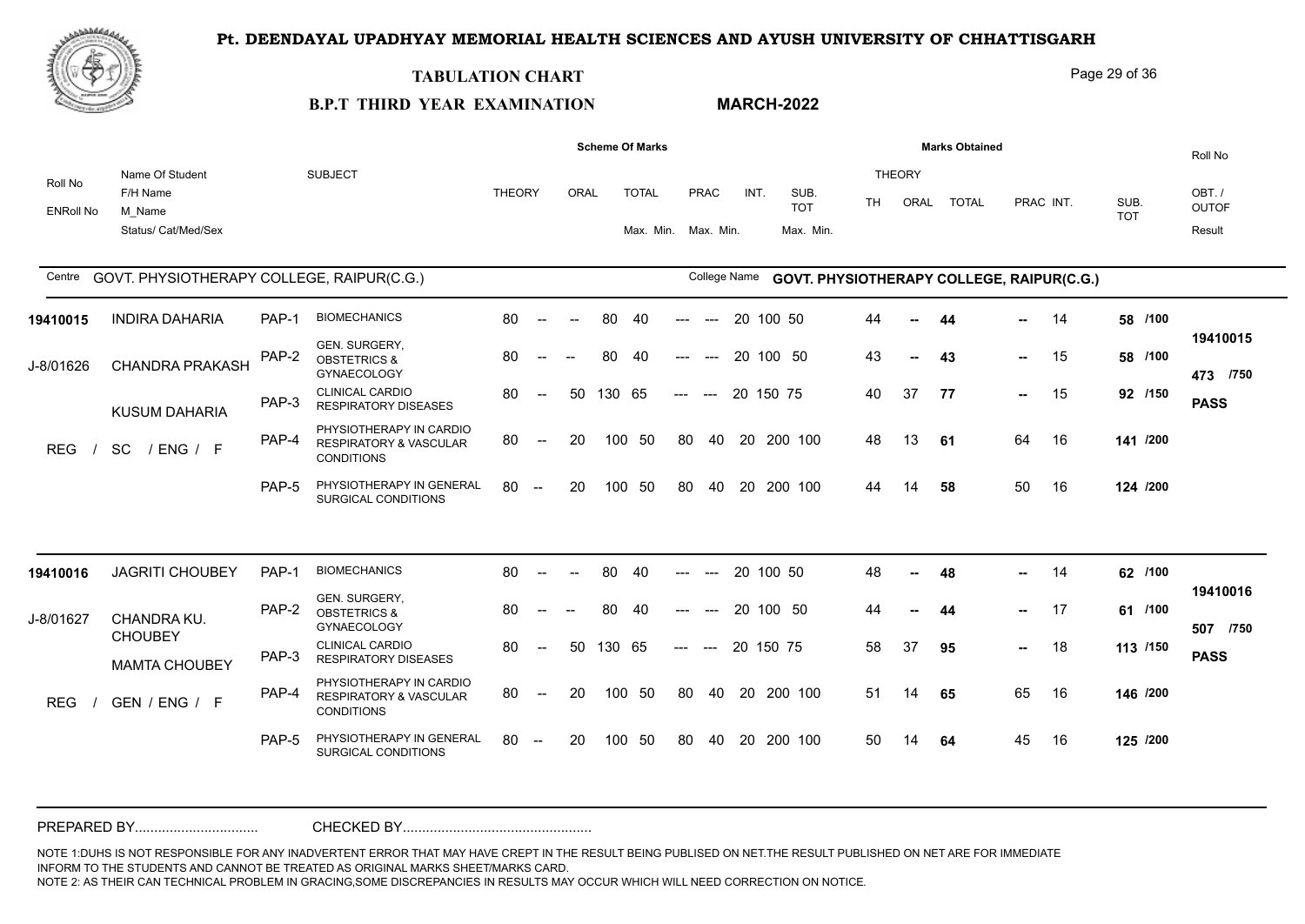

#### **TABULATION CHART**

**B.P.T THIRD YEAR EXAMINATION** 

### **MARCH-2022**

Page 30 of 36

#### ORAI TOTAL ENRoll No Roll No F/H Name Name Of Student M\_Name Status/ Cat/Med/Sex SUBJECT THEORY AND THEORY IN THE SUBJECTIVE OF THE SUBJECTIVE OF THE SUBJECTIVE OF THE ORY AND THE ORY AND THE ORY TH ORAI TOTAI PRAC INT OBT. / OUTOF Roll No Result Centre GOVT. PHYSIOTHERAPY COLLEGE, RAIPUR(C.G.) College Name SUB. TOT SUB. TOT THEORY ORAL TOTAL PRAC INT. Max. Min. Max. Min. **Scheme Of Marks Marks Marks Marks Marks** Obtained Max. Min. GOVT. PHYSIOTHERAPY COLLEGE, RAIPUR(C.G.) **GOVT. PHYSIOTHERAPY COLLEGE, RAIPUR(C.G.)** PAP-5 PHYSIOTHERAPY IN GENERAL 80 --SURGICAL CONDITIONS PHYSIOTHERAPY IN CARDIO<br>RESPIRATORY & VASCULAR 80 -- 20 100 50 PAP-4 RESPIRATORY & VASCULAR 80 CONDITIONS CLINICAL CARDIO PAP-3 RESPIRATORY DISEASES GEN. SURGERY,<br>PAP-2 OBSTETRICS & GYNAECOLOGY PAP-1 BIOMECHANICS 80 -80 -- 50 130 65 --- --- 20 150 75  **-- -- -- -- /750 438** -- 20 100 50 80 40 20 200 100 49 12 61 80 -- -- 80 40 --- --- 20 100 50 40 -- 40 80 -- -- 80 40 --- --- 20 100 50 80 -- 20 100 50 80 40 20 200 100 REG / GEN / ENG / F THE RESPIRATORT **40 /100 /100 /150 /200 /200** J-8/01628 NARENDRA SINGH THE OBSTETRICS & 19410017 JYOTI SINGH PAP-1 BIOMECHANIO SUNITA SINGH 40 **40** 10 **50** 40 -- **40** -- 14 54/100 48 **76** 15 **91** 49 12 **61** 55 14 **130** 40 **54** 45 14 **113 PASS 19410017 40** 28 **76 --** 15 14 54 45 14 PAP-5 PHYSIOTHERAPY IN GENERAL 80 --SURGICAL CONDITIONS PHYSIOTHERAPY IN CARDIO<br>RESPIRATORY & VASCULAR 80 -- 20 100 50 PAP-4 RESPIRATORY & VASCULAR 80 CONDITIONS CLINICAL CARDIO PAP-3 RESPIRATORY DISEASES GEN. SURGERY,<br>PAP-2 OBSTETRICS & GYNAECOLOGY PAP-1 BIOMECHANICS 80 -80 -- 50 130 65 --- --- 20 150 75  **-- -- -- -- /750 468**  $-20$  100 50 80 40 20 200 100 50 13 63 80 -- -- 80 40 --- --- 20 100 50 80 -- -- 80 40 --- --- 20 100 50 80 -- 20 100 50 80 40 20 200 100 REG / SC / ENG / F 17" RESPIRATORT **43 /100 /100 /150** 47 **82** 17 **99 /200** 50 13 **63** 64 17 **144 /200** 43 **54** 42 17 **113** J-8/01631 PUNIRAM PROPERTY AND STETRIUS KHUSHBOO **19410019** SATNAMI PUNAI BAI 40 **40** 14 **54** 43 -- **43** -- 15 58/100 **PASS 19410019 43** 82 42 17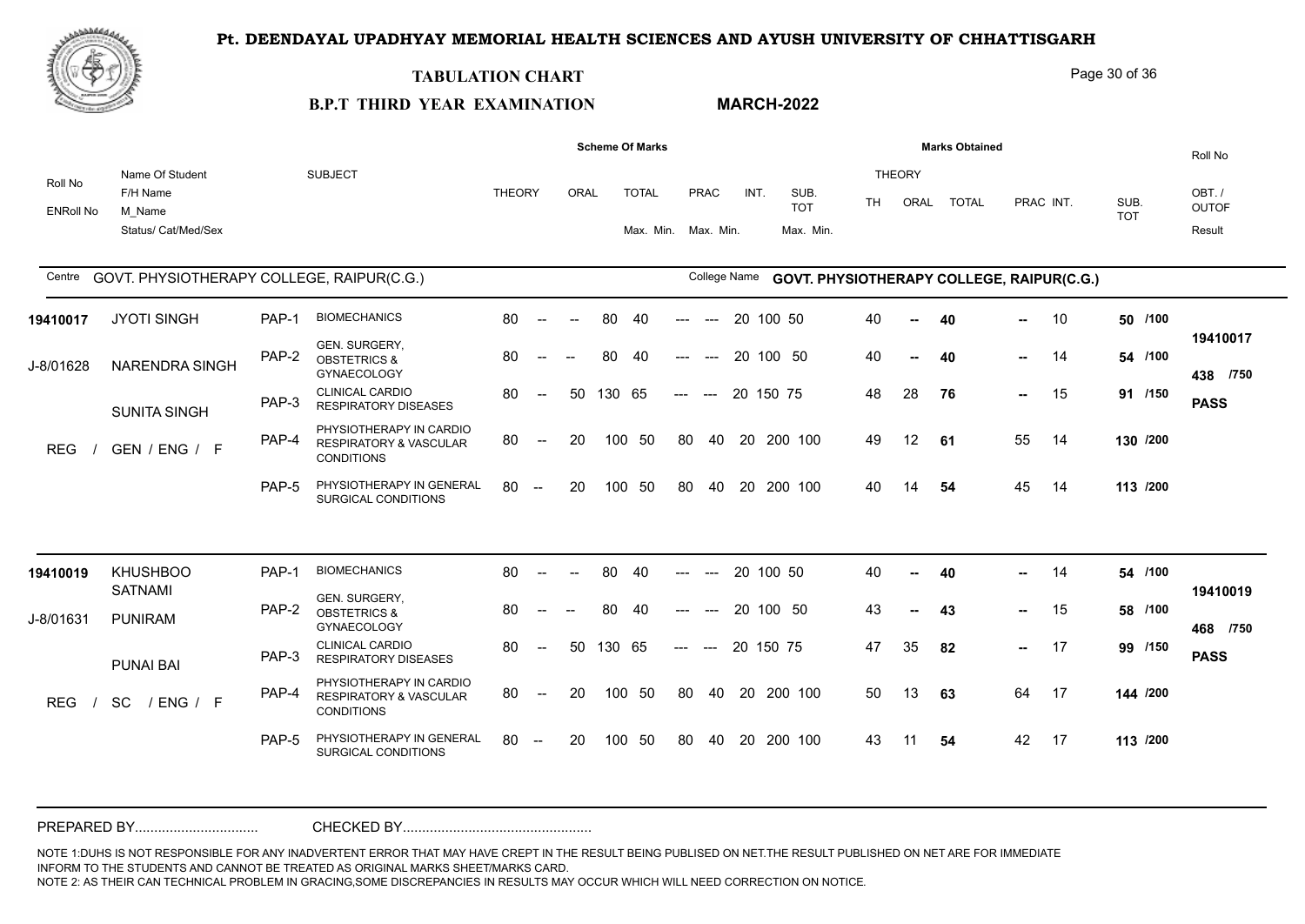

#### **TABULATION CHART**

#### Page 31 of 36

#### **B.P.T THIRD YEAR EXAMINATION MARCH-2022**

|                             |                                                              |       |                                                                                   |               |                                                |      |        | <b>Scheme Of Marks</b>              |       |              |           |                                           |    |                       |       | <b>Marks Obtained</b> |               |           |                    | Roll No                         |
|-----------------------------|--------------------------------------------------------------|-------|-----------------------------------------------------------------------------------|---------------|------------------------------------------------|------|--------|-------------------------------------|-------|--------------|-----------|-------------------------------------------|----|-----------------------|-------|-----------------------|---------------|-----------|--------------------|---------------------------------|
| Roll No<br><b>ENRoll No</b> | Name Of Student<br>F/H Name<br>M Name<br>Status/ Cat/Med/Sex |       | <b>SUBJECT</b>                                                                    | <b>THEORY</b> |                                                | ORAL |        | <b>TOTAL</b><br>Max. Min. Max. Min. |       | PRAC         | INT.      | SUB.<br><b>TOT</b><br>Max. Min.           | TH | <b>THEORY</b><br>ORAL |       | <b>TOTAL</b>          |               | PRAC INT. | SUB.<br><b>TOT</b> | OBT./<br><b>OUTOF</b><br>Result |
| Centre                      | GOVT. PHYSIOTHERAPY COLLEGE, RAIPUR(C.G.)                    |       |                                                                                   |               |                                                |      |        |                                     |       | College Name |           | GOVT. PHYSIOTHERAPY COLLEGE, RAIPUR(C.G.) |    |                       |       |                       |               |           |                    |                                 |
| 19410023                    | NIDA FARUQUI                                                 | PAP-1 | <b>BIOMECHANICS</b>                                                               | 80            | $\sim$                                         |      | 80     | 40                                  |       | $---$        | 20 100 50 |                                           | 38 | $\sim$                | $38*$ |                       | н.,           | 11        | 49 * /100          |                                 |
| J-8/01636                   | <b>ABDUL KHALIQUE</b>                                        | PAP-2 | GEN. SURGERY,<br><b>OBSTETRICS &amp;</b><br><b>GYNAECOLOGY</b>                    | 80            | $--$                                           |      | 80     | -40                                 | ---   | $---$        | 20 100 50 |                                           | 45 | ⊷.                    | 45    |                       | $\sim$ $\sim$ | 11        | 56 /100            | 19410023<br>460 /750            |
|                             | <b>FARUQUI</b><br><b>SHAGUFTA</b>                            | PAP-3 | <b>CLINICAL CARDIO</b><br><b>RESPIRATORY DISEASES</b>                             | 80            | $--$                                           | 50   | 130 65 |                                     | $---$ | $---$        | 20 150 75 |                                           | 40 | 28                    | 68    |                       | $\sim$        | 17        | 85 /150            | <b>SUPPL</b>                    |
| <b>REG</b>                  | <b>FARUQUI</b><br>GEN / ENG / F                              | PAP-4 | PHYSIOTHERAPY IN CARDIO<br><b>RESPIRATORY &amp; VASCULAR</b><br><b>CONDITIONS</b> | 80            | $\hspace{0.1mm}-\hspace{0.1mm}-\hspace{0.1mm}$ | 20   |        | 100 50                              | 80    | 40           |           | 20 200 100                                | 46 | 18                    | 64    |                       | 70            | 15        | 149 /200           |                                 |
|                             |                                                              | PAP-5 | PHYSIOTHERAPY IN GENERAL<br>SURGICAL CONDITIONS                                   | 80            | $\hspace{0.1mm}-\hspace{0.1mm}-\hspace{0.1mm}$ | 20   | 100    | 50                                  | 80    | 40           |           | 20 200 100                                | 41 | 14                    | 55    |                       | 52            | 14        | 121 /200           |                                 |
|                             |                                                              |       |                                                                                   |               |                                                |      |        |                                     |       |              |           |                                           |    |                       |       |                       |               |           |                    |                                 |
| 19410026                    | PODIYAM MUKESH                                               | PAP-1 | <b>BIOMECHANICS</b>                                                               | 80            | $\overline{\phantom{a}}$                       |      | 80     | 40                                  |       |              | 20 100 50 |                                           | 51 | н.                    | 51    |                       | -- 1          | 13        | 64 /100            |                                 |
| J-8/01641                   | <b>SITARAM</b>                                               | PAP-2 | GEN. SURGERY,<br><b>OBSTETRICS &amp;</b><br><b>GYNAECOLOGY</b>                    | 80            | $--$                                           |      | 80     | 40                                  | ---   | $---$        | 20 100 50 |                                           | 41 | --                    | 41    |                       | -- 1          | -14       | 55 /100            | 19410026<br>449 /750            |
|                             | <b>JOGI</b>                                                  | PAP-3 | <b>CLINICAL CARDIO</b><br><b>RESPIRATORY DISEASES</b>                             | 80            | $\sim$                                         | 50   | 130 65 |                                     | $---$ | $---$        | 20 150 75 |                                           | 42 | 28                    | 70    |                       | $\sim$        | 15        | 85 /150            | <b>PASS</b>                     |
| <b>REG</b>                  | <b>ST</b><br>/ ENG / M                                       | PAP-4 | PHYSIOTHERAPY IN CARDIO<br><b>RESPIRATORY &amp; VASCULAR</b><br><b>CONDITIONS</b> | 80            | $--$                                           | 20   | 100    | 50                                  | 80    | 40           |           | 20 200 100                                | 48 | 12                    | 60    |                       | 59            | 16        | 135 /200           |                                 |
|                             |                                                              | PAP-5 | PHYSIOTHERAPY IN GENERAL<br>SURGICAL CONDITIONS                                   | 80            | $\sim$                                         | 20   | 100    | 50                                  | 80    | 40           |           | 20 200 100                                | 43 | 11                    | 54    |                       | 43            | 13        | 110 /200           |                                 |
|                             |                                                              |       |                                                                                   |               |                                                |      |        |                                     |       |              |           |                                           |    |                       |       |                       |               |           |                    |                                 |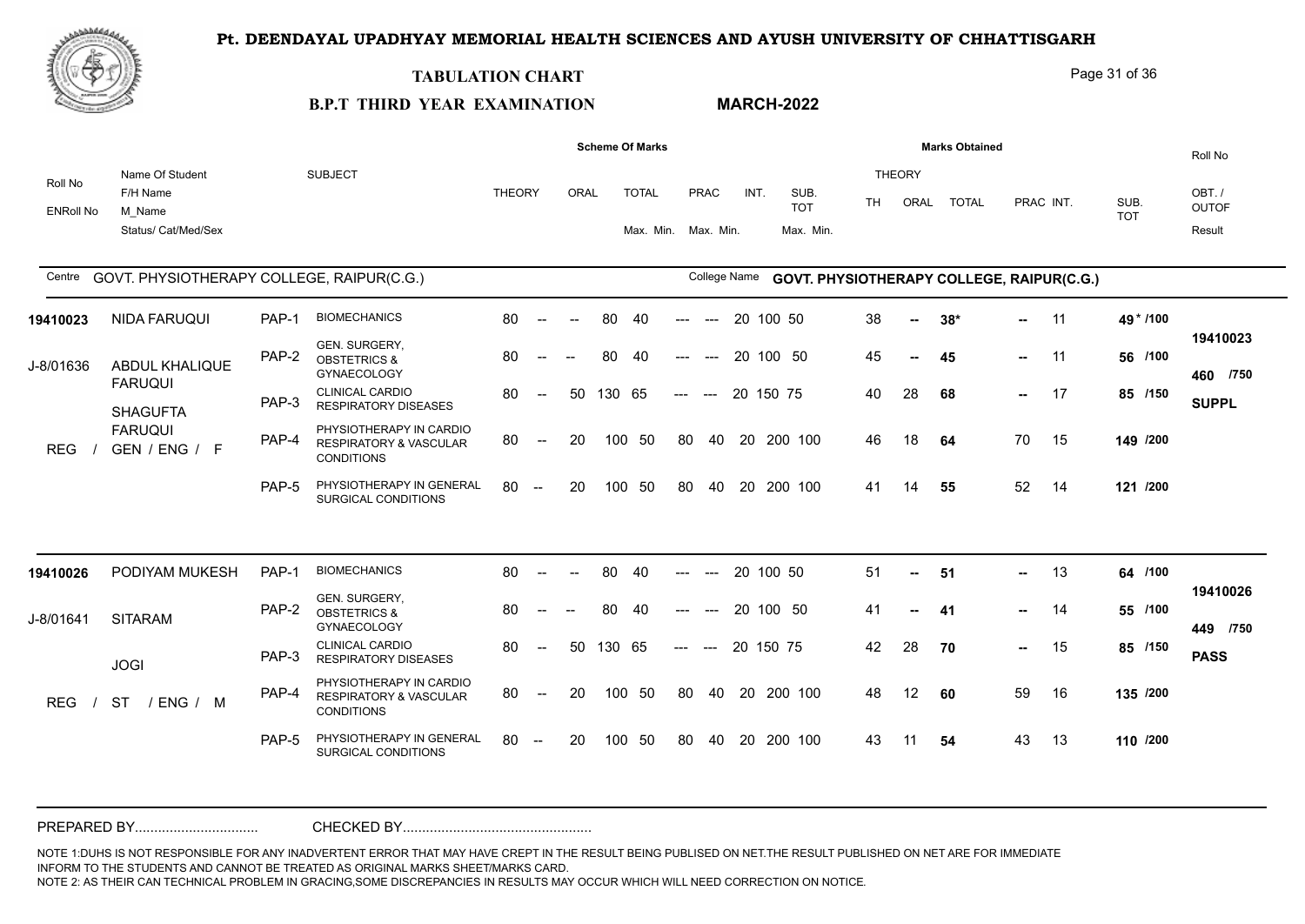

#### **TABULATION CHART**

**B.P.T THIRD YEAR EXAMINATION** 

### **MARCH-2022**

Page 32 of 36

|                             |                                                              |       |                                                                                   |               |                                                |                          |        | <b>Scheme Of Marks</b>              |       |                                        |           |                                           |     |                       | <b>Marks Obtained</b> |     |           |                    | Roll No                         |
|-----------------------------|--------------------------------------------------------------|-------|-----------------------------------------------------------------------------------|---------------|------------------------------------------------|--------------------------|--------|-------------------------------------|-------|----------------------------------------|-----------|-------------------------------------------|-----|-----------------------|-----------------------|-----|-----------|--------------------|---------------------------------|
| Roll No<br><b>ENRoll No</b> | Name Of Student<br>F/H Name<br>M Name<br>Status/ Cat/Med/Sex |       | <b>SUBJECT</b>                                                                    | <b>THEORY</b> |                                                | ORAL                     |        | <b>TOTAL</b><br>Max. Min. Max. Min. |       | <b>PRAC</b>                            | INT.      | SUB.<br><b>TOT</b><br>Max. Min.           | TH. | <b>THEORY</b><br>ORAL | <b>TOTAL</b>          |     | PRAC INT. | SUB.<br><b>TOT</b> | OBT./<br><b>OUTOF</b><br>Result |
| Centre                      | GOVT. PHYSIOTHERAPY COLLEGE, RAIPUR(C.G.)                    |       |                                                                                   |               |                                                |                          |        |                                     |       | College Name                           |           | GOVT. PHYSIOTHERAPY COLLEGE, RAIPUR(C.G.) |     |                       |                       |     |           |                    |                                 |
| 19410029                    | PRAGATI DUA                                                  | PAP-1 | <b>BIOMECHANICS</b>                                                               | 80            | $\sim$                                         | $\overline{\phantom{a}}$ | 80     | 40                                  | ---   | $---$                                  |           | 20 100 50                                 | 52  | $\sim$                | 52                    | ш.  | 14        | 66 /100            |                                 |
| J-8/01643                   | <b>AMIT DUA</b>                                              | PAP-2 | GEN. SURGERY,<br><b>OBSTETRICS &amp;</b><br><b>GYNAECOLOGY</b>                    | 80            | $\hspace{0.05cm}$ – $\hspace{0.05cm}$          | $\overline{a}$           | 80     | 40                                  | ---   | $---$                                  |           | 20 100 50                                 | 41  | н.                    | 41                    | н., | 15        | 56 /100            | 19410029<br>538 /750            |
|                             | ANJU DUA                                                     | PAP-3 | <b>CLINICAL CARDIO</b><br><b>RESPIRATORY DISEASES</b>                             | 80            | $\sim$                                         | 50                       | 130 65 |                                     | $---$ | $--$                                   | 20 150 75 |                                           | 50  | 38                    | 88                    | н., | 16        | 104 /150           | <b>PASS</b>                     |
| <b>REG</b>                  | GEN / ENG / F                                                | PAP-4 | PHYSIOTHERAPY IN CARDIO<br><b>RESPIRATORY &amp; VASCULAR</b><br><b>CONDITIONS</b> | 80            | $\overline{\phantom{a}}$                       | 20                       |        | 100 50                              | 80    | 40                                     | 20        | 200 100                                   | 63  | 18                    | 81                    | 74  | 17        | 172 /200           |                                 |
|                             |                                                              | PAP-5 | PHYSIOTHERAPY IN GENERAL<br>SURGICAL CONDITIONS                                   | 80            | $\sim$                                         | 20                       | 100    | 50                                  | 80    | 40                                     | 20        | 200 100                                   | 44  | 15                    | 59                    | 64  | 17        | 140 /200           |                                 |
| 19410030                    | PREETI AGRAWAL                                               | PAP-1 | <b>BIOMECHANICS</b>                                                               | 80            | $\sim$                                         | $\overline{\phantom{a}}$ | 80     | 40                                  | ---   | $\hspace{0.1em} \ldots \hspace{0.1em}$ |           | 20 100 50                                 | 51  | $\sim$                | 51                    | н., | 10        | 61 /100            |                                 |
| J-8/01644                   | NARESH AGRAWAL                                               | PAP-2 | GEN. SURGERY,<br><b>OBSTETRICS &amp;</b><br>GYNAECOLOGY                           | 80            |                                                |                          | 80     | 40                                  | ---   | $---$                                  |           | 20 100 50                                 | 42  | --                    | 42                    | н.  | 15        | 57 /100            | 19410030<br>486 /750            |
|                             | <b>SANTOSH</b>                                               | PAP-3 | <b>CLINICAL CARDIO</b><br><b>RESPIRATORY DISEASES</b>                             | 80            | $\sim$                                         | 50                       | 130 65 |                                     | $---$ | $---$                                  | 20 150 75 |                                           | 46  | 25                    | 71                    | - 1 | 17        | 88 /150            | <b>PASS</b>                     |
| <b>REG</b>                  | <b>AGRAWAL</b><br>GEN / ENG / F                              | PAP-4 | PHYSIOTHERAPY IN CARDIO<br><b>RESPIRATORY &amp; VASCULAR</b><br><b>CONDITIONS</b> | 80            | $--$                                           | 20                       | 100    | 50                                  | 80    | 40                                     | 20        | 200 100                                   | 52  | 18                    | 70                    | 71  | 16        | 157 /200           |                                 |
|                             |                                                              | PAP-5 | PHYSIOTHERAPY IN GENERAL<br>SURGICAL CONDITIONS                                   | 80            | $\hspace{0.1mm}-\hspace{0.1mm}-\hspace{0.1mm}$ | 20                       |        | 100 50                              | 80    | 40                                     | -20       | 200 100                                   | 43  | 14                    | 57                    | 50  | 16        | 123 /200           |                                 |
|                             |                                                              |       |                                                                                   |               |                                                |                          |        |                                     |       |                                        |           |                                           |     |                       |                       |     |           |                    |                                 |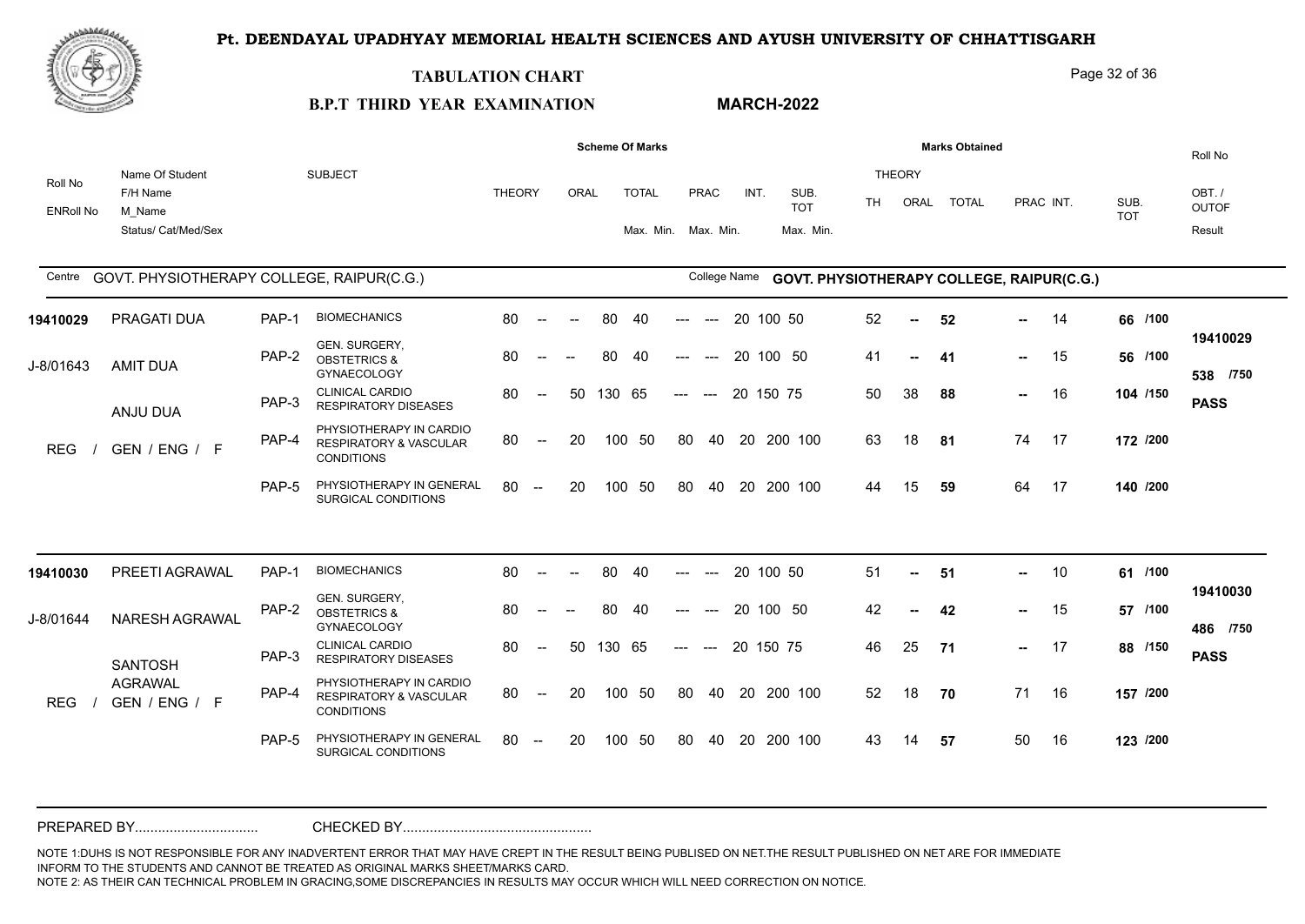

#### **TABULATION CHART**

**B.P.T THIRD YEAR EXAMINATION** 

# **MARCH-2022**

Page 33 of 36

|                             |                                                              |       |                                                                                   |               |                          |                          |        | <b>Scheme Of Marks</b>              |                     |       |              |                                           |     |                | <b>Marks Obtained</b> |             |           |                    |          | Roll No                         |
|-----------------------------|--------------------------------------------------------------|-------|-----------------------------------------------------------------------------------|---------------|--------------------------|--------------------------|--------|-------------------------------------|---------------------|-------|--------------|-------------------------------------------|-----|----------------|-----------------------|-------------|-----------|--------------------|----------|---------------------------------|
| Roll No<br><b>ENRoll No</b> | Name Of Student<br>F/H Name<br>M Name<br>Status/ Cat/Med/Sex |       | <b>SUBJECT</b>                                                                    | <b>THEORY</b> |                          | ORAL                     |        | <b>TOTAL</b><br>Max. Min. Max. Min. |                     | PRAC  | INT.         | SUB.<br><b>TOT</b><br>Max. Min.           | TH. | THEORY<br>ORAL | <b>TOTAL</b>          |             | PRAC INT. | SUB.<br><b>TOT</b> |          | OBT./<br><b>OUTOF</b><br>Result |
| Centre                      | GOVT. PHYSIOTHERAPY COLLEGE, RAIPUR(C.G.)                    |       |                                                                                   |               |                          |                          |        |                                     |                     |       | College Name | GOVT. PHYSIOTHERAPY COLLEGE, RAIPUR(C.G.) |     |                |                       |             |           |                    |          |                                 |
| 19410031                    | PREETI SAHU                                                  | PAP-1 | <b>BIOMECHANICS</b>                                                               | 80            | $\sim$                   | $\overline{\phantom{a}}$ | 80     | 40                                  | ---                 | $--$  |              | 20 100 50                                 | 47  | $\sim$         | 47                    | н.,         | 14        |                    | 61 /100  |                                 |
| J-8/01646                   | <b>RIKESH SAHU</b>                                           | PAP-2 | GEN. SURGERY,<br><b>OBSTETRICS &amp;</b><br><b>GYNAECOLOGY</b>                    | 80            | $-$                      | $\overline{\phantom{a}}$ | 80     | -40                                 | $---$               | $-$   |              | 20 100 50                                 | 45  | $\mathbf{u}$   | 45                    | н.,         | 15        |                    | 60 /100  | 19410031<br>481 /750            |
|                             | ANNAPURNA SAHU                                               | PAP-3 | <b>CLINICAL CARDIO</b><br><b>RESPIRATORY DISEASES</b>                             | 80            | $\overline{\phantom{a}}$ | 50                       | 130 65 |                                     | $\qquad \qquad - -$ | $---$ |              | 20 150 75                                 | 42  | 35             | 77                    | <b>HALL</b> | 18        |                    | 95 /150  | <b>PASS</b>                     |
| <b>REG</b>                  | OBC / ENG / F                                                | PAP-4 | PHYSIOTHERAPY IN CARDIO<br><b>RESPIRATORY &amp; VASCULAR</b><br><b>CONDITIONS</b> | 80            | $\overline{\phantom{a}}$ | 20                       |        | 100 50                              | 80                  | 40    |              | 20 200 100                                | 48  | 16             | 64                    | 69          | 17        |                    | 150 /200 |                                 |
|                             |                                                              | PAP-5 | PHYSIOTHERAPY IN GENERAL<br>SURGICAL CONDITIONS                                   | 80            | $\sim$                   | 20                       |        | 100 50                              | 80                  | 40    |              | 20 200 100                                | 44  | 12             | 56                    | 45          | 14        |                    | 115 /200 |                                 |
|                             |                                                              |       |                                                                                   |               |                          |                          |        |                                     |                     |       |              |                                           |     |                |                       |             |           |                    |          |                                 |
| 19410032                    | <b>PUJA SINGH</b>                                            | PAP-1 | <b>BIOMECHANICS</b>                                                               | 80            | $\overline{\phantom{a}}$ |                          | 80     | 40                                  | $---$               | $---$ |              | 20 100 50                                 | 41  | $\sim$         | 41                    | н.,         | - 14      |                    | 55 /100  |                                 |
| J-8/01647                   | R.S.P. SINGH                                                 | PAP-2 | GEN. SURGERY,<br><b>OBSTETRICS &amp;</b><br><b>GYNAECOLOGY</b>                    | 80            |                          |                          | 80     | 40                                  | ---                 | $---$ |              | 20 100 50                                 | 43  | $\sim$         | 43                    | н.,         | 16        |                    | 59 /100  | 19410032<br>488 /750            |
|                             | PRAVA SINGH                                                  | PAP-3 | <b>CLINICAL CARDIO</b><br><b>RESPIRATORY DISEASES</b>                             | 80            | $\sim$                   | 50                       | 130 65 |                                     | $---$               | $---$ |              | 20 150 75                                 | 43  | 38             | 81                    | н.,         | 18        |                    | 99 /150  | <b>PASS</b>                     |
| <b>REG</b>                  | GEN / ENG / F                                                | PAP-4 | PHYSIOTHERAPY IN CARDIO<br>RESPIRATORY & VASCULAR<br><b>CONDITIONS</b>            | 80            | $\overline{\phantom{a}}$ | 20                       |        | 100 50                              | 80                  |       |              | 40 20 200 100                             | 48  | 16             | 64                    | 68          | 16        |                    | 148 /200 |                                 |
|                             |                                                              | PAP-5 | PHYSIOTHERAPY IN GENERAL<br>SURGICAL CONDITIONS                                   | 80            | $\overline{\phantom{a}}$ | 20                       |        | 100 50                              | 80                  | -40   | -20          | 200 100                                   | 46  | 14             | 60                    | 50          | 17        |                    | 127 /200 |                                 |
|                             |                                                              |       |                                                                                   |               |                          |                          |        |                                     |                     |       |              |                                           |     |                |                       |             |           |                    |          |                                 |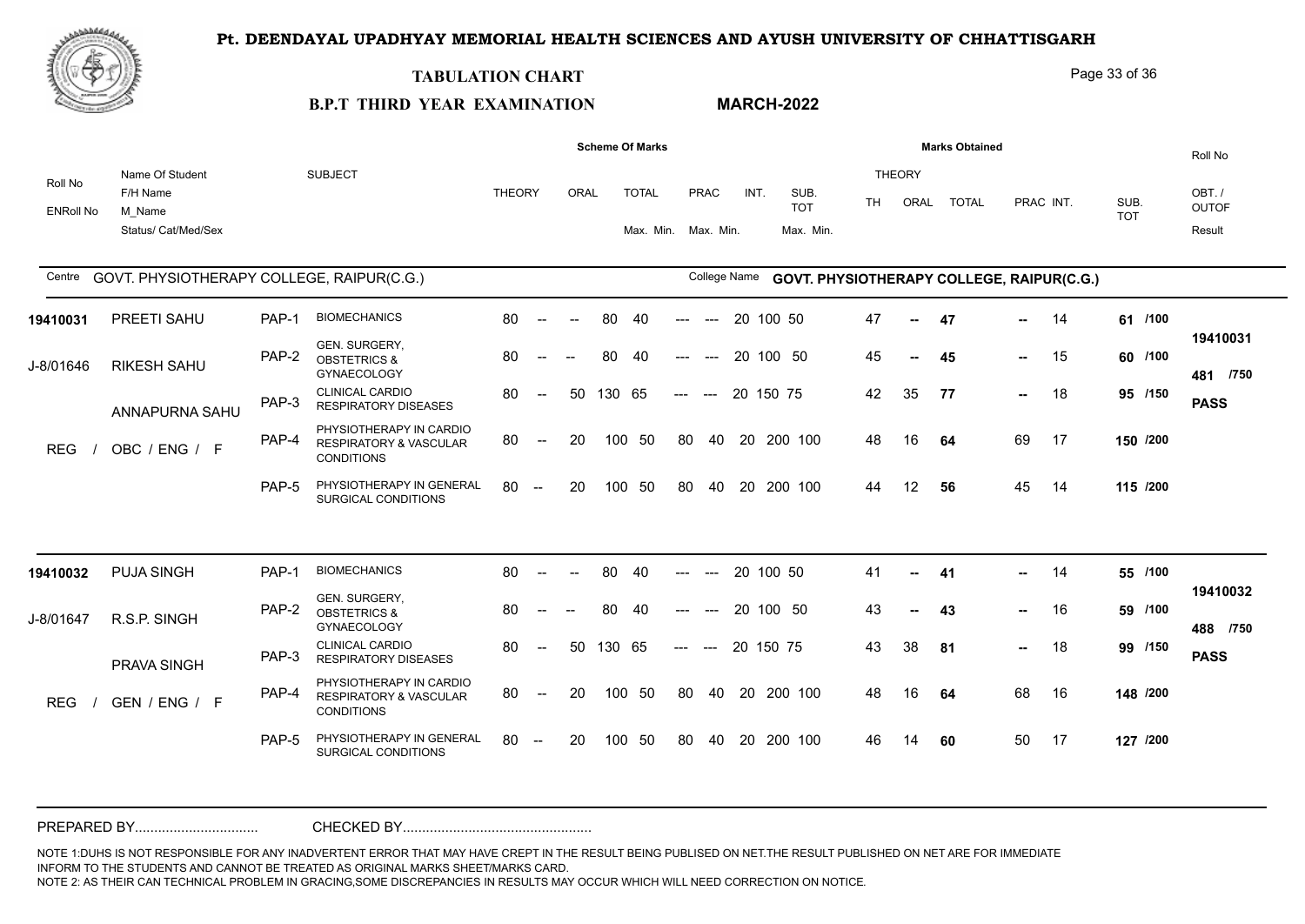

#### **TABULATION CHART**

Page 34 of 36

#### **B.P.T THIRD YEAR EXAMINATION MARCH-2022**

|                             |                                                              |       |                                                                                   |               |                                                |      |        | <b>Scheme Of Marks</b>              |       |              |    |           |                                           |     |                       | <b>Marks Obtained</b> |               |           |                    | Roll No                         |
|-----------------------------|--------------------------------------------------------------|-------|-----------------------------------------------------------------------------------|---------------|------------------------------------------------|------|--------|-------------------------------------|-------|--------------|----|-----------|-------------------------------------------|-----|-----------------------|-----------------------|---------------|-----------|--------------------|---------------------------------|
| Roll No<br><b>ENRoll No</b> | Name Of Student<br>F/H Name<br>M Name<br>Status/ Cat/Med/Sex |       | <b>SUBJECT</b>                                                                    | <b>THEORY</b> |                                                | ORAL |        | <b>TOTAL</b><br>Max. Min. Max. Min. |       | PRAC         |    | INT.      | SUB.<br><b>TOT</b><br>Max. Min.           | TH. | <b>THEORY</b><br>ORAL | <b>TOTAL</b>          |               | PRAC INT. | SUB.<br><b>TOT</b> | OBT./<br><b>OUTOF</b><br>Result |
| Centre                      | GOVT. PHYSIOTHERAPY COLLEGE, RAIPUR(C.G.)                    |       |                                                                                   |               |                                                |      |        |                                     |       | College Name |    |           | GOVT. PHYSIOTHERAPY COLLEGE, RAIPUR(C.G.) |     |                       |                       |               |           |                    |                                 |
| 19410033                    | SAMRIDHI SHUKLA                                              | PAP-1 | <b>BIOMECHANICS</b>                                                               | 80            | $\overline{\phantom{a}}$                       |      | 80     | 40                                  |       | $---$        |    | 20 100 50 |                                           | 49  | --                    | 49                    | --            | -14       | 63 /100            |                                 |
| J-8/01648                   | <b>AMITABH SHARMA</b>                                        | PAP-2 | GEN. SURGERY,<br><b>OBSTETRICS &amp;</b><br><b>GYNAECOLOGY</b>                    | 80            |                                                |      | 80     | 40                                  |       |              |    |           | 20 100 50                                 | 46  | ⊷.                    | 46                    | н.,           | 16        | 62 /100            | 19410033<br>495 /750            |
|                             | SHRADHA SHARMA                                               | PAP-3 | <b>CLINICAL CARDIO</b><br><b>RESPIRATORY DISEASES</b>                             | 80            | $\overline{\phantom{a}}$                       | 50   | 130 65 |                                     | $---$ | $---$        |    | 20 150 75 |                                           | 52  | 30                    | 82                    | $\sim$        | 16        | 98 /150            | <b>PASS</b>                     |
| <b>REG</b>                  | GEN / ENG / F                                                | PAP-4 | PHYSIOTHERAPY IN CARDIO<br><b>RESPIRATORY &amp; VASCULAR</b><br><b>CONDITIONS</b> | 80            | $\hspace{0.1mm}-\hspace{0.1mm}-\hspace{0.1mm}$ | 20   |        | 100 50                              | 80    |              |    |           | 40 20 200 100                             | 57  | 12                    | 69                    | 58            | 17        | 144 /200           |                                 |
|                             |                                                              | PAP-5 | PHYSIOTHERAPY IN GENERAL<br>SURGICAL CONDITIONS                                   | 80            | $-$                                            | 20   | 100    | 50                                  | 80    | 40           |    |           | 20 200 100                                | 47  | 14                    | 61                    | 50            | 17        | 128 /200           |                                 |
|                             |                                                              |       |                                                                                   |               |                                                |      |        |                                     |       |              |    |           |                                           |     |                       |                       |               |           |                    |                                 |
| 19410034                    | <b>SANA KAZI</b>                                             | PAP-1 | <b>BIOMECHANICS</b>                                                               | 80            | $\overline{\phantom{a}}$                       |      | 80     | 40                                  | $---$ | $---$        |    | 20 100 50 |                                           | 55  | $\sim$                | 55                    | -- 1          | 17        | 72 /100            |                                 |
| J-8/01649                   | <b>ZAKIR AHMED KAZI</b>                                      | PAP-2 | GEN. SURGERY,<br><b>OBSTETRICS &amp;</b><br><b>GYNAECOLOGY</b>                    | 80            |                                                |      | 80     | 40                                  |       |              |    |           | 20 100 50                                 | 46  |                       | 46                    | $\sim$ $\sim$ | 17        | 63 /100            | 19410034<br>557 /750            |
|                             | RUBINA ZAKIR KAZI                                            | PAP-3 | <b>CLINICAL CARDIO</b><br><b>RESPIRATORY DISEASES</b>                             | 80            | $\overline{\phantom{a}}$                       | 50   | 130 65 |                                     | $---$ | $---$        |    | 20 150 75 |                                           | 59  | 38                    | 97                    | $\sim$ $\sim$ | 16        | 113 /150           | <b>PASS</b>                     |
| <b>REG</b>                  | GEN / ENG / F                                                | PAP-4 | PHYSIOTHERAPY IN CARDIO<br><b>RESPIRATORY &amp; VASCULAR</b><br><b>CONDITIONS</b> | 80            | $\sim$                                         | 20   |        | 100 50                              | 80    |              |    |           | 40 20 200 100                             | 58  | 18                    | 76                    |               | 71 17     | 164 /200           |                                 |
|                             |                                                              | PAP-5 | PHYSIOTHERAPY IN GENERAL<br>SURGICAL CONDITIONS                                   | 80            | $-$                                            | 20   | 100    | 50                                  | 80    | 40           | 20 |           | 200 100                                   | 47  | 16                    | 63                    | 65            | 17        | 145 /200           |                                 |
|                             |                                                              |       |                                                                                   |               |                                                |      |        |                                     |       |              |    |           |                                           |     |                       |                       |               |           |                    |                                 |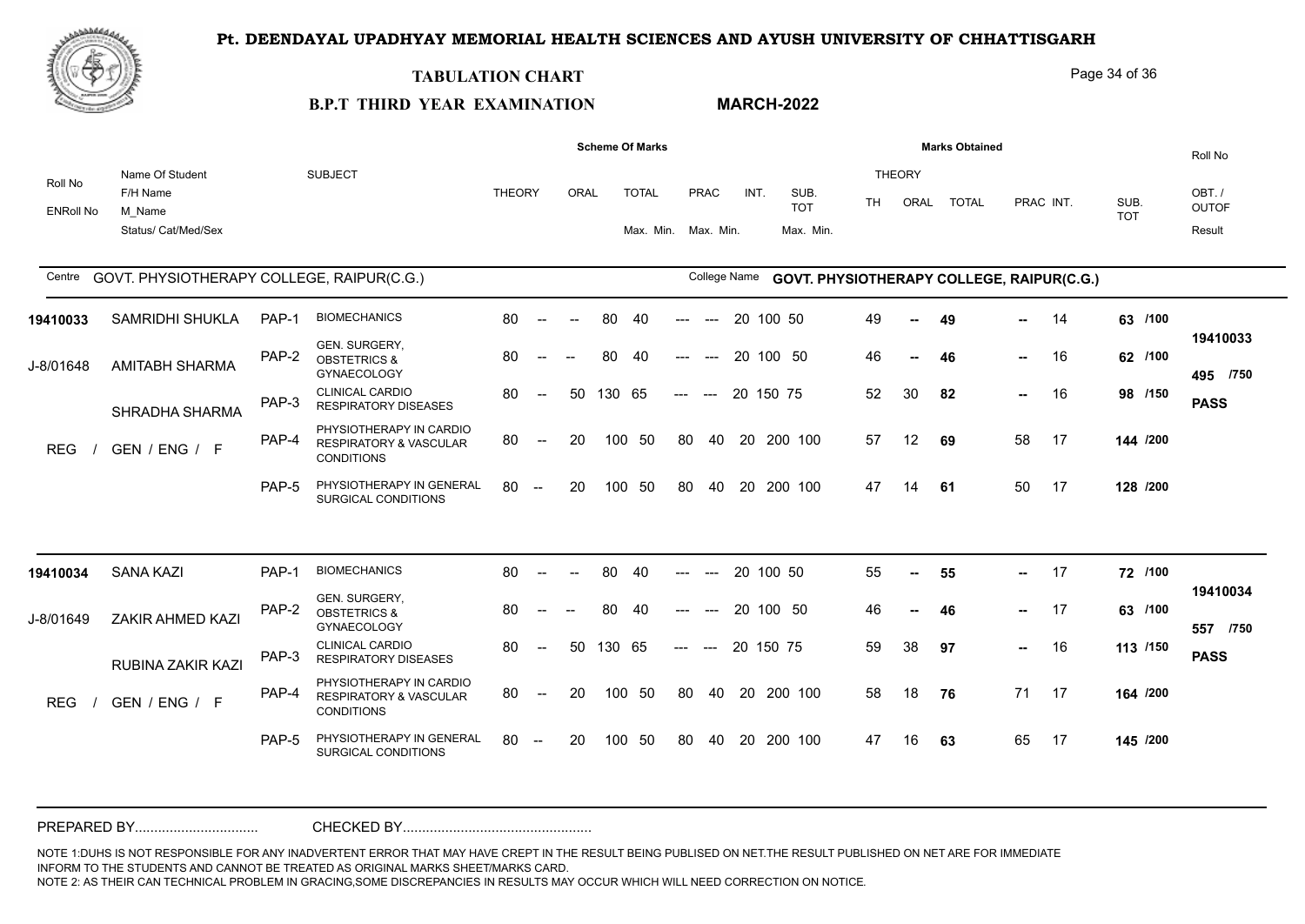

#### **TABULATION CHART**

**B.P.T THIRD YEAR EXAMINATION** 

### **MARCH-2022**

Page 35 of 36

|                  |                                           |       |                                                                                   |               |                                                |        |        | <b>Scheme Of Marks</b> |                     |                                        |           |                                                  |     |                | <b>Marks Obtained</b> |      |           |            | Roll No               |
|------------------|-------------------------------------------|-------|-----------------------------------------------------------------------------------|---------------|------------------------------------------------|--------|--------|------------------------|---------------------|----------------------------------------|-----------|--------------------------------------------------|-----|----------------|-----------------------|------|-----------|------------|-----------------------|
| Roll No          | Name Of Student<br>F/H Name               |       | <b>SUBJECT</b>                                                                    | <b>THEORY</b> |                                                | ORAL   |        | <b>TOTAL</b>           |                     | <b>PRAC</b>                            | INT.      | SUB.<br><b>TOT</b>                               | TH. | THEORY<br>ORAL | <b>TOTAL</b>          |      | PRAC INT. | SUB.       | OBT./<br><b>OUTOF</b> |
| <b>ENRoll No</b> | M Name<br>Status/ Cat/Med/Sex             |       |                                                                                   |               |                                                |        |        | Max. Min. Max. Min.    |                     |                                        |           | Max. Min.                                        |     |                |                       |      |           | <b>TOT</b> | Result                |
| Centre           | GOVT. PHYSIOTHERAPY COLLEGE, RAIPUR(C.G.) |       |                                                                                   |               |                                                |        |        |                        |                     | <b>College Name</b>                    |           | <b>GOVT. PHYSIOTHERAPY COLLEGE, RAIPUR(C.G.)</b> |     |                |                       |      |           |            |                       |
| 19410037         | <b>SURABHI</b><br><b>SHIVDEKAR</b>        | PAP-1 | <b>BIOMECHANICS</b>                                                               | 80            | $\sim$                                         | $\sim$ | 80     | 40                     | ---                 | $\hspace{0.1em} \ldots \hspace{0.1em}$ | 20 100 50 |                                                  | 53  | $\sim$         | 53                    | -- 1 | -13       | 66 /100    | 19410037              |
| J-8/01654        | SANDEEP                                   | PAP-2 | GEN. SURGERY,<br><b>OBSTETRICS &amp;</b><br><b>GYNAECOLOGY</b>                    | 80            | $\overline{\phantom{a}}$                       | $-$    | 80     | 40                     |                     | $---$                                  | 20        | 100 50                                           | 43  | $\sim$         | 43                    | н.,  | 15        | 58 /100    | 500 /750              |
|                  | <b>SHIVDEKAR</b><br><b>SHUBHANGI</b>      | PAP-3 | <b>CLINICAL CARDIO</b><br><b>RESPIRATORY DISEASES</b>                             | 80            | $\sim$                                         | 50     | 130 65 |                        | $---$               | $---$                                  | 20 150 75 |                                                  | 55  | 35             | 90                    | н.,  | 16        | 106 /150   | <b>PASS</b>           |
| <b>REG</b>       | <b>SHIVDEKAR</b><br>GEN / ENG / F         | PAP-4 | PHYSIOTHERAPY IN CARDIO<br><b>RESPIRATORY &amp; VASCULAR</b><br><b>CONDITIONS</b> | 80            | $\sim$                                         | 20     |        | 100 50                 | 80                  | 40                                     |           | 20 200 100                                       | 51  | 13             | 64                    | 58   | 16        | 138 /200   |                       |
|                  |                                           | PAP-5 | PHYSIOTHERAPY IN GENERAL<br>SURGICAL CONDITIONS                                   | 80            | $\sim$                                         | 20     |        | 100 50                 | -80                 | 40                                     |           | 20 200 100                                       | 47  | 14             | 61                    | 55   | 16        | 132 /200   |                       |
|                  |                                           |       |                                                                                   |               |                                                |        |        |                        |                     |                                        |           |                                                  |     |                |                       |      |           |            |                       |
| 19410038         | <b>SUMIT SAHU</b>                         | PAP-1 | <b>BIOMECHANICS</b>                                                               | 80            | $\sim$                                         | $\sim$ | 80     | 40                     | ---                 | $\qquad \qquad -\qquad -$              | 20 100 50 |                                                  | 47  | $\sim$         | 47                    | н.,  | 14        | 61 /100    | 19410038              |
| J-8/01653        | <b>KAPILNATH SAHU</b>                     | PAP-2 | GEN. SURGERY,<br><b>OBSTETRICS &amp;</b><br><b>GYNAECOLOGY</b>                    | 80            |                                                |        | 80     | 40                     |                     |                                        |           | 20 100 50                                        | 44  | --             | 44                    | --   | 15        | 59 /100    | 471 /750              |
|                  | YASHODA SAHU                              | PAP-3 | <b>CLINICAL CARDIO</b><br><b>RESPIRATORY DISEASES</b>                             | 80            | $\overline{a}$                                 | 50     | 130 65 |                        | $\qquad \qquad - -$ | $\sim$                                 | 20 150 75 |                                                  | 45  | 31             | 76                    | н.,  | 18        | 94 /150    | <b>PASS</b>           |
| <b>REG</b>       | OBC / ENG / M                             | PAP-4 | PHYSIOTHERAPY IN CARDIO<br><b>RESPIRATORY &amp; VASCULAR</b><br><b>CONDITIONS</b> | 80            | $\sim$                                         | 20     |        | 100 50                 | 80                  |                                        |           | 40 20 200 100                                    | 44  | 14             | 58                    | 64   | 17        | 139 /200   |                       |
|                  |                                           | PAP-5 | PHYSIOTHERAPY IN GENERAL<br>SURGICAL CONDITIONS                                   | 80            | $\hspace{0.1mm}-\hspace{0.1mm}-\hspace{0.1mm}$ | 20     |        | 100 50                 | 80                  | 40                                     |           | 20 200 100                                       | 44  | 13             | 57                    | 45   | 16        | 118 /200   |                       |
|                  |                                           |       |                                                                                   |               |                                                |        |        |                        |                     |                                        |           |                                                  |     |                |                       |      |           |            |                       |